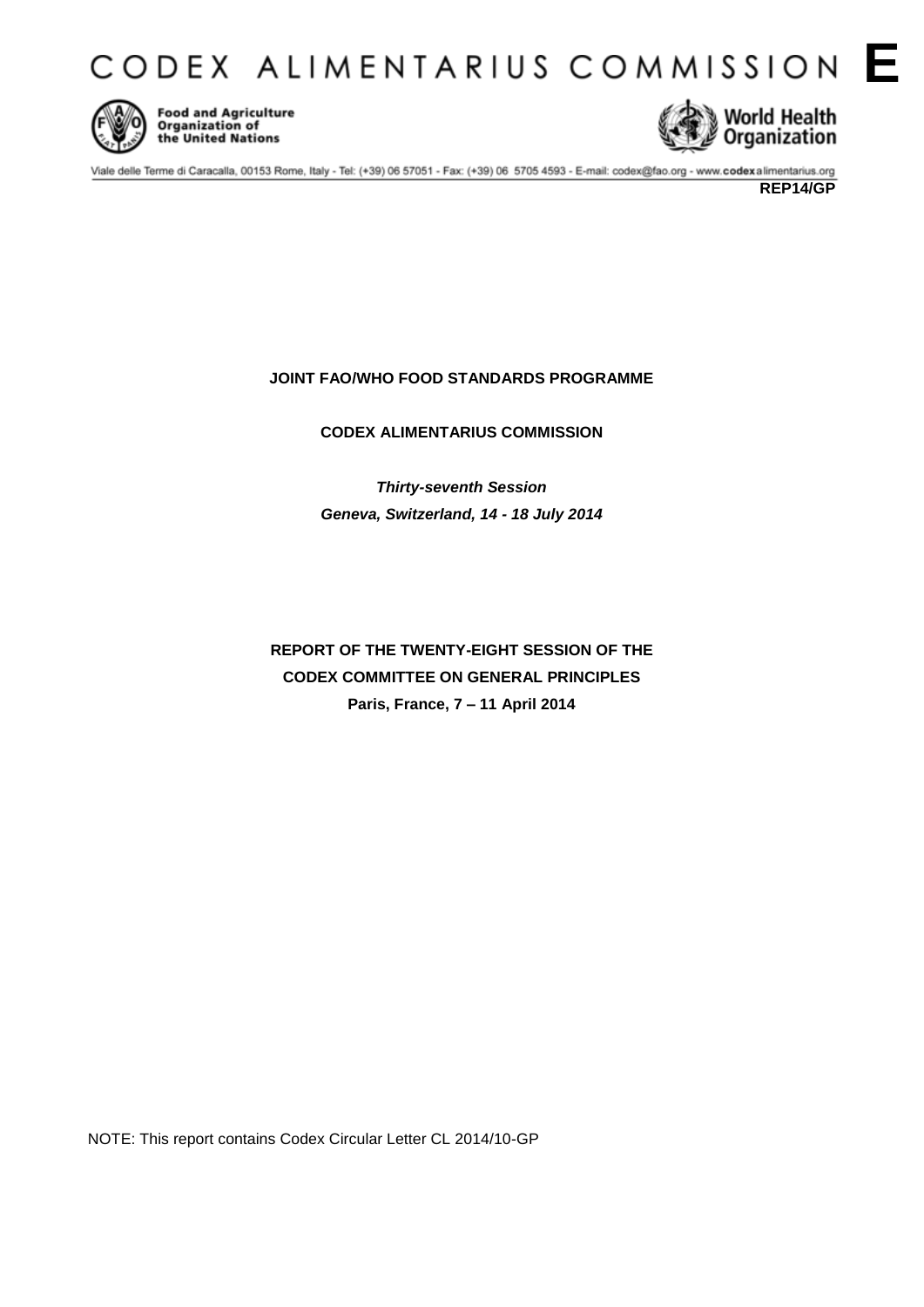**CODEX ALIMENTARIUS COMMISSION** 



**Food and Agriculture** Organization of the United Nations



Viale delle Terme di Caracalla, 00153 Rome, Italy - Tel: (+39) 06 57051 - Fax: (+39) 06 5705 4593 - E-mail: codex@fao.org - www.codexalimentarius.org

**CL 2014/10-GP April 2014**

- **To**: Codex Contact Points Interested International Organizations
- **From**: Secretariat, Codex Alimentarius Commission, Joint FAO/WHO Food Standards Programme Viale delle Terme di Caracalla 00153 Rome, Italy
- **Subject: Distribution of the Report of the Twenty-eighth Session of the Codex Committee on General Principles (REP14/GP)**

The report of the Twenty-eight Session of the Codex Committee on General Principles will be considered by the 37<sup>th</sup> Session of the Codex Alimentarius Commission (Geneva, Switzerland, 14-18 July 2014).

## **MATTERS FOR ADOPTION BY THE 37 TH SESSION OF THE CODEX ALIMENTARIUS COMMISSION**

## **Proposed Amendments to the Procedural Manual**

- **1. Proposed amendments to the** *Definitions of Risk Analysis Terms related to Food Safety***: hazard characterization and risk estimate** (para. 13 and Appendix II);
- **2. Proposed amendments to the Terms of Reference of the Committee on General Principles** (para. 43 and Appendix III);
- **3. Proposed amendments to the** *Procedures for the Elaboration of Codex Standards and Related*  **Texts** (para. 98 and Appendix IV).

Governments and international organizations wishing to submit comments on the above texts should do so in writing to the Secretariat, Codex Alimentarius Commission, Joint FAO/WHO Food Standards Programme, FAO, Viale delle Terme di Caracalla, 00153 Rome, Italy (e-mail: [codex@fao.org\)](mailto:codex@fao.org) **before 15 June 2014.**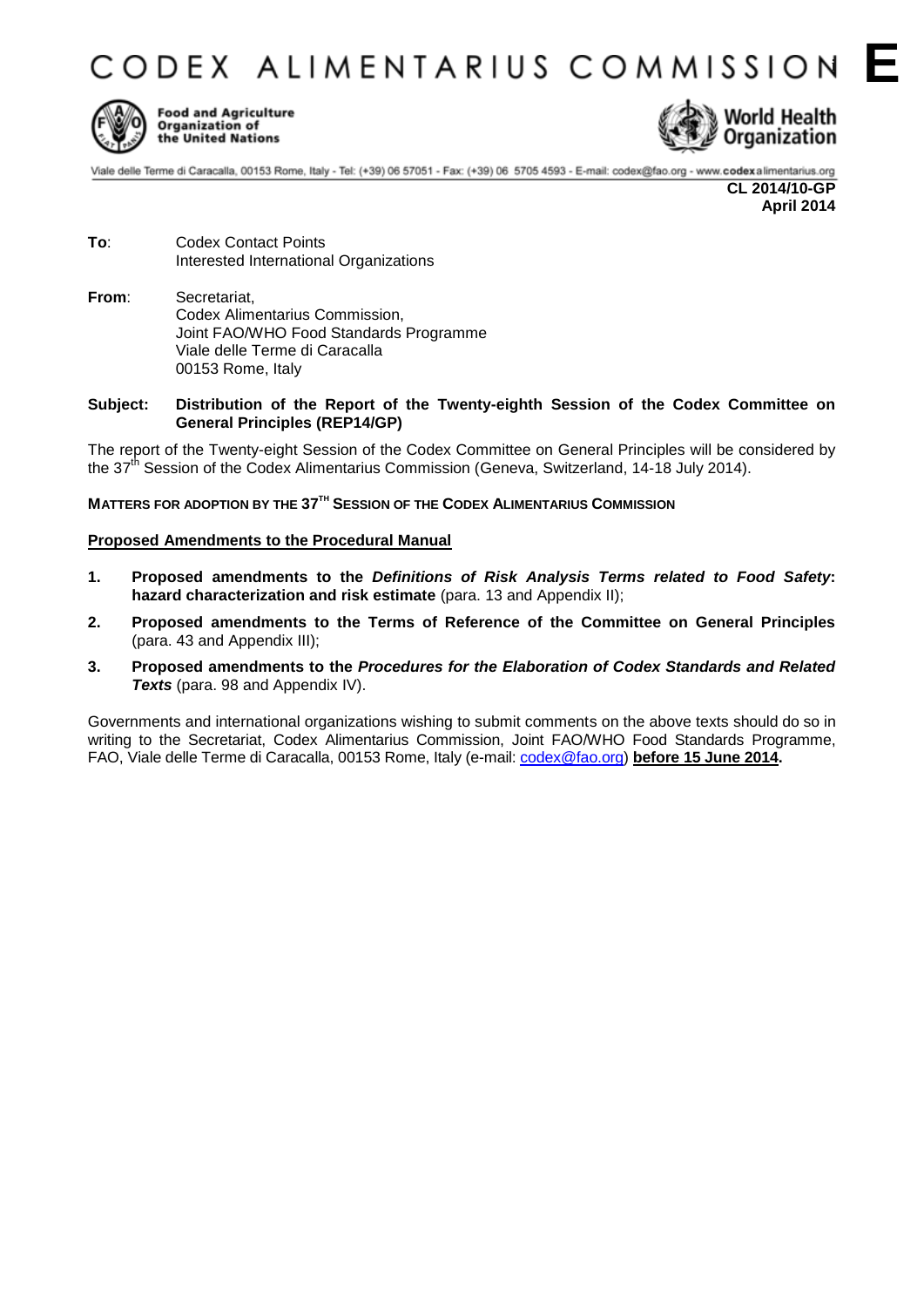# **TABLE OF CONTENTS**

# **Paragraphs**

| Representation of Officers of the CAC in Codex sessions other than CCEXEC and CAC (Item 8) |  |
|--------------------------------------------------------------------------------------------|--|
|                                                                                            |  |
| Cooperation between general subject committees and commodity committees (Item 10) 88-102   |  |
|                                                                                            |  |
| Role of the chair and vice-chairs of the Codex Alimentarius Commissin for the purpose      |  |
|                                                                                            |  |
|                                                                                            |  |

# **Appendices**

| Appendix II: Proposed amendments to the definitions of risk analysis terms related        |  |
|-------------------------------------------------------------------------------------------|--|
| Appendix III: Proposed amendments to the Terms of Reference of the Committee on           |  |
| Appendix IV: Proposed amendments to the Procedures for the elaboration of Codex standards |  |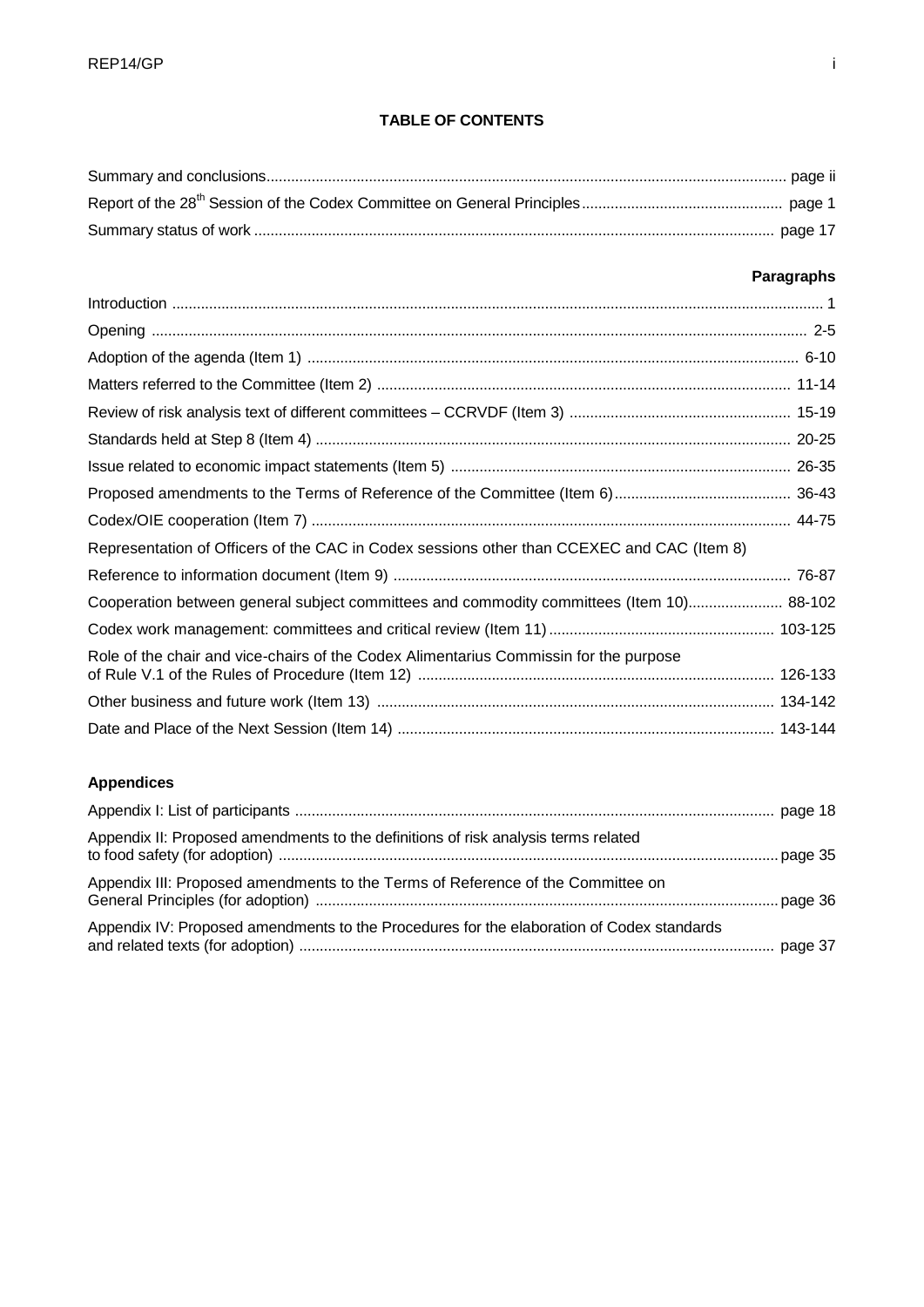# **SUMMARY AND CONCLUSIONS**

The Twenty-eighth Session of the Codex Committee on Food General Principles reached the following conclusions:

# **Matters for adoption by the 37th Session of the Commission**:

The Committee forwarded to the Commission the following amendments to the Procedural Manual for adoption:

- Proposed amendments to the Definitions of Risk Analysis Terms related to Food Safety: hazard characterization and risk estimate (para. 13 and Appendix II);
- Proposed amendments to the Terms of Reference of the Committee on General Principles (para. 43 and Appendix III);
- Proposed amendments to the Procedures for the Elaboration of Codex Standards and Related Texts (para. 98 and Appendix IV).

# **Matters of interest to the Commission**:

The Committee:

- Endorsed the revised Terms of Reference of the Committee on Fresh Fruits and Vegetables, as proposed by the 18<sup>th</sup> CCFFV and the provisions on Extrapolation of Maximum Residue Limits (MRLs) of Veterinary Drugs to Additional Species and on the Use of the Concern Form for the CCRVDF, as proposed by the 21<sup>st</sup> CCRVDF (paras 14 and 15);
- Agreed to forward guidance to promote collaboration between Codex and OIE to the Commission for endorsement (paras 72-73);
- Referred to all Codex committees guidance regarding information documents through the Commission (para. 86);
- Held a general debate on the issue related to the role of Chair and Vice-chairs of the Codex Alimentarius Commission for the purpose of Rule V.1 of the Rules of Procedures (paras 126-133);
- Noted the proposal to begin a reflection on the functioning of the Executive Committee and how to improve the efficiency and effectiveness, including how to improve its role with regard to the Critical Review (paras 138-142).

# **Matters of interest to the Executive Committee:**

The Committee agreed to propose to the Executive Committee to:

- Develop an inclusive and clearly scoped process to review the work management systems and practices of Codex according to strategic goal 4 of the Codex Strategic Plan 2014-2019;
- Envisage a review, under the auspices of FAO and WHO, of the status of implementation of the recommendations and associated proposals arising from the 2002 Codex Evaluation, including the review of the structure and mandates of committee and task forecs (paras122 and 125).

# **Other matters of interest**:

- Agreed to consider the consistency of the risk analysis texts across the relevant committees at its next session (para. 18);
- Noted the discussion on the report of the facilitated session on the root causes of standards held at Step 8 (para. 25);
- Agreed that the current provisions in the Procedural Manual were sufficient to address the issues of economic impact and to revisit the issues when more experience would be gained on comments related to economic impact (paras 34-35).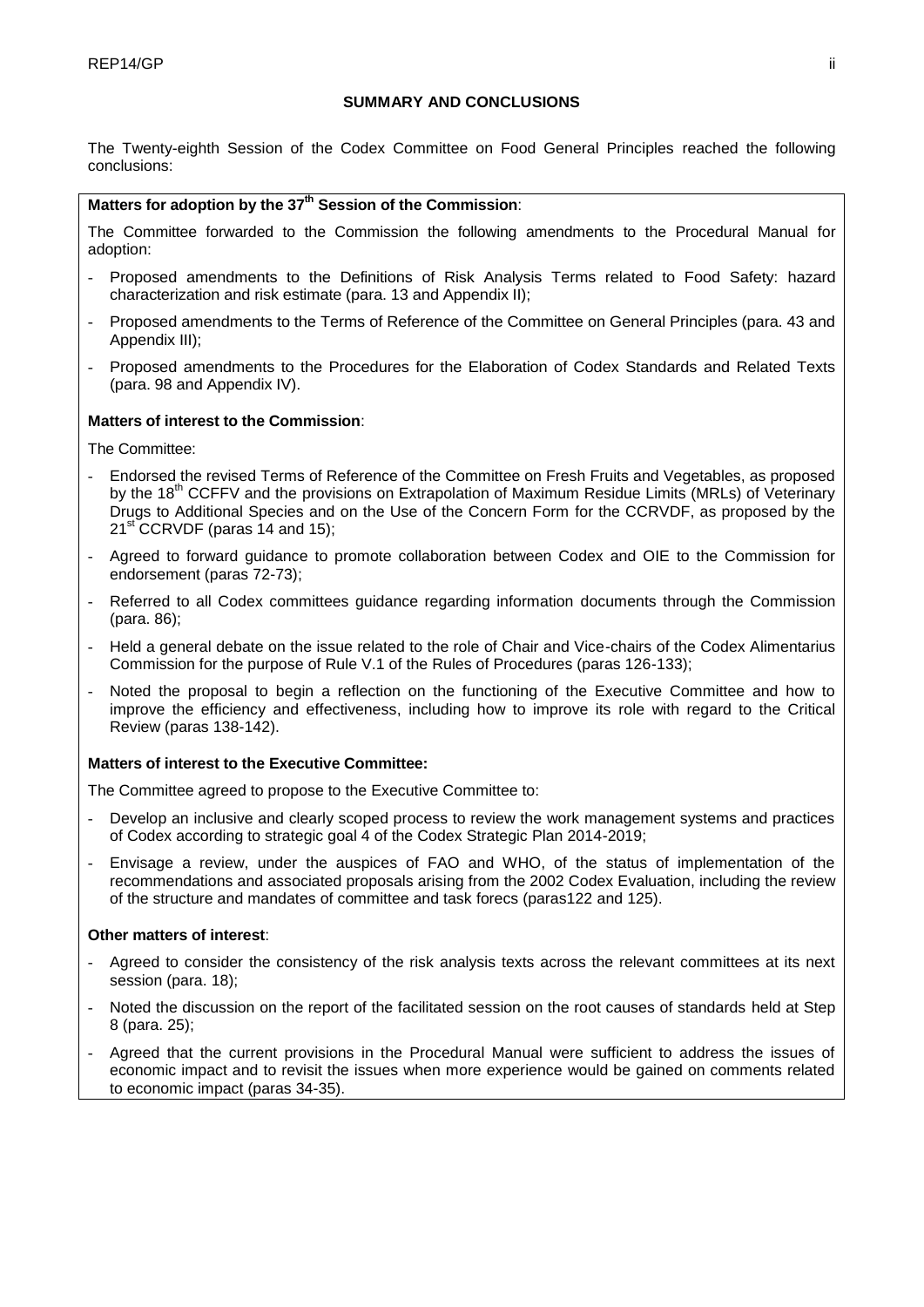# **INTRODUCTION**

1. The Codex Committee on General Principles (CCGP) held its Twenty-eighth Session in Paris, France, from 7 to 11 April 2014 at the kind invitation of the Government of the French Republic. Professor Michel Thibier (France) chaired the session. The session was attended by 195 delegates representing 69 member countries, one Member Organization (European Union), and 16 international organizations, including FAO and WHO. A full list of participants, including the Secretariat, is attached as Appendix I.

# **OPENING**

2. Mr Jean-Louis Gérard, Assistant Director for Food and Agricultural Markets, Ministry for the Economy, the Industrial Renewal and the Digital Sector, opened the Session and welcomed the participants on behalf of the French Government. In his opening remarks, Mr Gérard recalled that the Session was the first organized by France within the framework of the new Strategic Plan 2014-2019 of the Codex Alimentarius Commission. He recalled the Codex core values of transparency, inclusiveness, collaboration and consensus building and highlighted the importance of taking into account consumers' expectations.

3. Mr Gérard emphasized the vital role of risk assessment for Codex to be able to set standards that protect the health of consumers and congratulated JECFA, JEMRA, JMPR and JEMNU for their work. He also pointed out the importance of Codex in ensuring fair practices in food trade.

4. Mr Gérard concluded his remarks by wishing that Codex may meet the challenge of its strategic vision and will stand as the preeminent international food standard-setting body to protect the health of consumers and ensure fair practices in food trade.

## **Division of Competence**

5. The Committee noted the division of competence between the European Union and its Member States, according to paragraph 5, Rule II of the Procedure of the Codex Alimentarius Commission, as presented in CRD 1.

# **ADOPTION OF THE AGENDA (Agenda Item 1)**<sup>1</sup>

6. The Committee noted that:

- Agenda Item 7 would be discussed in the afternoon of the second day and that the order of the agenda would be re-arranged accordingly; and
- CRD 14, related to Agenda Item 12, replaced document CX/14/28/11, which was not issued.

7. The Committee further noted that Canada had not prepared document CX/GP 14/28/7, related to Item 8, as they considered that it was not possible to present a sufficiently compelling case at this moment also in light of discussions with other members. The Committee agreed to delete the item from its agenda.

8. The Committee agreed to consider under Agenda Item 13 (Other business) CRD 11, prepared by Egypt, and to have a general discussion on the role of the Executive Committee (proposal of Cameroon).

9. In this regard, the Representative of WHO noted that in accordance with its TOR, the CCGP could address a wide range of topics but only at the specific request of the Codex Alimentarius Commission. This restriction should be because contrary to other committees the CCGP did not have to submit a project document in addressing procedural matters. The Committee should be prudent in adding new items to its agenda without the agreement of the Commission while the Committee could draw the attention of the Commission to specific issues.

10. With these modifications the Committee agreed to adopt the Provisional Agenda as proposed in document CX/GP 14/28/1 as the agenda for the session.

# **MATTERS REFERRED TO THE COMMITTEE (Agenda Item 2)**<sup>2</sup>

11. The Committee noted several items which were submitted to it for information and that the endorsement of the risk analysis texts of the Committee on Residues of Veterinary Drugs in Foods (CCRVDF) would be considered under Agenda Item 3.

<u>.</u>

 $1$  CX/GP 14/28/1.

<sup>&</sup>lt;sup>2</sup> CX/GP 14/28/2, CX/GP 14/28/2-Add.1; Comments of Egypt and Philippines (CRD 3).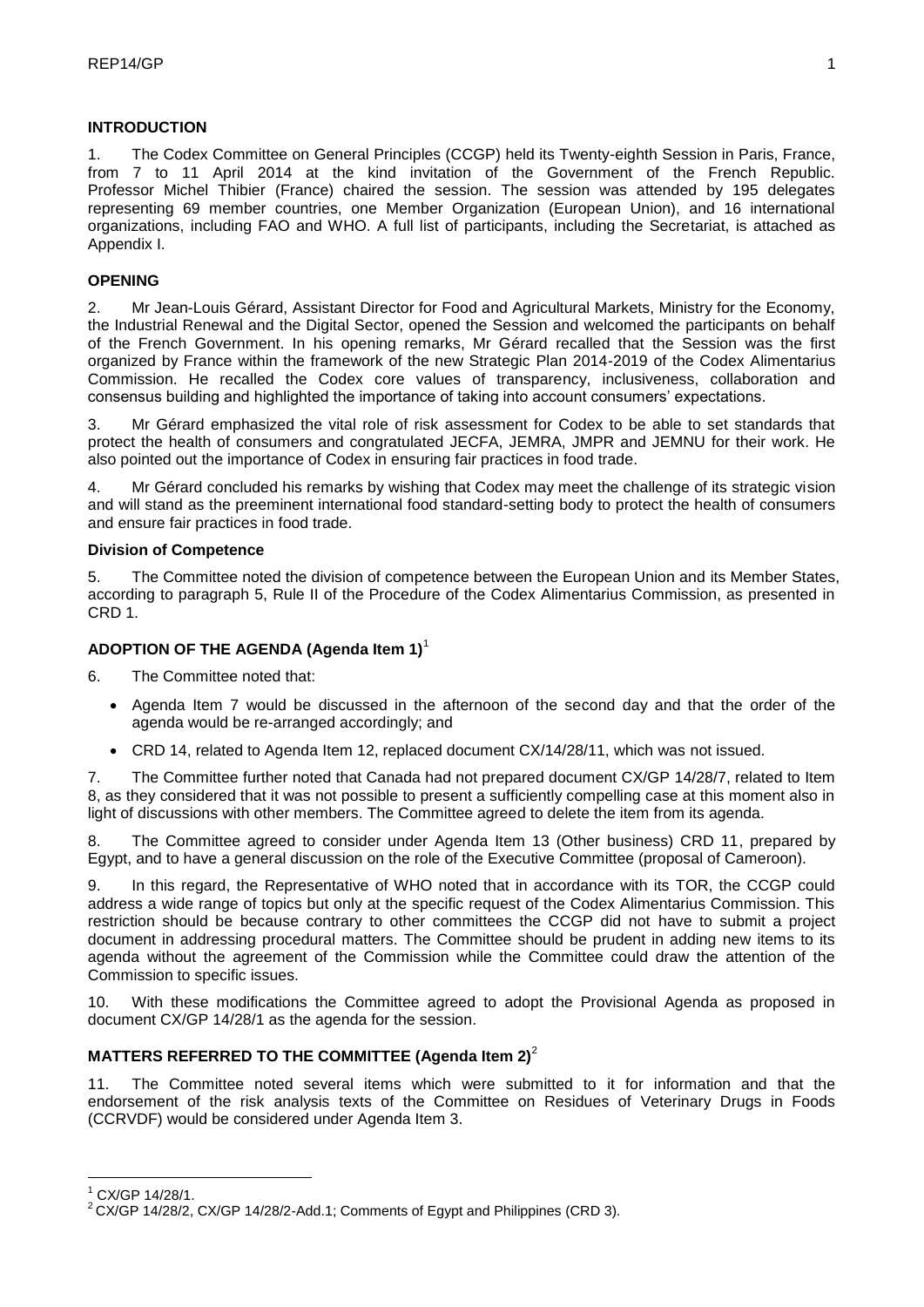# **Committee on Food Hygiene (CCFH)**

12. The Committee agreed to the proposal of the 45<sup>th</sup> CCFH to amend the definitions of *hazard* characterization and risk estimate in the Procedural Manual<sup>3</sup> to align them with the amended definitions in the *Principles and Guidelines for the Conduct of Microbiological Risk Assessment* (CAC/GL 39-1999) with the clarification of the Representative of WHO that the first sentence in the definition of hazard characterization covered the deleted text.

13. The Committee agreed to forward the proposed amendments to the definitions of *hazard* characterization and risk estimate to the 37<sup>th</sup> Session of the Commission for adoption (Appendix II).

# **Committee on Fresh Fruits and Vegetables (CCFFV)**

14. The Committee endorsed the revised Terms of Reference of the Committee on Fresh Fruits and Vegetables, as proposed by the 18<sup>th</sup> CCFFV (REP14/FFV, Appendix IX).

# **REVIEW OF RISK ANALYSIS TEXT OF DIFFERENT COMMITTEES - CCRVDF (Agenda Item 3)**<sup>4</sup>

# **Endorsement of the Risk Analysis Texts (CCRVDF)**

15. The Committee endorsed the provisions on Extrapolation of Maximum Residue Limits (MRLs) of Veterinary Drugs to Additional Species and on the Use of the Concern Form for the CCRVDF, as proposed by the 21st CCRVDF for inclusion in the *Risk Analysis Principles Applied by the CCRVDF* and the *Risk Assessment Policy in the Setting of Maximum Limits for Residues of Veterinary Drugs in Foods*  (REP14/RVDF, Appendices VIII and IX).

In response to requests from the Observer from WTO, the Secretariat clarified that temporary MRLs and the holding of the MRLs following the submission of a concern form<sup>5</sup> would remain in place only until such time as JECFA provided the requested clarifications.

17. The Committee noted that the French version of the CCRVDF documents needed to be reviewed by the Codex Secretariat to ensure linguistic accuracy.

## **Consistency of Risk Analysis Texts**

18. The Committee noted that the Committee on Pesticide Residues (CCPR) was completing the revision of its risk analysis principles and agreed to consider the consistency of the risk analysis texts across the relevant committees at its next session in the light of a document, prepared by the Secretariat, which would compare and analyse the texts of the different committees.

19. The Observer from WTO announced that a workshop on SPS related risk analysis would be held in Geneva on 13-14 October 2014 and WTO would fund 50 participants based on their applications.

# **STANDARDS HELD AT STEP 8 (Agenda Item 4)**<sup>6</sup>

20. The Delegation of the United States of America introduced the report of the facilitated discussion on the root causes of standards held at Step 8 prepared jointly with the European Union. They recalled that CCGP27 had agreed to hold a facilitated discussion, co-chaired by the United States of America and the European Union and facilitated by the three vice-Chairs of the Commission. The Delegation further noted that the facilitated session had been held during the 36<sup>th</sup> Session of the Commission with presentations from the Netherlands, Canada, Brazil, Kenya, Thailand and by the Chair of the Commission and thanked the presenters and participants for their contributions to the discussion. The Delegation further noted that the report included a summary of the discussion and that it had not been the task of the facilitated session to formulate specific recommendations to the Committee and that the facilitated session had not done so.

21. The Delegation of European Union noted that the facilitated discussion had been very useful and had for the first time created an open space for delegates to exchange experience and views on Codex values such as the role of science and the pillar of consensus. The delegations also congratulated all presenters and delegates, including the United States of America for the work carried out together.

## **Discussion**

1

22. Many delegations congratulated the Chairs and the Vice-Chairs for the useful discussion and exercise undertaken. They noted: that even though the issue of standards at Step 8 was drawing less interest at the

 $3$  Section IV: Risk Analysis; Definitions of Risk Analysis Terms Related to Food Safety.

<sup>4</sup> CX/GP 14/28/3, CX/GP 14/28/2-Add.1; Comments of Egypt and Philippines (CRD 4); Ghana (CRD16).

<sup>5</sup> CX/GP 14/28/3, Appendix paras 3 and 28.

<sup>&</sup>lt;sup>6</sup> CX/14/28/4; Comments of Nigeria and Philippines (CRD 5); Chile (CRD 13); Ghana (CRD16).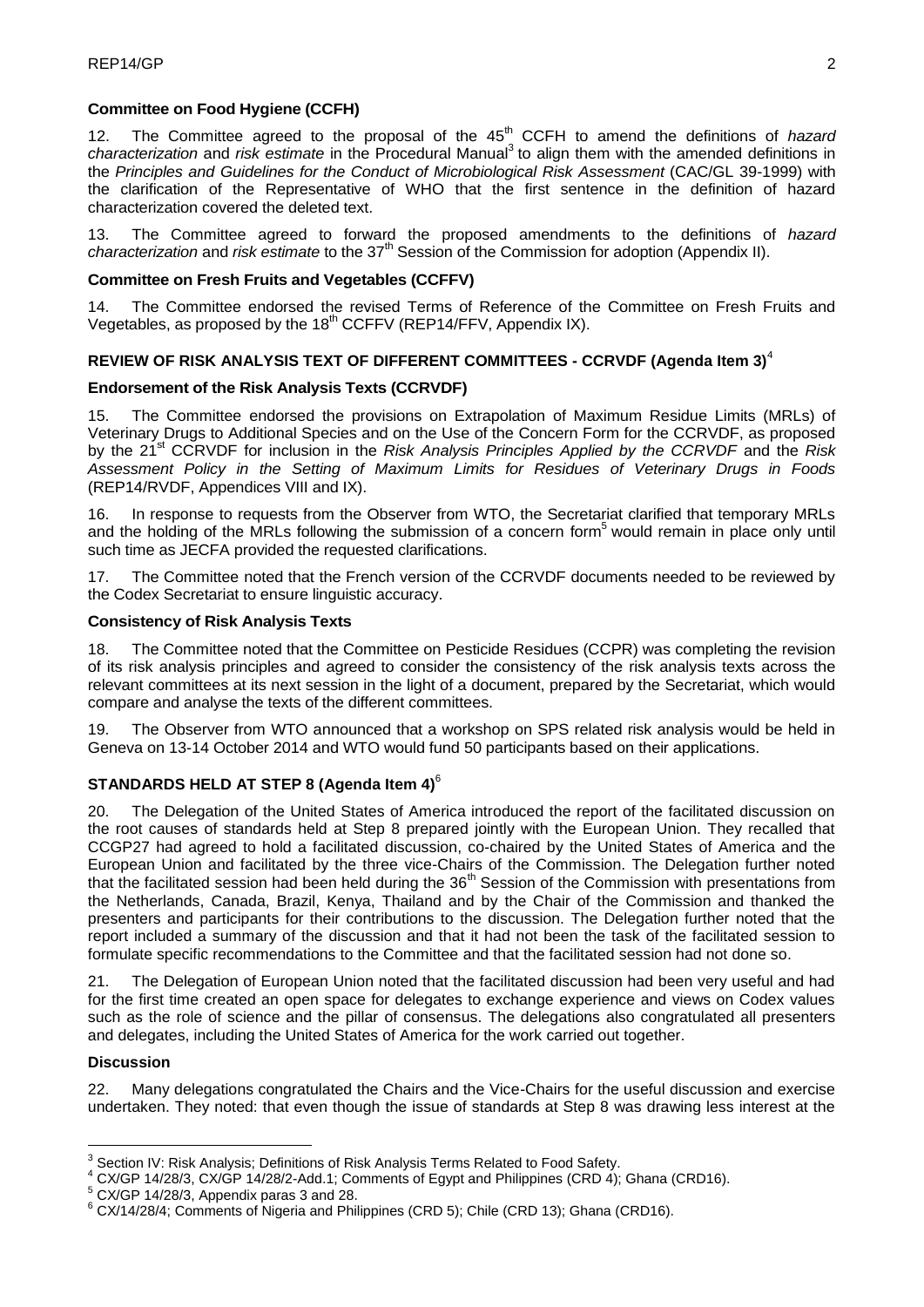moment, it would be suitable to continue the discussion; that many countries continued to examine this issue at the country level; that the report of the facilitated session was useful to better understand the values, consensus mechanisms and decision making process of Codex. They also observed that the facilitated session had been a good opportunity for many countries to exchange views on the best ways to deliberate on the basis of science and provide input to the work of technical committees.

23. The Delegation of Cameroon, speaking as Coordinator for Africa expressed appreciation as to the progress made in the development of a Guide for delegates and chairs on consensus building and proposed that a seminar using the Guide as reference, similar to the one organised for the Chairs on 6 April 2014, be held in the margins of next session of the FAO/WHO Coordinating Committee for Africa (CCAFRICA) in early 2015.

24. The Representative of FAO confirmed that when the Guide was finalised it would be part of the FAO/WHO suite of capacity building tools and that activities based on the Guide were envisaged. The Representative also noted that the side events to be organised in conjunction with the upcoming sessions of the FAO/WHO Coordinating Committees would be discussed, as per standard practice, between FAO, WHO, the Codex Secretariat and the Regional Coordinators and that the use of the Guide and related training could be considered in the programme of these events.

## **Conclusion**

25. The Chairperson concluded the discussion on this item and invited the Committee to take note of the document presented.

# **ISSUES RELATED TO ECONOMIC IMPACT STATEMENTS (Agenda Item 5)**<sup>7</sup>

26. The Delegation of Malaysia introduced the discussion paper prepared jointly with Australia, recalling the history of the discussion in the CCGP, general considerations of economic implications in development of standards, existing provisions in Codex as well as three case studies showing where Codex committees had balanced economic impact of measures with food safety issues and other elements and where economic impact was the main concern.

27. The delegation stated that the case studies showed that early recognition of economic impact could provide the relevant Committee with clear data to help make decisions whereas failure to recognise such impact could delay agreement amongst members.

For this reason the Delegation was of the opinion that guidance on how and to what extent economic impact statements should be considered in the development of a standard could be beneficial to members and that Codex should continue to acknowledge the differences in interests, expectations, views and concerns including potential economic implications of a standard being elaborated which could avoid suspension or delay of work.

## **Discussion**

1

29. Several delegations, while acknowledging the importance of consideration of economic implications were of the opinion that the guidance contained in the Procedural Manual was sufficient to allow Codex members to provide such information at the early stages of standard development. They were also of the opinion that there was no need for a template for the submission of information as all cases were different and that there was a need for flexibility.

30. It was mentioned that the evaluation of economic impact could be very expensive, complex and difficult, in particular for developing countries. It was also mentioned that the focus of Codex, FAO and WHO was more on consumer protection and health and thus the food safety risk considerations should take precedence over economic considerations.

31. Other delegations were of the opinion that the case studies showed that CCGP should look into the development of a guidance document for delegations and chairs specifying the criteria and process that could be followed in examining the economic impact of standards as well as a harmonized template for submitting such information.

32. The Observer from WTO commented that economic impacts could be positive or negative. The adoption of Codex standards normally had overwhelming positive economic impacts, as they permitted many countries to move their food products into international markets. It was possible, however, that proposed Codex standards could create requirements that would be costly for developing countries to meet, and these economic concerns should be taken into consideration in the development of standards. A third type of

<sup>7</sup> CX/GP 14/28/5; Comments of Egypt, India, Nigeria and Philippines (CRD 6); Ghana (CRD16).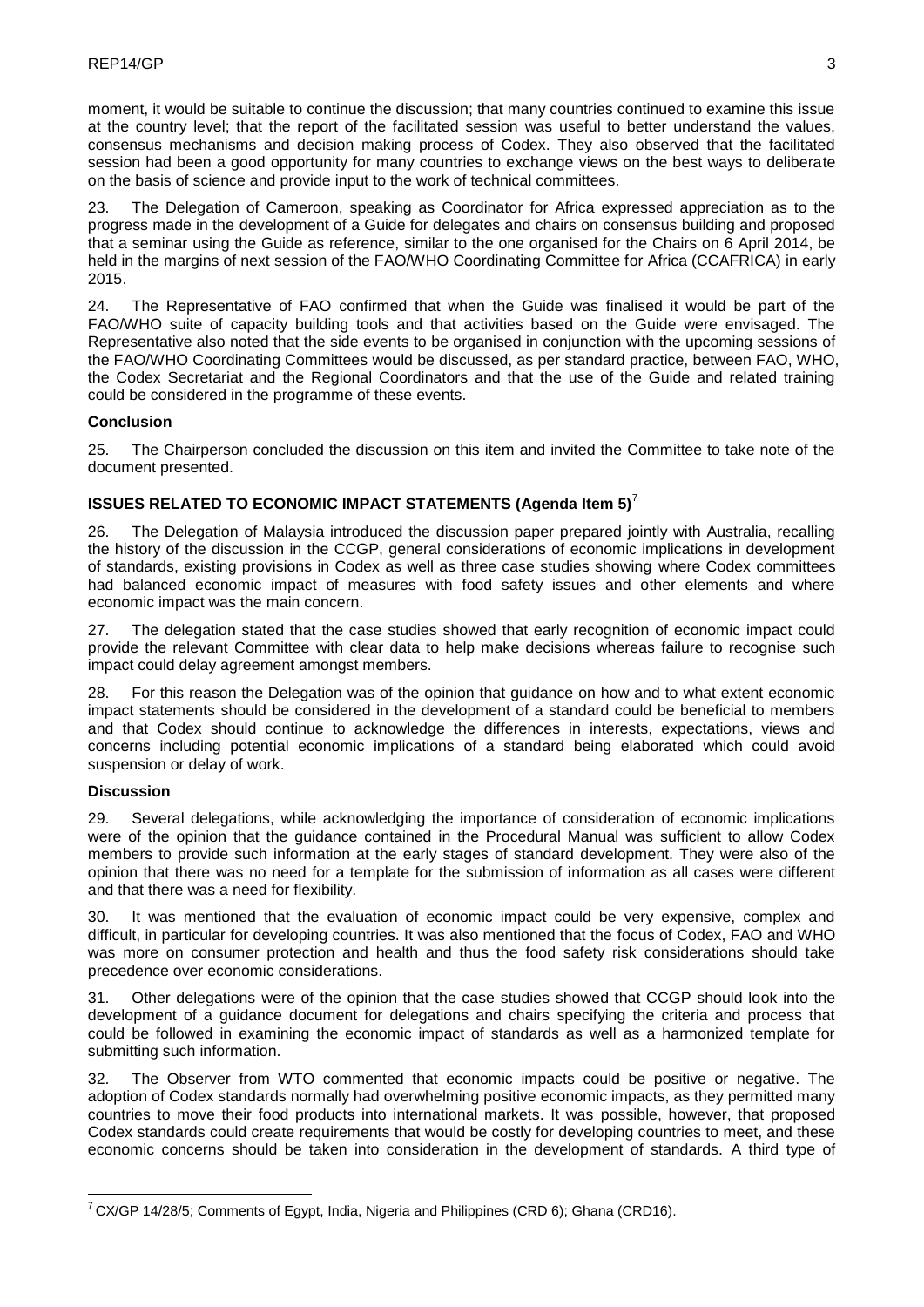economic concern, which was that the adoption of Codex standards might result in increased international trade and competition amongst producers, should not be a reason to block adoption of standards.

33. The Codex Secretariat proposed to include the option to provide comments on economic implications in the template used by the Codex Secretariat when requesting comments while clarifying that the provision of such comments was not mandatory

# **Conclusion**

34. The Committee agreed that the current provisions in the Procedural Manual were sufficient to take into consideration the economic implication<sup>8</sup> of a new or revised Codex text in the Codex standards development process.

35. The Committee also agreed that the issue could be revisited when more experience with comments related to economic implications of standards had been obtained based on voluntary contributions of members.

# **PROPOSED AMENDMENT TO THE TERMS OF REFERENCE OF THE COMMITTEE (Agenda Item 6)**<sup>9</sup>

36. The Secretariat recalled that the present Terms of Reference (TOR) of the CCGP contained only one point: "To deal with such procedural and general matters as are referred to it by the Codex Alimentarius Commission.", which was supplemented by a list of examples. The Secretariat further recalled that the Committee at its 26<sup>th</sup> Session had proposed to amend its TORs by adding three additional points and removing the list of examples.

37. The last point, related to the outcome of the discussion on issues related to the economic impact statements (Agenda Item 5), had been put in square brackets as there had been no consensus to remove  $\overline{10}$ 

# **Discussion**

38. Several delegations supported the deletion of the point in square brackets as the previous three points gave the Committee with sufficient flexibility to undertake such work if needed.

39. The Representative of the WHO, speaking on behalf of FAO and WHO, stated that the parent organizations had a particular interest in making sure that the Codex system, as a whole, worked efficiently. He was of the opinion that the Committee had provided good services to the Commission with its present TOR and that the list of examples could be deleted. Referring to the proposed amendments and reiterating the point made earlier (Agenda Item 1), the Representative noted that the proposed amendments could result in CCGP becoming a self-tasking Committee and, as clarified by the Representative of the Legal Counsel of WHO, working without passing through the Commission.

40. A number of delegations supported the deletion of the point in square brackets. Other delegations said that although they had been prepared to adopt the TOR as proposed, the point raised by WHO merited further reflection.

41. Several other delegations were of the opinion that the additional points were meant to allow for more flexibility and to describe current practice, without broadening the competence of the Committee.

42. The Representative of WHO further explained that the second point of the proposed TOR could oblige the Committee to meet regularly in order to provide the necessary endorsement, which was presently flexibly handled by the Commission in the years when the CCGP did not meet. In his view, the third point of the proposed TOR contained the risk of being interpreted in such a broad way that CCGP could initiate revision of any text in the Procedural Manual on its own, including those texts developed by other committees to guide their work.

# **Conclusion**

<u>.</u>

43. The Committee concluded its discussion and agreed to delete the last bullet in square brackets and retain the other three points. The Committee noted that there was no intention to expand its authority through its revised TOR and agreed to forward the proposed amendments to its TORs to the 37<sup>th</sup> Session of the Commission for adoption (Appendix III).

<sup>&</sup>lt;sup>8</sup> In the Uniform Procedure for the Elaboration of Codex Standards and Related Texts (Procedural Manual of the Codex Alimentarius Commission) this is referred to as: "Implications which the proposed draft/draft standards or any provisions thereof may have for their economic interest".

<sup>9</sup> ALINORM 10/33/33 Appendix IV; Comments of Ghana (CRD16).

<sup>10</sup> ALINORM 10/33/33, paras 64-73.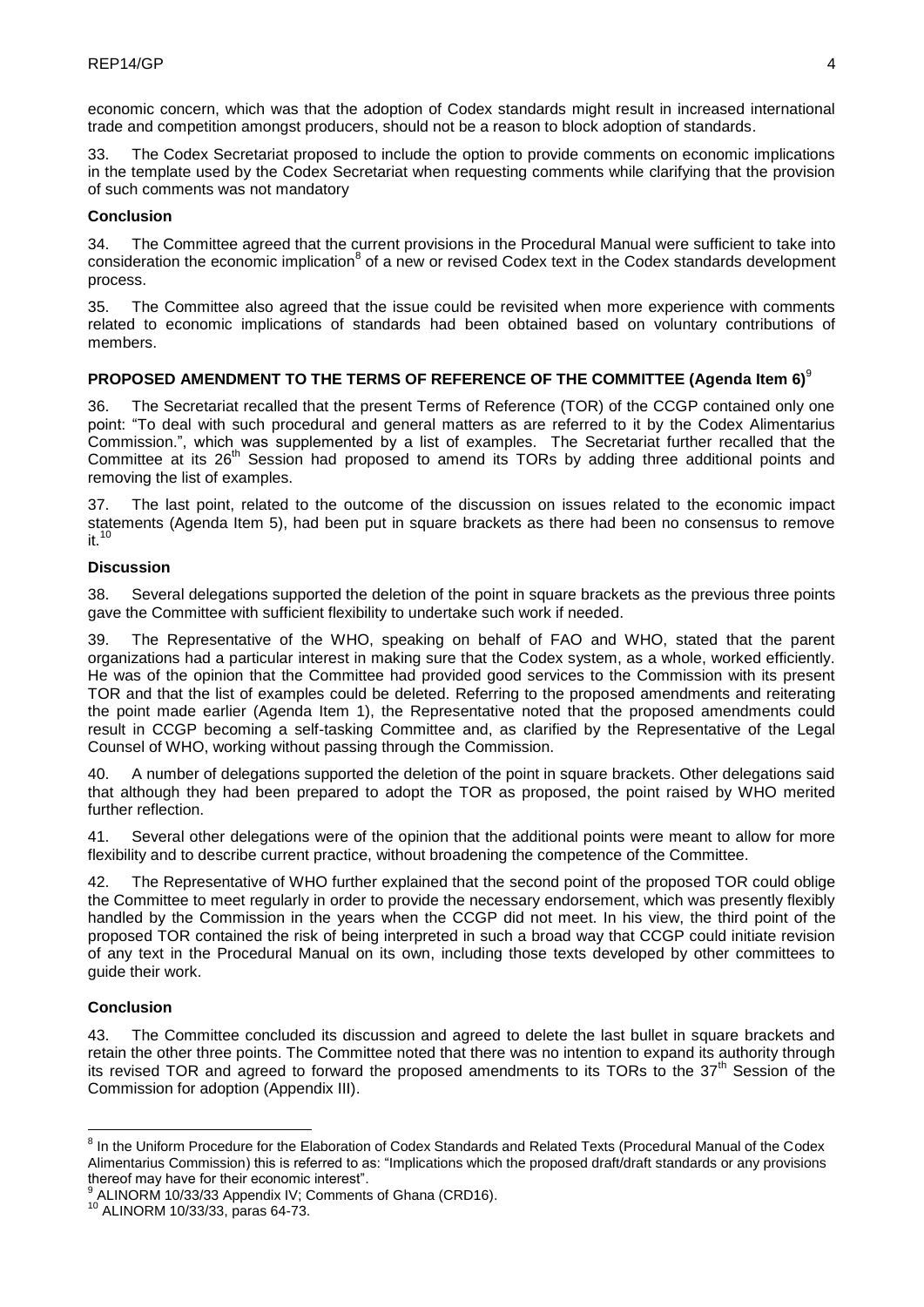# **CODEX/OIE COOPERATION (Agenda Item 7)**<sup>11</sup>

44. Dr Vallat, Director General of the OIE, addressed the Committee and recalled that the OIE had been striving, for a long time, to formalise mechanisms of work between Codex and OIE to ensure a coordinated approach to standard setting in areas of mutual interest and therefore to avoid the risk of developing standards, with contradictory texts or gaps. He recalled the work of the Animal Production Food Safety Working Group (APFSWG) of the OIE, which has been very effective in addressing such harmonisation issues. Dr Vallat further recalled that there was no legal basis underpinning the collaboration of Codex and OIE and that some years back the OIE agreements with FAO and WHO had been amended to cover the subject of food safety and that the work of the Committee on the cooperation between Codex and OIE could be integrated into the OIE cooperative agreements with WHO and FAO.

45. Dr Vallat expressed satisfaction with the work carried out by the electronic (EWG) and physical working (PWG) groups, led by Canada, which had resulted in a document that he considered had made good progress on the development of guidance for cooperation. He hoped that the document could be endorsed by the Committee so OIE could explore specific recognition of these agreed guidelines in the Cooperative agreements between the OIE and WHO and FAO.

46. The Delegation of Canada introduced the EWG and PWG reports and noted the active collaboration of the OIE in their work. The Delegation recalled the mandate received by the  $27<sup>th</sup>$  CCGP to "propose guidance" to better take into account relevant work that has been undertaken or is in progress by each organization and identify means to consistently reference each other's standards and quidance, as appropriate"<sup>12</sup> and noted that the EWG had considered that the "farm-to-fork" approach as well as the concept of "One Health" were imperative in the development of standards relevant to the entire production chain.

47. The EWG had recognised that current Codex guidelines provided a framework for effective collaboration and communication between Codex and OIE; that the difference in the mandate, priorities and operating procedures between Codex and OIE would have made it difficult to develop joint standards in an efficient manner; that stronger work coordination and increased consistency and transparency would result in enhanced effectiveness of collaboration between Codex and OIE.

48. The EWG had identified a number of documents that referenced Codex and/or OIE and had developed a guidance document focusing on three main themes: (a) adoption of systematic procedures for cross referencing to increase consistency; (b) enhancing processes to identify joint priorities in areas of common interest and improving transparency through information sharing and recognition of best practices in communication and collaboration; and (c) strengthen collaboration at the national and regional level.

49. The Delegation of Canada explained that the PWG had revised the guidance document, as presented in Annex A of CRD 2. The Delegation stated that the measures identified in the document should not be considered exhaustive; that the measures were not intended to be mandatory for OIE but suggested a reciprocity of actions and could be useful guidance for OIE in its collaboration with Codex; and that from the onset the document was not intended to be included in the Procedural Manual and that the Committee should decide on its best placement.

# **General Comments**

50. Delegations considered the document useful and consistent with the guidelines already developed by Codex. These delegations highlighted that strengthened collaboration between Codex and OIE would allow ensuring food safety throughout the entire food chain; recognised the difference of work and procedures between the Codex and OIE; considered the document a good means of fostering this collaboration; and suggested that the guidance could be used in the future to strengthen collaboration of Codex with other relevant organizations.

51. The Representative of WHO noted that the Codex Alimentarius Commission (CAC) was operating by FAO and WHO rules and that the management of the relations of CAC with other organizations was primarily the prerogative of the WHO and FAO Directors-General. In this regard the Representative recalled that granting of Codex Observer status to international organizations shall be handled by the WHO and FAO Directors-General<sup>13</sup>.

52. The Representative recalled the *Guidelines on Cooperation between the Codex Alimentarius Commission and Intergovernmental Organizations in the Elaboration of Standards and Related Texts*,

<u>.</u>

<sup>&</sup>lt;sup>11</sup> CX/14/28/6; Report of the physical Working group on Codex/OIE Cooperation (CRD 2); Comments of Egypt and Philippines (CRD 7); Mexico (CRD 15); Ghana (CRD16).

<sup>12</sup> REP12/GP, para. 70.

<sup>&</sup>lt;sup>13</sup> Rule IX "Observers", para. 5 of Rules of Procedure of the Codex Alimentarius Commission (Procedural Manual of the Codex Alimentarius Commission).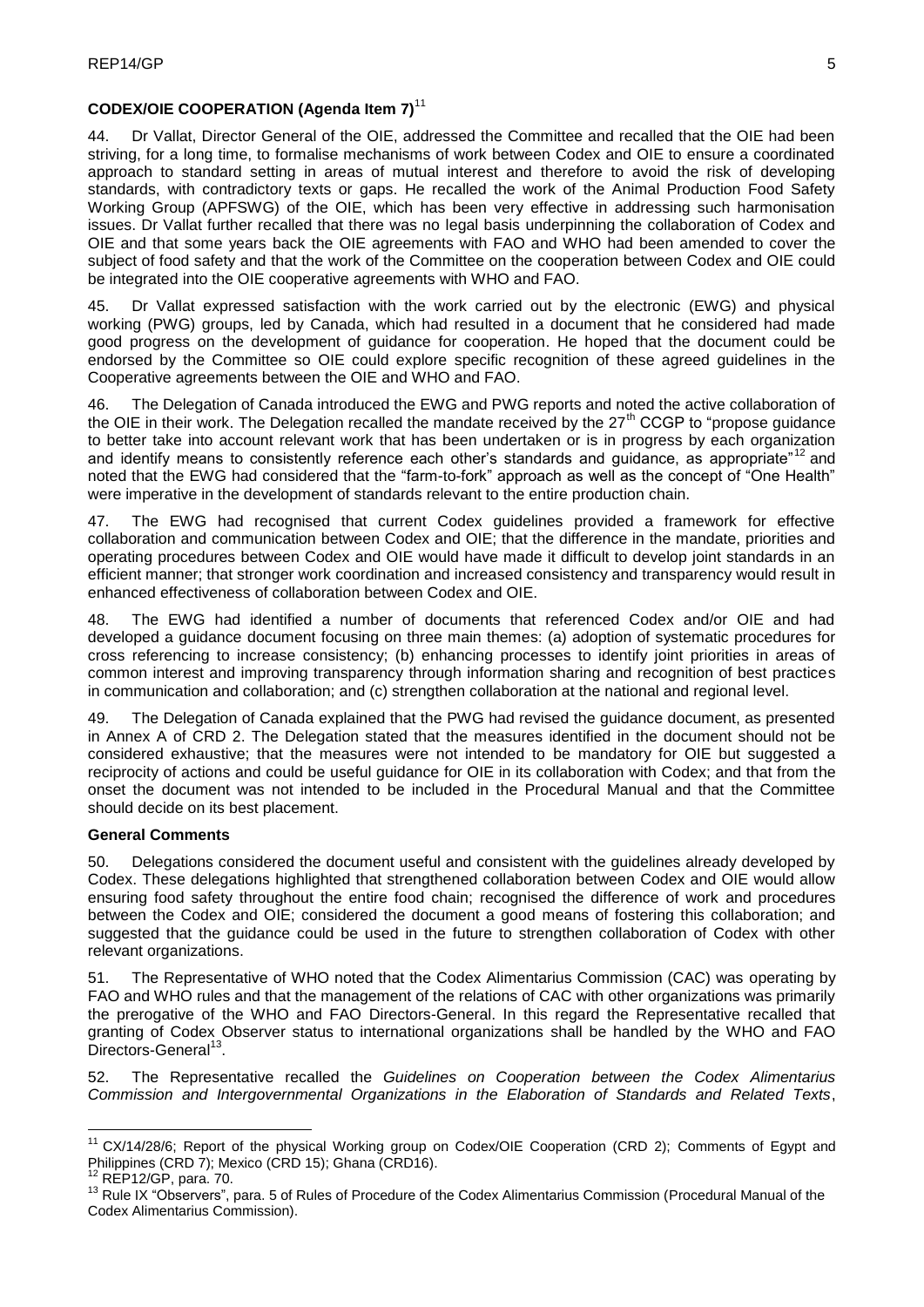adopted by Codex in 2005 and included in the Procedural Manual, which had been elaborated by the Committee not exclusively but specifically with OIE in mind. He recalled that the Commission, at its 28<sup>th</sup> Session, endorsed the recommendations of the 55<sup>th</sup> Session of the Executive Committee, namely:

- OIE be encouraged to continue to participate actively in the standard-setting work of the Commission, namely through the work of relevant subsidiary bodies of the Commission;
- OIE be invited to regularly submit, to relevant Codex subsidiary bodies, reports on its activities relevant to the work of these subsidiary bodies, while these subsidiary bodies continue to seek ways to improve cooperation with OIE in their respective area of work and inform the Executive Committee of their decisions/recommendations accordingly; and
- OIE be invited to submit a summary report to the regular sessions of the Commission on its activities of relevance to the work of the Commission, including the outcome of the OIE Working Group on Animal Production Food Safety.<sup>14</sup>

53. He further noted that the  $30<sup>th</sup>$  Session of the Commission had reviewed the effectiveness of the cooperative arrangements and had requested FAO and WHO to review their respective agreements with OIE to ensure that effective measures were in place.

54. The Representative congratulated OIE for the work of the APFSWG, which provided a useful forum for exchange of information and coordination of work, and recalled that the scope of the annual meetings of FAO, WHO and OIE (Tripartite meeting) had been recently enlarged to include food safety. The Representative stated that in the view of WHO there were a number of mechanisms in place to ensure coordination of work between Codex and OIE and that they had successfully prevented any conflicts between Codex and OIE standards and increased synergies.

55. The Representative of the WHO Legal Counsel informed the Committee that an amendment to the already existing Agreement between WHO and OIE<sup>15</sup> had been approved by the Word Health Assembly (WHA) in 2010 in accordance with the procedure stated in the WHO Constitution; she noted that any further amendment to it fell under the WHA authority.

56. The Director-General of OIE concurred with the Representative of the WHO Legal Counsel that amendments to the Agreements with FAO and WHO should follow the required procedures and he said that it was important for OIE to have a document to strengthen the collaboration between Codex and OIE validated by the CCGP and the Commission.

57. The Observer from WTO welcomed improved collaboration between the Codex and the OIE. She recalled that when a formal trade dispute was brought before the WTO in the context of the SPS Agreement, the dispute settlement panel first considered whether a relevant international standard existed, that is, a standard developed by Codex, OIE or IPPC. For a number of food products derived from animals, both Codex and OIE standards could exist, and it was important that the Codex and OIE ensured that these standards were fully coherent, with clear cross-references to each other. Similarly, there was a need for coherence, if not alignment, regarding the definitions developed by Codex and OIE. Furthermore, the countries present at the SPS Committee meeting, which are members of the WTO and of Codex, had decided in October 2011 to encourage Codex and OIE (and IPPC) to consider joint work on matters such as certification, inspection, approval procedures and risk analysis, and WTO would welcome such joint activities.

58. The Delegation of Canada further clarified that the guidance developed was intended only to enhance the collaboration between Codex and OIE and not to develop joint standards.

59. Based on the above discussion the Chairperson suggested that the guidance document could become a stand-alone document, not to be included in the Procedural Manual, given that the document was intended to provide a concrete basis for promoting the cooperation between Codex and OIE and not a legal basis for this cooperation.

60. The Representative of the WHO Legal Counsel recalled that the Codex Alimentarius Commission was the principal organ of the FAO/WHO Joint Food Standards Programme, while OIE is an Intergovernmental organisation. She indicated that this aspect should be taken into account when considering the current document.

<sup>1</sup> <sup>14</sup> ALINORM 05/28/41, para. 202.

<sup>15</sup> Inclusion of art 4.7 "Joint development of international standards relating to relevant aspects in animal production which impact on food safety, in collaboration with other appropriate international agencies."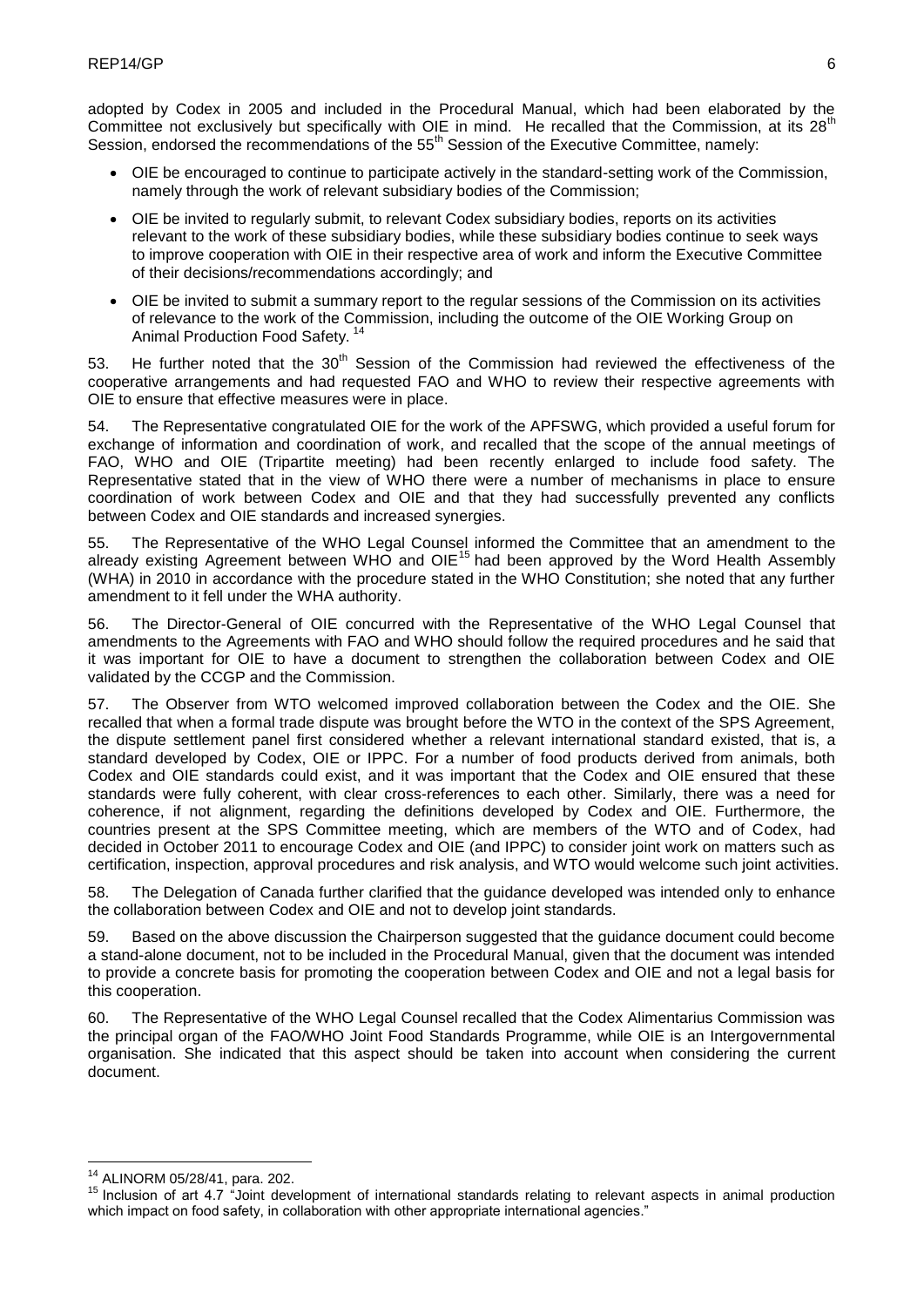# **Specific comments**

61. The Chairperson proposed the Committee to consider the guidance document, as revised by the PWG (CRD 2, Annex A).

62. The Committee considered the document section by section, noted comments and made the following decisions:

# Introduction

63. The Committee deleted the first sentence of the paragraph, which was more relevant to an agreement than to a guidance document, and corrected the reference to the Chapter and article of the OIE Organic Rules.

# Theme A – Adoption of Systematic Procedures for Cross-Referencing to Increase Consistency

64. The Committee considered a proposal to delete the examples of cross-referencing to Codex and OIE texts; however, it considered the examples practical guidance for Codex and OIE. It noted the difficulties of the Secretariat if the year of publication of the OIE Codes and Manuals were to regularly updated (to reflect the latest publication) and agreed that the year did not need to be regularly updated, unless the text actually referenced (i.e. relevant chapter) changed.

Theme B – Enhancing Processes to Identify Joint Priorities in Areas of Mutual Interest and Improving Transparency through Information Sharing and Recognition of Best Practices in Communication and Collaboration

65. The Delegation of Canada clarified that the intent of the section was to encourage cooperation and not to prescribe any specific ways.

66. The Representative of WHO observed that several bullet points of the section provided many details in the areas that belong to the prerogatives of the Directors-Generals of FAO and WHO, such as, the frequency of contacts to be made between the Codex Secretariat and relevant intergovernmental organizations in Observer status and the need, if at all, for criteria in selecting the representatives of Codex in such meetings.

67. The Representative of WHO noted that certain recommendations were already put into practice by Codex, in particular: (i) all information on Codex text (adopted and in the elaboration process) were available to the public on the Codex website; (ii) OIE, as an Observer could attend all meetings of the Commission and its subsidiary bodies, and (iii) Codex was regularly inviting OIE to provide information on its activities to relevant Codex committees.

68. The Representative of WHO observed that the intent and feasibility of "joint sessions" (point e) and "joint representation of CAC and OIE experts" (point g) were not clear.

69. Finally, the Representative of WHO wondered, if these recommendations were intended to both Codex and OIE, whether a similar guidance document was or would be discussed within OIE for possible inclusion in the OIE Procedure.

70. In response to the WHO representative, the Committee agreed to the proposal to delete all bullet points (point a-g) and keep with some modifications the introductory paragraph of the section.

# Theme C – Strengthen Collaboration at the National and Regional Level

71. The Committee agreed to keep the entire section with some changes to better reflect the role, structure and membership of Codex and OIE.

# **Conclusion**

<u>.</u>

72. The Committee agreed to forward the following guidance to the  $37<sup>th</sup>$  Session of the Commission for endorsement, to promote collaboration between the CAC and OIE, noting that this guidance might be utilized to foster on-going collaboration between the two organizations and their members at the national and regional level, with the understanding that this guidance should be read in conjunction with the "Agreements between the Food and Agriculture Organization of the United Nations (FAO)/ the World Health Organization (WHO) and the Office International des Épizooties (OIE)", the "Guidelines on Cooperation between the Codex Alimentarius Commission and International Intergovernmental Organizations in the Elaboration of Standards and Related Texts" and the "Organic Rules, Chapter III, Article 6 (k)<sup>16</sup> of the Office International des Épizooties".

 $16$  Chapter III, Article 6: (k) to establish with other international organisations such relationships as may assure collaboration in the achievement of their respective aims, and its own aims.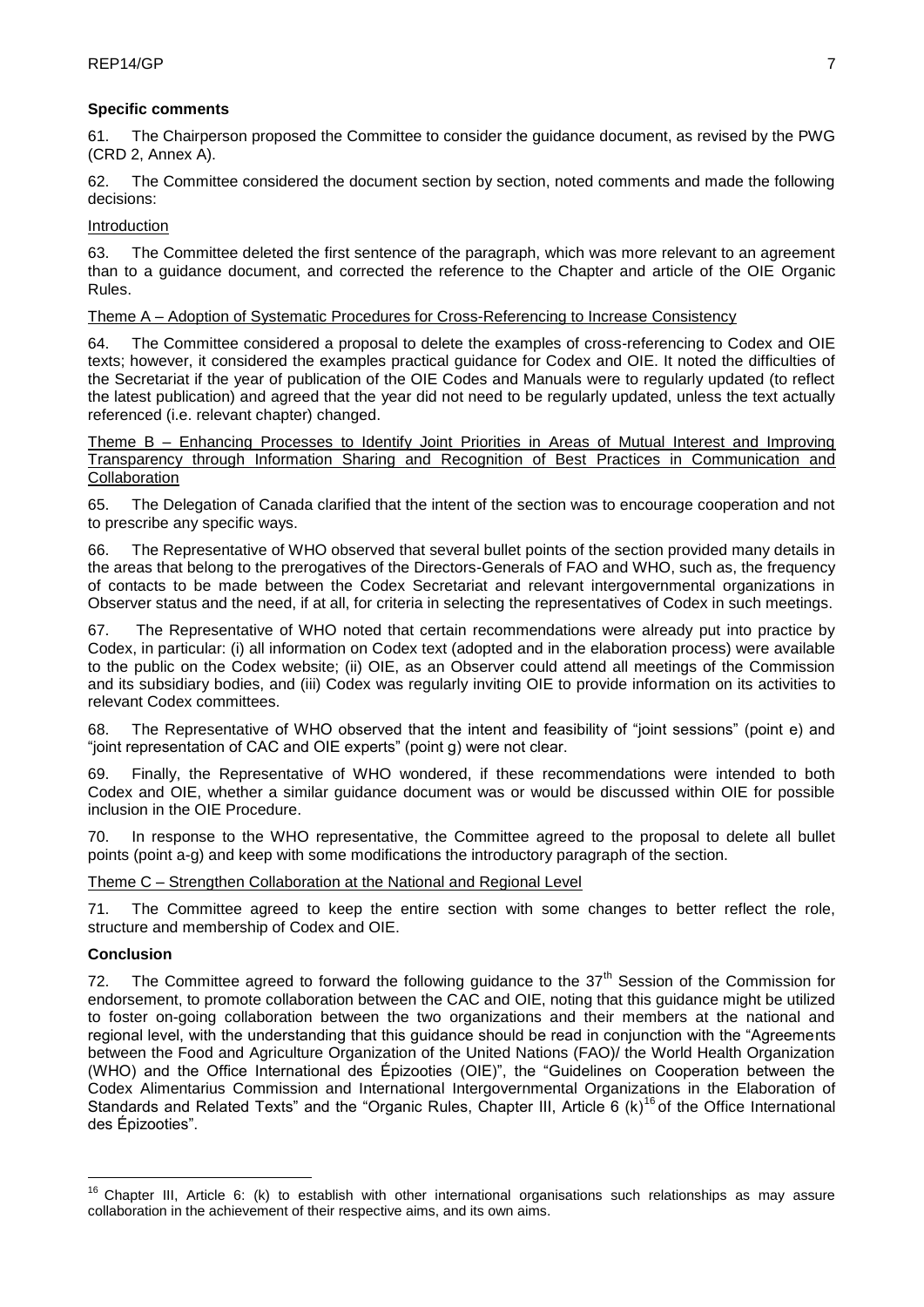CAC and OIE should adopt a consistent systematic cross-referencing process for relevant Codex/OIE texts, which involves referencing formats and regular updates as necessary.

Recommended Referencing Format:

a. Codex Documents:

CAC Reference Number. *Title of the standard/guideline/text*.

Example: CAC/GL 78-2011. *Guidelines for the Control of Campylobacter and Salmonella in Chicken Meat.*

Example: CAC/RCP 58-2005. *Code of Hygienic Practice Meat*.

b. OIE Documents:

For OIE Codes: *Title of the Code (Year),* Chapter Number, Chapter Title, and Article Number and Title (where relevant).

Example: *Terrestrial Animal Health Code (2012),* Chapter 5.3. OIE procedures relevant to the Agreement on the Application of Sanitary and Phytosanitary Measures of the World Trade Organization, Article 5.3.2. Introduction on the judgement of the equivalence of sanitary measures.

For OIE Manuals: *Title of the Manual (Year),* Chapter Number, Chapter Title.

Example: *Manual of Diagnostic Tests for Aquatic Animals (2012)* Chapter 2.3.5. Infectious Salmon Anaemia.

- Information exchanges should continue between the CAC and OIE to identify areas of mutual interest and share work program priorities.
- CAC and OIE should post a list of areas of mutual interest on their respective websites.
- Member governments are encouraged to strengthen collaboration at the national and regional level by promoting dialogue between their Codex Contact Point and the appropriate OIE focal point in their jurisdiction and through national and regional level working groups/subcommittee meetings. This will enable enhanced understanding and collaboration on the management of risks for the farm to fork/food production continuum approach.
- Member governments are also encouraged to share information and coordinate and align national positions on issues of mutual interest (e.g. relevant texts under development by each organization) between national delegates or representatives of Codex and OIE through deliberate dialogue (e.g. joint meetings and forums).

73. The Committee noted that the above guidance was not intended for use in, or for incorporation into any legally binding agreements.

74. Several delegations said that it was regrettable that WHO remarks had not been made available at an early stage of the development of the guidance and encouraged FAO and WHO to maintain and strengthen the collaboration with OIE. In this regard the Representative of FAO highlighted the excellent collaboration between FAO/WHO/OIE, including the increasing number of joint experts meetings (e.g. on parasites), development of global action plans (e.g. antimicrobial resistance) and capacity development activities carried out together by the three organizations. She noted that reports on these activities were regularly presented at the Codex Alimentarius Commission.

75. The Chairperson concluded the discussion noting that the Committee was able to agree on guidance for strengthening cooperation between Codex and OIE, demonstrating in a concrete way the desire of Codex to cooperate with the OIE.

## **REPRESENTATION OF OFFICERS OF THE CAC IN CODEX SESSIONS OTHER THAN SESSIONS OF**  THE CCEXEC AND CAC (Agenda Item 8)<sup>1</sup>

*See Agenda Item 1.*

1

 $17$  CX/14/28/7 (not issued).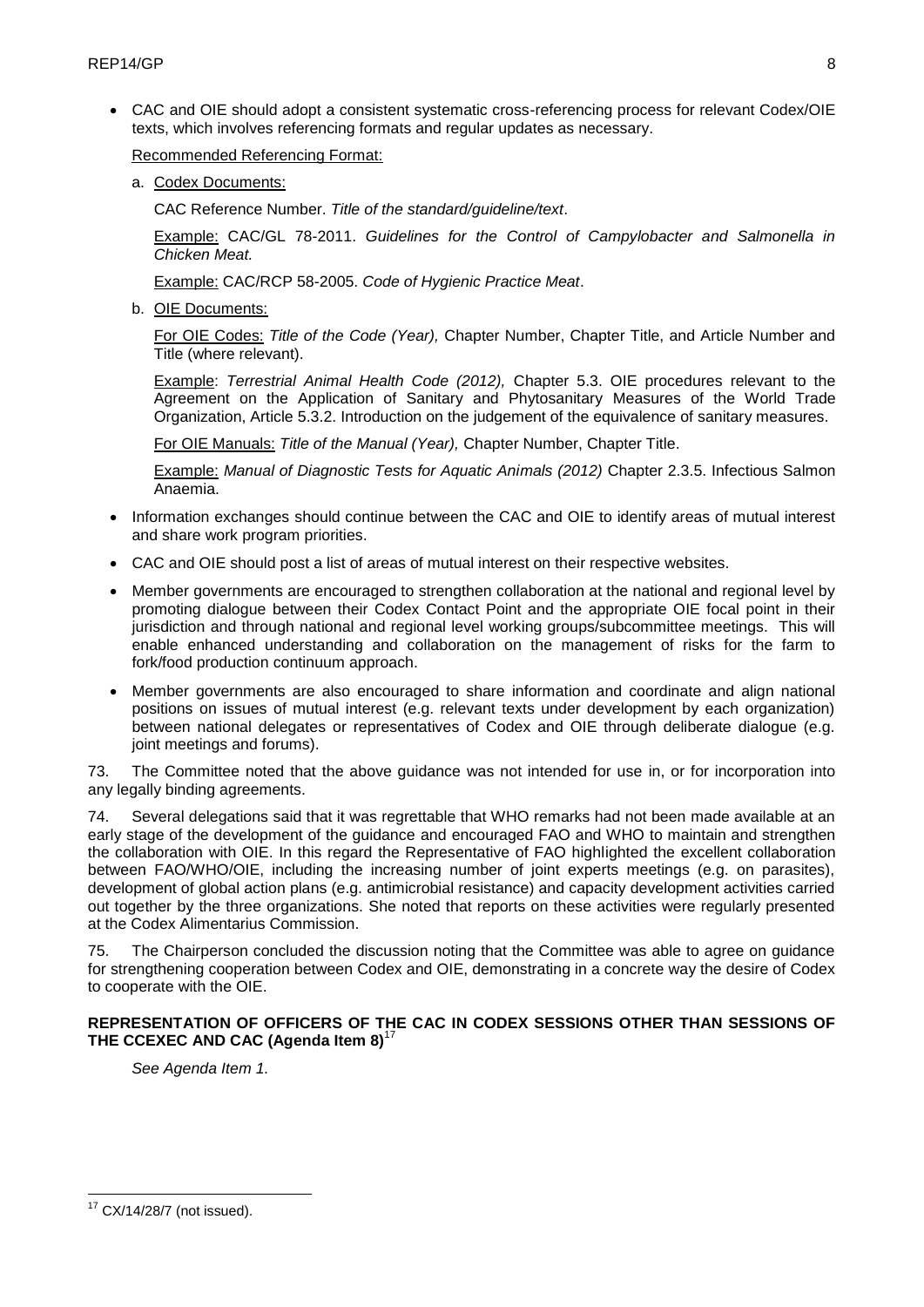# **REFERENCE TO INFORMATION DOCUMENTS (Agenda Item 9)**<sup>18</sup>

76. The Delegation of the United States of America, as lead country, explained the background of this work and explained that the EWG had: identified and reviewed a list of documents that would fall into the category of reference or informational documents; proposed how to name these documents; developed criteria for including a text in this category; proposed options for assigning responsibility for determining that the documents meet these criteria; and identified options how the documents could be made available.

# **Discussion**

77. The Committee agreed to the proposal of the Chairperson to discuss five questions as follows.

## *Should information documents be made available?*

78. Some delegations cautioned that the administration of information documents might put an additional burden on the Secretariat and divert from the core business to develop standards guidelines and recommendation. They noted: that Codex had existed for 50 years without this type of documents; that it was not the task of Codex to create such documents; and that these documents might be confused with official Codex texts.

79. In this regard, the Observer from WTO clarified that there would be no confusion of such documents with official Codex texts in a potential trade dispute.

80. The Committee agreed that information documents were needed but noted that they should not be deliberately developed as such and that it was expected that their number would be limited.

## *What should information documents be named?*

81. Several proposals for the naming of the documents were made (reference and information documents, support documents, orientation documents), however after some discussion the Committee agreed to name them "information documents".

# *What should be the criteria for including a document under information documents?*

82. The Committee agreed to the following set of criteria to determine if a document is an information document: (i) it has been developed and agreed upon by a Codex committee; (ii) it contains information that is useful to national governments and/or Codex members and observers and Codex Committees; and (iii) it is not appropriate to be adopted as a Codex standards, guidelines or codes of practice or as recommendations to be included in the Procedural Manual.

## *Who determines if the criteria have been fulfilled?*

83. The Committee agreed that the responsibility to determine if the criteria have been fulfilled lies with the relevant Codex committee and that there was no need to involve the Executive Committee or the Commission.

## *How should information documents be made available?*

84. Some delegations were of the opinion that the Codex website might not be the best place where to keep information documents as there was the risk to confuse them with official Codex documents and proposed that they could be made available on the FAO website.

85. After some discussion the Committee agreed that it would be most user-friendly if the information documents would be place in a new tab on the page of the relevant Codex committee.

## **Conclusion**

1

86. The Committee agreed that the following guidance regarding information documents be referred to all Codex committees through the  $37<sup>th</sup>$  Session of the Commission:

- i. It is recognised that there is the occasional need for Codex committees to make available information documents, however Codex committees should not deliberately develop such documents and these documents should be by-products of ongoing work of the Committee.
- ii. Documents are considered to be information documents if they:
	- Have been developed and agreed upon by a Codex committee;
	- Have been determined by the Committee to contain information that is useful to national governments and/or Codex members and observers and Codex Committees; and

<sup>&</sup>lt;sup>18</sup> CX/GP 14/28/8; Comments of Philippines (CRD 9); Republic of Korea (CRD 12); Ghana (CRD16).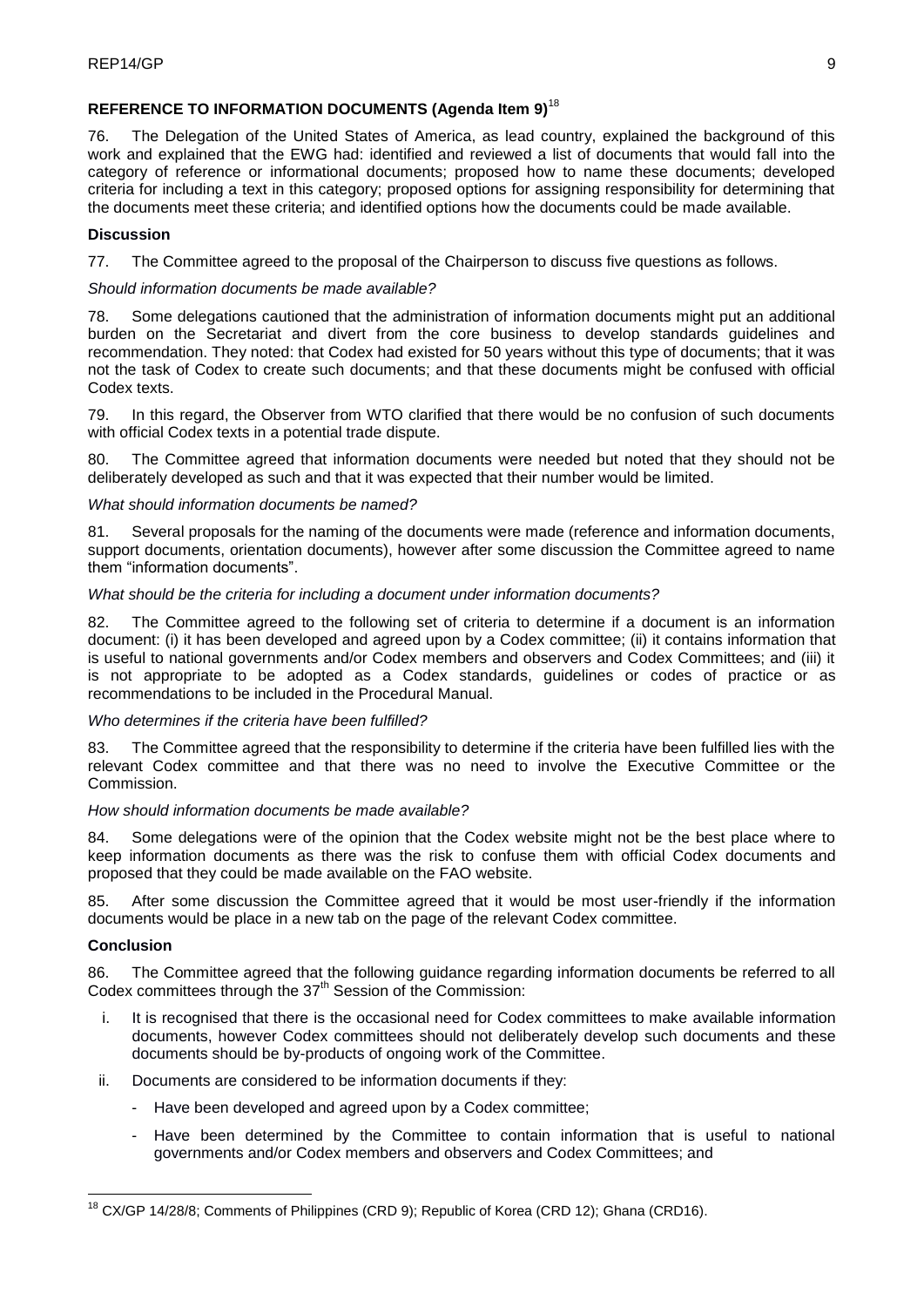- Are not considered appropriate by the Committee to be adopted as a Codex standards, guidelines, or codes of practice or as recommendations for inclusion in the Procedural Manual.
- iii. Information documents will be made available on the Codex website of the relevant committee, clearly separated from official Codex documents and adopted texts.
- 87. The Committee noted the reservation of Brazil with regards to the decision on point (iii) above.

# **COOPERATION BETWEEN GENERAL SUBJECT COMMITTEES AND COMMODITY COMMITTEES (Agenda Item 10)<sup>1</sup>**

88. The Delegation of Norway introduced document CX/GP 14/28/9 and explained that the purpose of the proposal was to improve transparency and coordination between work of general subject and commodity committees by amending two provisions in: (i) Part 2. Critical Review - "*Proposals to Undertake New Work or to Revise a Standard"*; and (ii) Criteria for the Establishment of Work Priorities - "*Criteria applicable to general subjects" and Criteria applicable to commodities*".<sup>20</sup>

The Committee noted that the comments of Chile (CRD 13) were not strictly related to the proposal of Norway and agreed to discuss the matter separately.

## **Discussion**

90. The Committee acknowledged that gaps and overlaps existed and recognized that it was the responsibility of the relevant committees, the Executive Committee and the Codex Secretariat during the Critical Review to ensure proper coordination.

91. A number delegations generally supported the proposal of Norway because it could improve work efficiency and also noted that the Procedural Manual provided guidance regarding gaps and overlaps to commodity committees, i.e. point (e) of the *Guidelines on the Application of the Criteria for the Establishment of*  work Priorities (Criteria applicable to Commodities)<sup>21</sup> but not to general subject committees.

92. Other delegations acknowledged that Codex committees should avoid duplication and that there was an active role of the Chairpersons and the Codex Secretariat in achieving this. However, they were of the opinion that the existing procedures contained adequate guidance and there was no need to amend them. The concerns could be addressed by applying the existing procedures on the project documents and critical review more rigorously. It was also mentioned that there was a relation to the proposal of Japan in Agenda Item 11.

93. After some discussion, the Committee developed two proposals to amend the *Procedures for the Elaboration of Codex Standards and Related Texts*, Part 2. Critical Review: (i) to clarify in para. 1 (sixth bullet) that also ongoing Codex work should be included in the information given; and (ii) to include in para. 3, a new bullet to clarify that the critical review might also give advice on the need for coordination of work between relevant Codex subsidiary bodies.

94. One delegation expressed the concern that the proposed amendment could lead to the work of one committee being blocked by another committee.

95. One delegation proposed that this matter should be discussed first in the Executive Committee.

96. The Delegation of Brazil expressed the understanding that there was no consensus on the adoption on the amendments.

97. A number of delegations were of the opinion that more time for reflection was needed before taking a decision. In this regard, the Committee noted that all members and observers had the possibility to send written comments and could also state their opinion at the Commission.

## **Conclusion**

98. The Committee agreed to forward the proposed amendments to the  $37<sup>th</sup>$  Session of the Commission for adoption (Appendix IV) and noted the reservations of Argentina, Brazil, Cameroon, Costa Rica, Ecuador and Paraguay on this decision.

<sup>1</sup> <sup>19</sup> CX/GP 14/28/9; Comments of Philippines (CRD 9); Chile (CRD 13); Ghana (CRD16).

<sup>&</sup>lt;sup>20</sup> Pages 29 and 40 of the Procedural Manual of the Codex Alimentarius Commission (English version, 21<sup>st</sup> Edition).

 $21$  Page 42 of the Procedural Manual of the Codex Alimentarius Commission (English version, 21<sup>st</sup> Edition).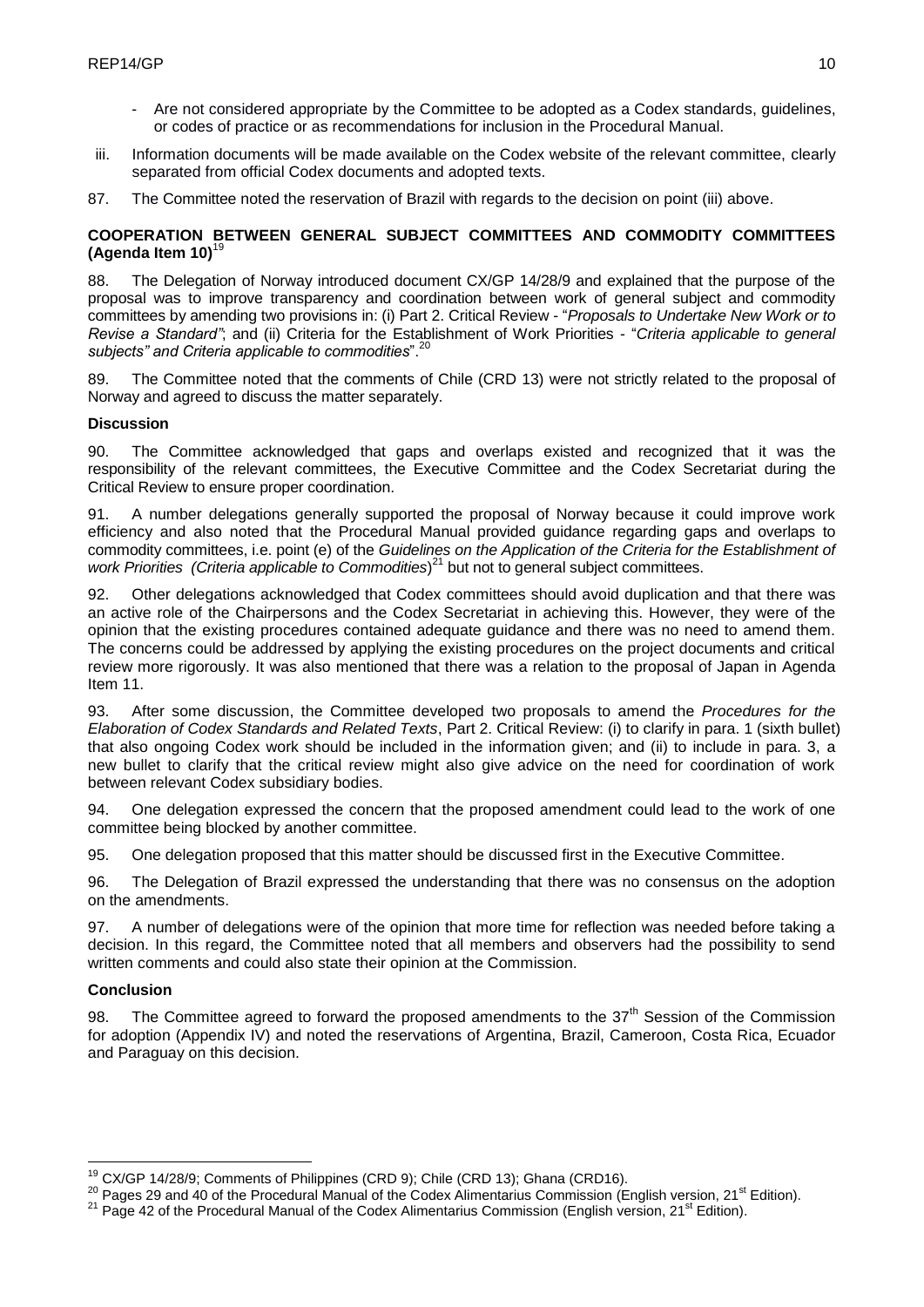## **Comments of Chile**

99. The Delegation of Chile explained their concern (CRD 13) as follows: the 33<sup>rd</sup> session of the Committee on Fish and Fishery Products (CCFFP) had discussed the "Draft Performance Criteria for Reference and Confirmatory Methods for Marine Biotoxins (Section I.8.6 Determination of biotoxins) in the *Standard for Live and Raw Bivalve Molluscs* (CODEX STAN 292-2008). The CCFFP had agreed to forward the text to the 37<sup>th</sup> Session of the Commission for adoption through the Committee on Methods of Analysis and Sampling (CCMAS), without specifying which session of CCMAS would consider the matter. However, the matter was addressed at the 35<sup>th</sup> Session of CCMAS, held two weeks later, on the basis of an addendum presented on the first day of the session. Chile considered it necessary that the agendas of Codex committees are clearly defined and working documents be timely available, particularly for important issues.

100. The Delegation of Chile requested the Committee to note their concern without expecting to resolve it, as they would take it to the 37<sup>th</sup> Session of the Commission, only to reconsider the endorsement of the 35<sup>th</sup> Session of CCMAS but not to review the decisions of the 33<sup>rd</sup> Session of CCFFP.

101. The Codex Secretariat explained that in the interest of ensuring coordination and not delaying adoption of standards, addenda were prepared to refer matters arising from Committees, including endorsement, to other Committees which were held closely in time (as in the case of CCFFP and CCMAS). The Codex Secretariat also noted that when documents were late it was the prerogative of members to state that they preferred not to discuss them. The Codex Secretariat further noted that in the case of the 33 $^{\text{rd}}$ CCFFP referral to CCMAS, the endorsement had been undertaken without any objection. However, it was still possible for members to send comments on this text before its adoption by the Commission. The Secretariat concluded by saying that it was not clear how the existing procedure could be improved but any suggestions from members were welcome.

102. A number of countries supported the concern of Chile and mentioned that the CCMAS endorsement had strong economic impact on countries.

## **CODEX WORK MANAGEMENT: COMMITTEES AND CRITICAL REVIEW (Agenda Item 11)**<sup>22</sup>

103. The Delegation of Japan introduced the working document in which they proposed to discuss two issues:

- Whether there is need of reviewing the current Codex practice and provisions in the Procedural Manual to bring more clarity for example to the rules for the creation of new committees and task forces.
- Whether after over 10 years there is a need to review the implementation of the recommendations by the 2002 Joint FAO/WHO Evaluation of the Codex Alimentarius Commission.

104. The Delegation said that the evaluation should be external and independent and the issue should be discussed in the Executive Committee and that as Codex was a joint FAO/WHO body, the parent organizations should conduct the review.

## **Discussion**

<u>.</u>

105. A number of delegations were of the opinion that it was timely to examine how Codex manages its work and review current work practices.

106. Other delegations said that there should be a clear prioritization of the problems to be examined rather than having an evaluation of all aspects of Codex work.

107. Other delegations felt that the lapse of ten years was not long enough to fully appreciate the impact of the implementation of the recommendations and associated proposals arising from the 2002 Evaluation and a new evaluation would be premature.

108. A number of delegations proposed that the composition of the FAO/WHO scientific bodies should be examined, especially the geographical balance of participating experts. They also suggested that a matrix be established showing which recommendations of the 2002 Evaluation had been implemented and which not.

109. A number of delegations mentioned that Codex was doing an excellent work as an international standard setting body and that a new review should not duplicate the 2002 Evaluation; instead, it should focus on how to maintain and increase the effectiveness of Codex in an ongoing way. Specific items to be examined could be the role and functioning of the Executive Committee or better ways for different committees and task forces to work together. Codex should have a framework for conducting a continuous review and looking at creative and pragmatic ways to apply the existing procedures. It was mentioned that

 $22$  CX/GP 14/28/10; Comments of Egypt, India and Philippines (CRD 10).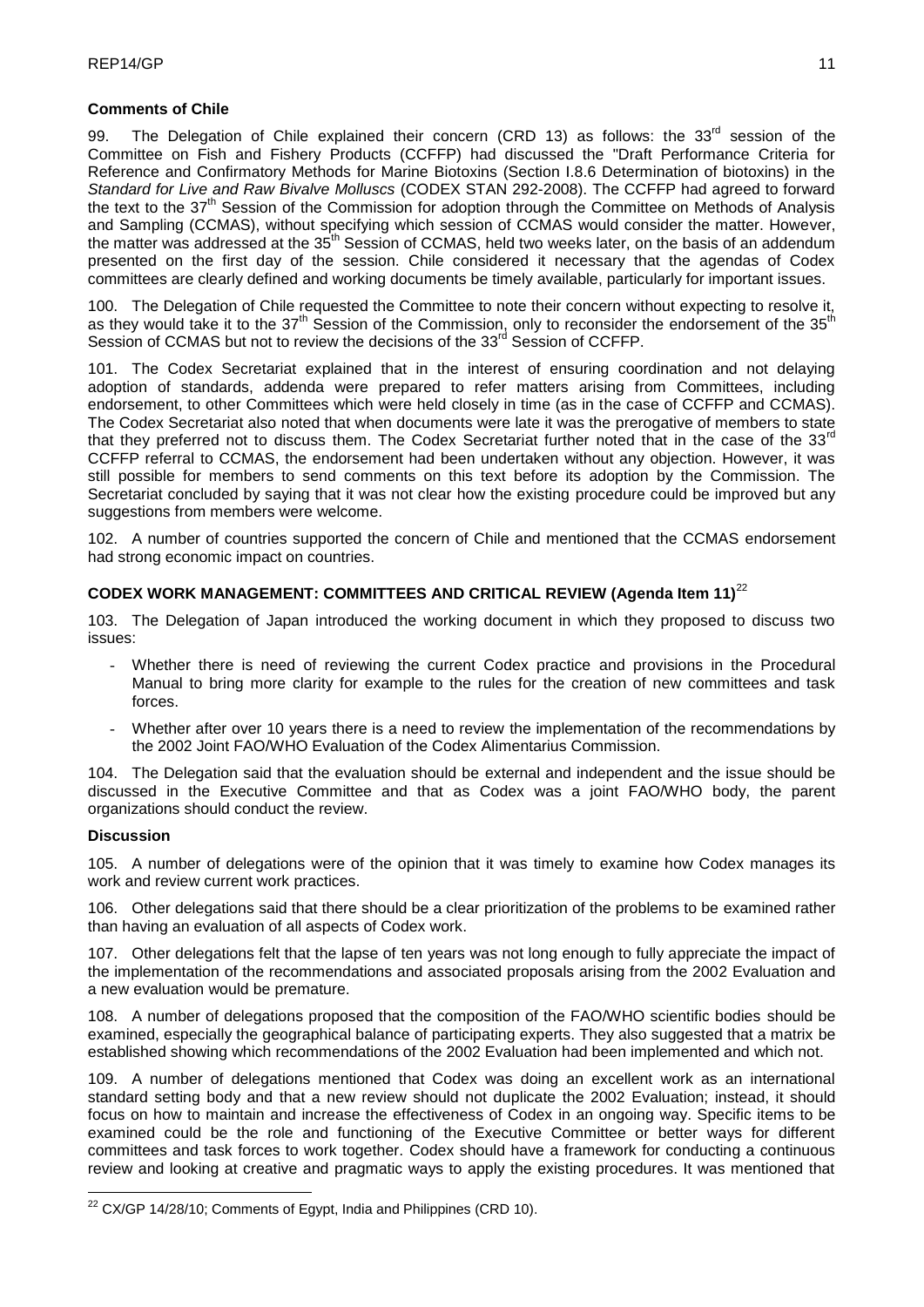such an approach would fit in well with strategic objective 4 of the Strategic Plan 2014-2019 and that within Codex there was a vast array of experience that could be used to work on this.

110. The Representative of WHO speaking on behalf of FAO and WHO, recalled that the Joint FAO/WHO Evaluation of Codex Alimentarius in 2002 was conducted and funded by FAO and WHO by investing significant financial resources, which were not available at present. The Representative was of the opinion that a continuing monitoring of the performance of Codex was considered to already be built into the system based on the Codex Strategic Plan. The Representative stressed further that the general work management of Codex work including the critical review and standards management functions was entrusted to Executive Committee, not to CCGP; when it came to the evaluation of the Joint FAO/WHO Food Standards Programme, it could be undertaken by FAO/WHO on their initiative or upon request by the Commission. The Representative further stated that the scope of an evaluation or a review should be matched to the need and the availability of funds. He suggested that FAO, WHO and the Codex Secretariats work on mapping the actions that were undertaken after the 2002 Evaluation and the possible areas where their impact should be measured, which could form a basis for exploring the conduct of a "mini-evaluation", focusing on the implementation of the 2002 Evaluation.

111. The Representative of the Legal Counsel of WHO confirmed that the conduct of an evaluation of Codex should be the responsibility of the parent organizations.

112. The Committee agreed to establish an in-session working group working in English, French and Spanish and chaired by the Chairperson of the Committee with the terms of reference to "explore the various modalities for evaluating Codex and the management of Codex".

## **Report of the in-session working group**

113. The Delegation of Australia as rapporteur of the in-session working group, reported on the results of the in-session working group.

114. The question framed to the group was whether there was need or justification with regards to a review of Codex management practices. In response the group focused predominantly in two areas. The first related to the assessment of the implementation of the 2002 Evaluation's recommendations under the auspices of FAO/WHO. In this context cost and scope were considered critical and could be shaped effectively through close consultation with Executive Committee. With regard to resources it was noted that substantial capability and capacity for evaluation sits within FAO/WHO.

115. The second work area was developed around the concept of an internal review. It was seen to provide an inclusive and transparent process that through the use of tools such as an electronic working group would ensure full participation by all Codex members and observers. In this context, discussion considered the option of such a working group being under either Executive Committee or CCGP. In the context of the Strategic Plan and in particular Goal 4 it was seen that this might more appropriately sit with the Executive Committee. The Strategic Plan was also seen as providing a legitimate authority for the progression of this initiative.

116. In summary, the in-session working group agreed to support and give priority to the review of Codex work management practices. Points to consider in this regard are as follows:

- The need for inclusiveness;
- The need to scope the exercise for the most effective use of resources;
- To be clear as to its purpose;
- The need for strong consultation across the Codex Secretariat and FAO/WHO throughout the process;
- That the above options are not mutually exclusive;
- To draw upon all areas of experience in Codex work management (chairs, etc.);
- To keep in mind the broadening membership of Codex and the appropriateness of processes and procedures.

117. Further discussion in relation to the Chairs informal meetings highlighted the benefit brought to Codex process by a Guide for Chairs and delegates under development.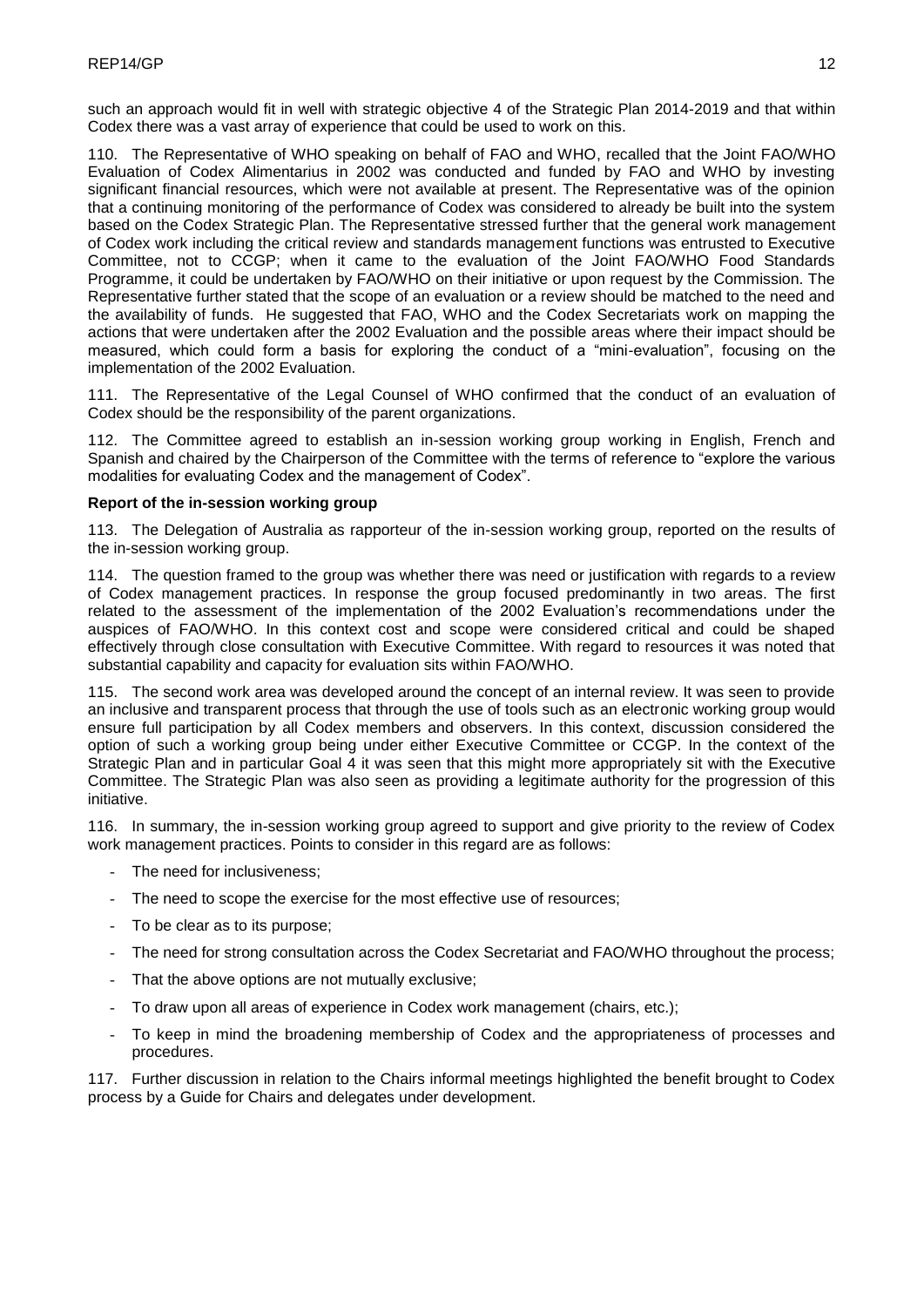# **Further discussion**

118. The Committee discussed the message to be addressed to the Executive Committee and what kind of work should be proposed and under which Committee it should be undertaken.

119. Different options were proposed such as an electronic working group working under CCGP or a subcommittee of the Executive Committee or a working group of the Commission, and it was noted that a subcommittee of the Executive Committee would only be composed of members of the Executive Committee.

120. The Representative of WHO, speaking on behalf of FAO and WHO, indicated that Codex needed to operate under the applicable rules and practices of FAO and WHO, which included not only financial and operational rules but also the evaluation of its performance. FAO and WHO had their own dedicated units to guide and oversee review or evaluation of their programmes including intergovernmental Commissions, using established procedures and methodologies. The Representative stated that FAO and WHO were willing to enter into dialogue with Executive Committee and the Commission to explore the need, possible scope and timelines for a review. The most appropriate means for the involvement and consultations of Codex members at appropriate stages would be identified in coordination with the evaluation units of FAO and WHO and with the Executive Committee. The Representative stated that member states should not immediately embark on an evaluation exercise that was member states driven and not guided by FAO and WHO.

121. The Representative of FAO confirmed that FAO actually hosted several intergovernmental bodies and that its Evaluation Service had ample and solid experience in conducting evaluations of these bodies and other programmes.

# **Conclusion**

122. After some discussion, the Committee agreed to propose the following to the Executive Committee:

- To develop an inclusive and clearly scoped process to review the work management systems and practices of Codex according to strategic goal 4 of the Codex Strategic Plan 2014-2019;
- To envisage a review, under the auspices of FAO and WHO, of the status of implementation of the recommendations and associated proposals arising from the 2002 Codex Evaluation.

# **Discussion on Codex procedure for the creation of new subsidiary bodies of the Commission**

123. The Delegation of Japan drew the attention of the Committee to the fact that the matter was one of the important recommendations of the 2002 Codex Evaluation. In addition it drew the Committees attention to "Proposal 7: Next comprehensive review" in the 2008 report of the Commission<sup>23</sup> in which the Commission recalled "that it was recommended to undertake the next comprehensive review of the structure and mandates of committees and task forces after 2011. However as the current review was not completed, the proposed timetable did not appear achievable. The Commission therefore agreed that the next comprehensive review would be initiated at an appropriate time and would depend on the completion of the ongoing review." The delegation was of the opinion that such a review was timely in light of the recent creation of a new committee.

124. One delegation mentioned that while appreciating the concerns associated with the establishment of new Codex committees, for most occasions the Commission had kept to the recommendation of establishing time-bound task forces and the delegation was not sure that any new procedures could have led to a different outcome.

# **Conclusion**

125. The Committee agreed that the concerns identified by Japan would be addressed as part of the second recommendation made above and in the context of a review of the structure and mandates of committees and task forces, whose conduct had already been recommended by the Commission.

## **ROLE OF THE CHAIR AND VICE-CHAIRS OF THE CODEX ALIMENTARIUS COMMISSION FOR THE**  PURPOSE OF RULE V.1 OF THE RULES OF PROCEDURE (Agenda Item 12)<sup>24</sup>

126. The Representative of the Legal Counsel of WHO, also speaking on behalf of the Legal Office of FAO, while introducing the document, recalled that it was prepared following a request of the  $36<sup>th</sup>$  Session of the Commission; she noted that the matter had already been considered in 2004 by the CCGP and had recently arisen in 2009 and 2013 at the Commission at the time of elections. It was underlined that the issue under

<sup>1</sup>  $^{23}$  ALINORM 08/31/REP, para. 151.

<sup>24</sup> CX/GP 14/28/11 (not issued); Role of the Chair and Vice-chairs of the Codex Alimentarius Commission for the Purpose of Rule V.1 of the Rules of Procedure, prepared by FAO and WHO Legal Counsels (CRD 14)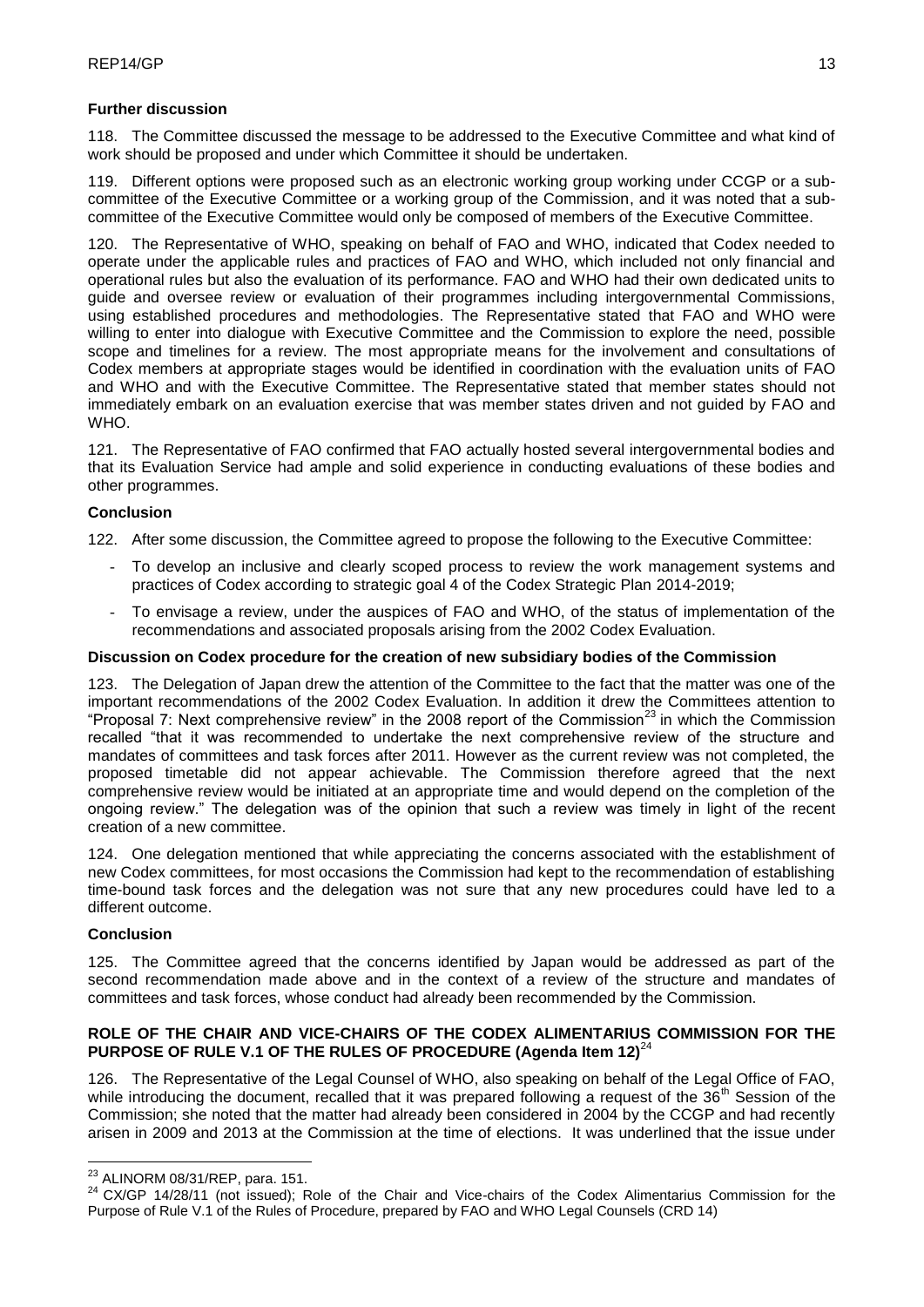discussion related to the role and functions of the Chairperson and Vice-Chairpersons of the Commission and the meaning of the term "delegate" as employed in Rule V.1, within the more general context of the Rules of Procedure of the Codex Alimentarius Commission.

127. A number of delegations were concerned to have to express their country's views on a document (CRD 14), which had been made available only on the first day of the current Session and in English only. They were of the view that the legal nature of the subject and the potential impact of a decision on this matter, required countries to have adequate time to consult with their governments and formulate their positions.

128. In view of these concerns and noting that working documents should be distributed two months before the session<sup>25</sup>, the Committee agreed to only hold a general debate on the issue and not to formulate any recommendation for the Commission´s consideration because of the possible implication that the proposal might have on other international organizations.

## **Discussion**

<u>.</u>

129. The following comments were made in the discussion:

- The question had been raised several times in the past but had not been consistently dealt with, as presented in CRD 14, para.10 and in the meantime there remains legal uncertainty should this situation occur again in the future;
- A distinction should be made between cases where members elected on a geographical basis resigned and decisions taken by the Commission on a no-objection basis;
- Different approaches depended on the interpretation and use of the term "delegate" contained in Rule V.1 of the Rules of Procedure of the Codex Alimentarius Commission when referring to the Chairperson and Vice-Chairpersons of the Commission in light of their role and functions within the Executive Committee;
- There was a need to clarify as to whether, for the purposes of Rule V.1 the Chairperson and Vice-Chairpersons of the Commission serve as "delegates" of a country;
- There was a need to clarify the role and responsibility of the Executive Committee and to reconsider its membership;
- In view of the enlarged Codex membership there was a need to give an equal/comparable possibility to all countries to be part of the Executive Committee as a small number of countries had been members of the Executive Committee over many years in different functions;
- In view of the importance of "inclusiveness", as highlighted in the Strategic Plan 2014-2019 and the growing membership of Codex, it would be preferable to apply the rule that "not more that one delegate from any one country shall be a member of the Executive Committee" to all Members of the Executive Committee;
- An interpretation of the Rule V.1 which would exclude the Chairperson and Vice-Chairpersons from the restriction on overlapping country membership should equally apply to the other members of the Executive Committee, as the Members elected on a geographical basis were acting within the Executive Committee in the interest of the Commission as a whole and the regional coordinators act on behalf of the region;
- It was important to distinguish two issues: (i) the role and responsibility of the Chairperson and Vice-Chairpersons as compared to role and responsibility of the other Executive Committee members; and (ii) the issue of the representativeness within the Executive Committee;
- There was a link with discussions under Agenda Item 11;
- It was clear that the Chairperson and vice-Chairspersons were elected by the whole membership and they represent the interest of Codex as a whole. Any other interpretation would be dangerous for Codex as it would imply that Chair and vice Chairs should represent their individual countries when serving on the Executive Committee and the Commission;
- The Commission had dealt with the issue consistently and accepted this interpretation when the question was posed to the Commission for decision;

<sup>&</sup>lt;sup>25</sup> Guidelines to Host Governments of Codex Committee and Ad Hoc Intergovernmental Task Force - Section: Preparation and Distribution of Papers (Procedural Manual of the Codex Alimentarius Commission).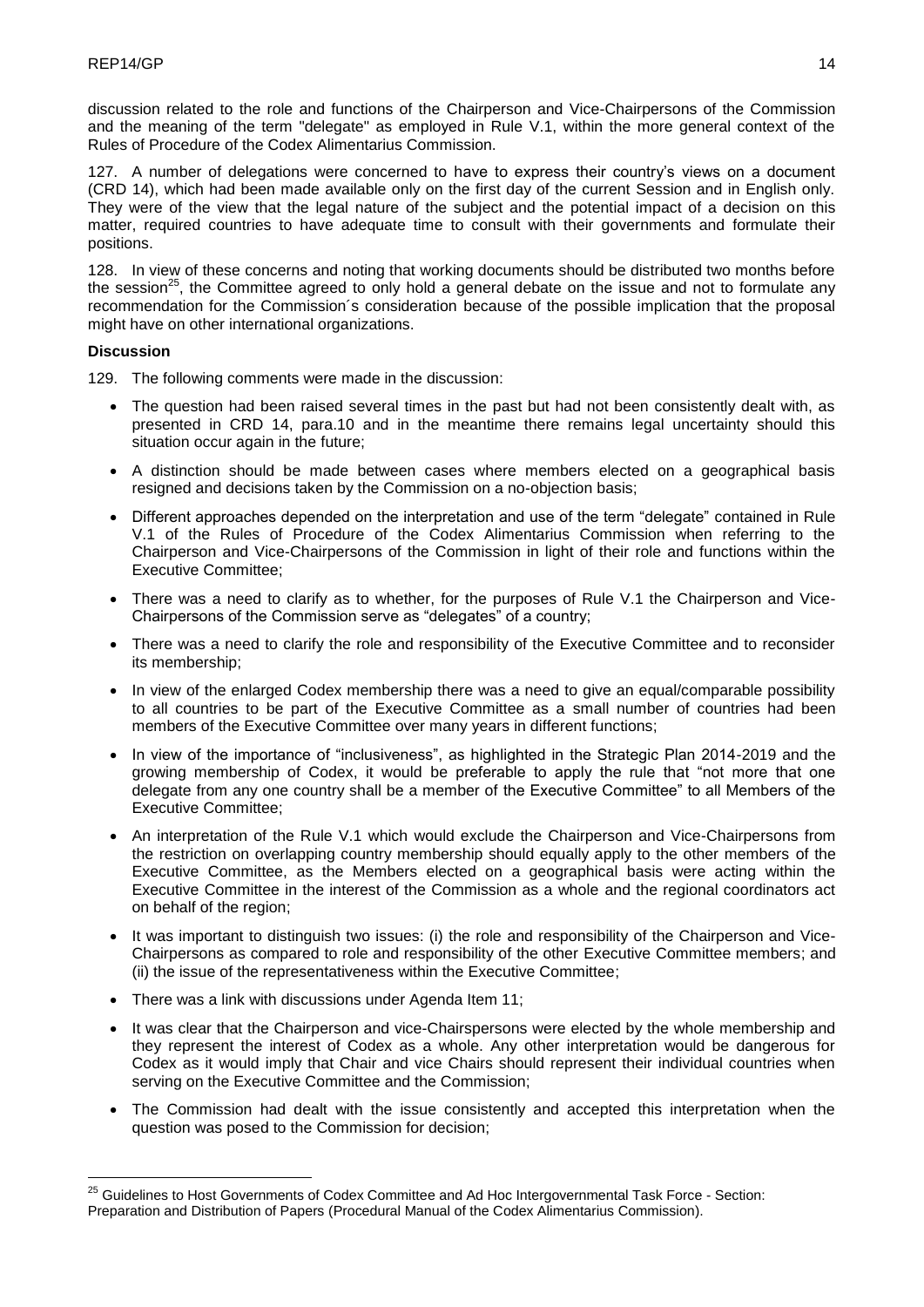- Some regions within the UN system have a specific nature with regard to the number of countries, diversity of composition and level of economic development;
- The Procedural Manual does not explicitly mention that the rule that "Not more than one delegate from any one country shall be a member of the Executive Committee." (Rule V.1) does not apply to the Chairperson and the Vice-Chairpersons of the Commission.

130. In response to several questions, the Representative of the Legal Counsel of WHO clarified that the Chairperson and Vice-Chairpersons act as presiding officers as individuals for the smooth conduct of business of meetings and, as such, they do not represent country´s views, while maintaining a relation with their respective delegations. She further emphasized, as described in the document prepared by the Legal Offices of FAO and WHO, that the matter under discussion should be considered in the broader context of the Rules of Procedure of the Codex Alimentarius Commission by taking into consideration Rule V.1, Rule III.1 and Rule III.2. In relation to the potential establishment of a practice based on Commission´s past decisions, she recalled that in the two most recent cases, in 2009 and 2013, the Commission agreed to an interpretation of the word "delegates" whereby officers of the Commission should not be considered "delegates" of a country for the purpose of Rule V.1. She noted that the language of rule V.1 leads to ambiguity regarding whether the term delegate includes officers. She also made it clear, as stated in the relevant Commission´s reports, that those decisions were taken on a no-objection basis and that they could not be seen as conclusive guidance on the matter. For this reason the issue remains unsettled and was under consideration by this Committee.

## **Conclusion**

131. The Chair noted that no decision was taken on this issue. The above discussion would be considered under Matters Referred at the 37<sup>th</sup> Session of the Commission.

132. Several delegations emphasised that delaying the decision to resolve the issue at this session of the Committee, was likely to lead to a situation where new precedents were created and thus considered as favouring a particular course of action when this matter was eventually decided.

133. Other delegations noted that due to the late availability of the document it had not been possible for the Committee to have a proper discussion on it. These delegations recommended that working documents be made available in a timely manner to allow the examination by Members and consideration at the session to ensure the efficiency of Codex work and the efficient use of its resources.

# **OTHER BUSINESS (Agenda Item 13)**

## **Proposal of Egypt**

134. The Delegation of Egypt introduced their proposals (CRD 11) for amending Rule III "Officers" and Rule VIII "Voting and Procedures". The Delegation explained that Egypt's proposals aimed at limiting one of the seat for vice-chair to members of coordinating committees (amendment to Rule III) and at adopting/approving matters related to consumer health and safety only by consensus (amendment to Rule VIII).

135. The Committee noted that the proposal related to the amendment to Rule III was linked to the discussion on Agenda Item 12.

136. The Representative of WHO referring to his previous interventions, recalled that the Committee should limit its work to issues referred to it by the Commission and could not initiate work on revision of the Procedural Manual without the agreement of the Executive Committee.

## **Conclusion**

137. The Committee noted that the Delegation Egypt would prepare a discussion paper for consideration of the 37<sup>th</sup> Session of the Commission.

## **Proposal of Cameroon**

138. The Delegation of Cameroon explained that the proposal arose from the discussion held during the Seminar for the Chairs, held on 6 April 2014. Several Chairs had expressed some concerns as to effectiveness and representativeness of the Executive Committee and its role as a governance body of Codex and right arm of the Commission, particular for the Critical Review. The Delegation explained that the purpose of the request was to begin a reflection on the current functioning of the Executive Committee and how to improve the efficiency and effectiveness in order to provide it with tools that would allow it to fulfill its strategic function in a transparent and inclusive manner.

139. The Chairperson suggested adding this matter, i.e. functioning of the Executive Committee in relation to the Critical Review, to the proposal agreed under Agenda Item 11.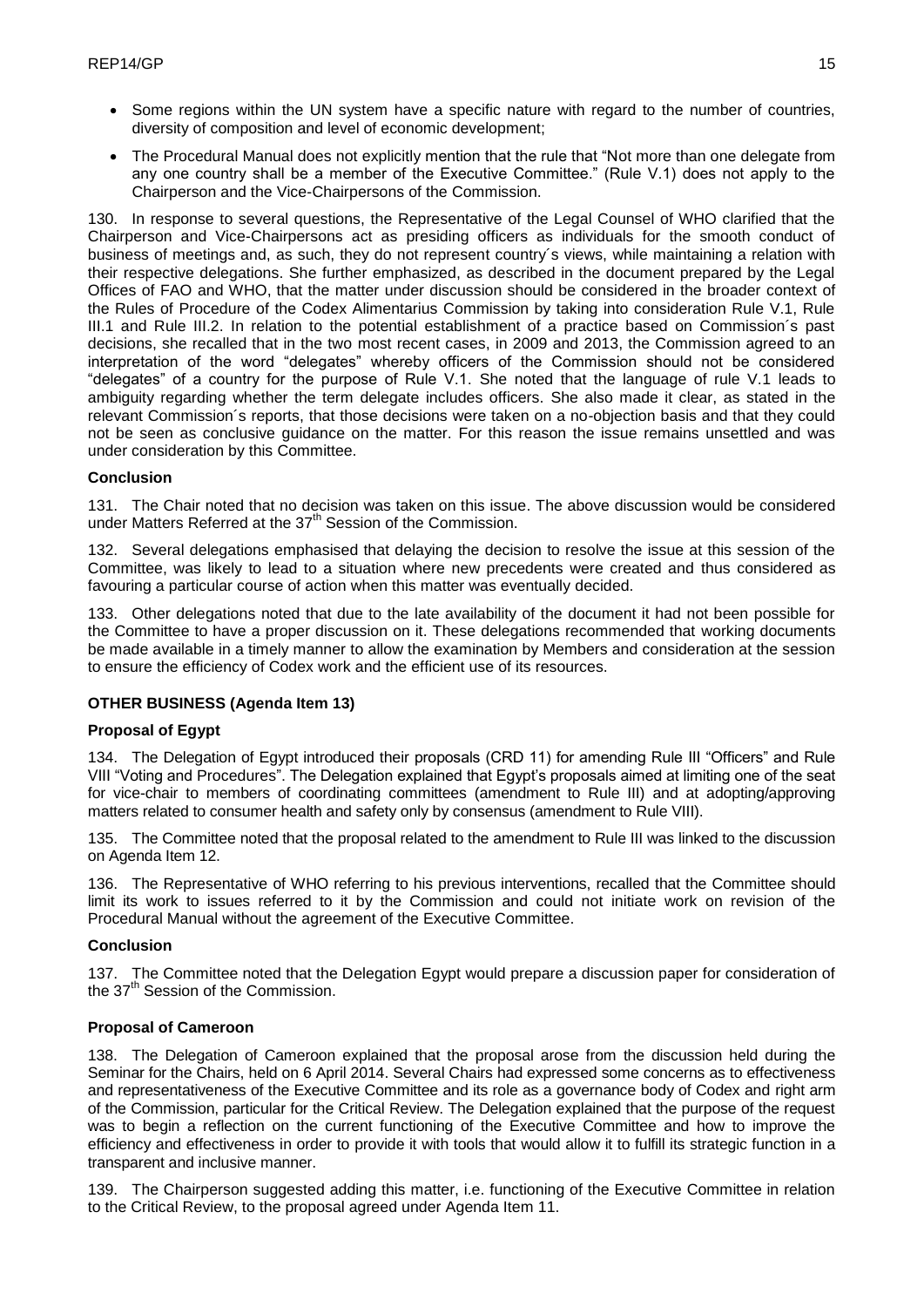140. Some delegations felt that it was premature to take this decision and/or have an informed discussion without any supporting document explaining the issues to be addressed and proposed to defer this discussion at the next session.

141. Mr Sanjay Dave, speaking as the Chairperson of the Codex Alimentarius Commission, explained that the issues raised during the Seminar for the Chairs had not been a criticism to the functioning of the Executive Committee; he clarified that the Chairs' reflection had recognised the important role of the Executive Committee and touched on several points, including how to improve the Executive Committee's role with regard to the Critical Review, its strategic role, and how the Chairs could better contribute their experience to the Executive Committee.

## **Conclusion**

142. The Chairperson noted that no decision was taken on this proposal but that both the Executive Committee and the Commission would be informed of the reflection.

## **DATE AND PLACE OF NEXT SESSION (Agenda Item 14)**

143. The Committee noted that its 29<sup>th</sup> Session was scheduled in April 2016 unless the Commission would decide otherwise.

144. The Committee noted that France as host government would look into the possibility to use projection equipment at the next session to facilitate any necessary drafting work and to allow for more effective participation of delegations during this process, as suggested by the Delegation of Costa Rica.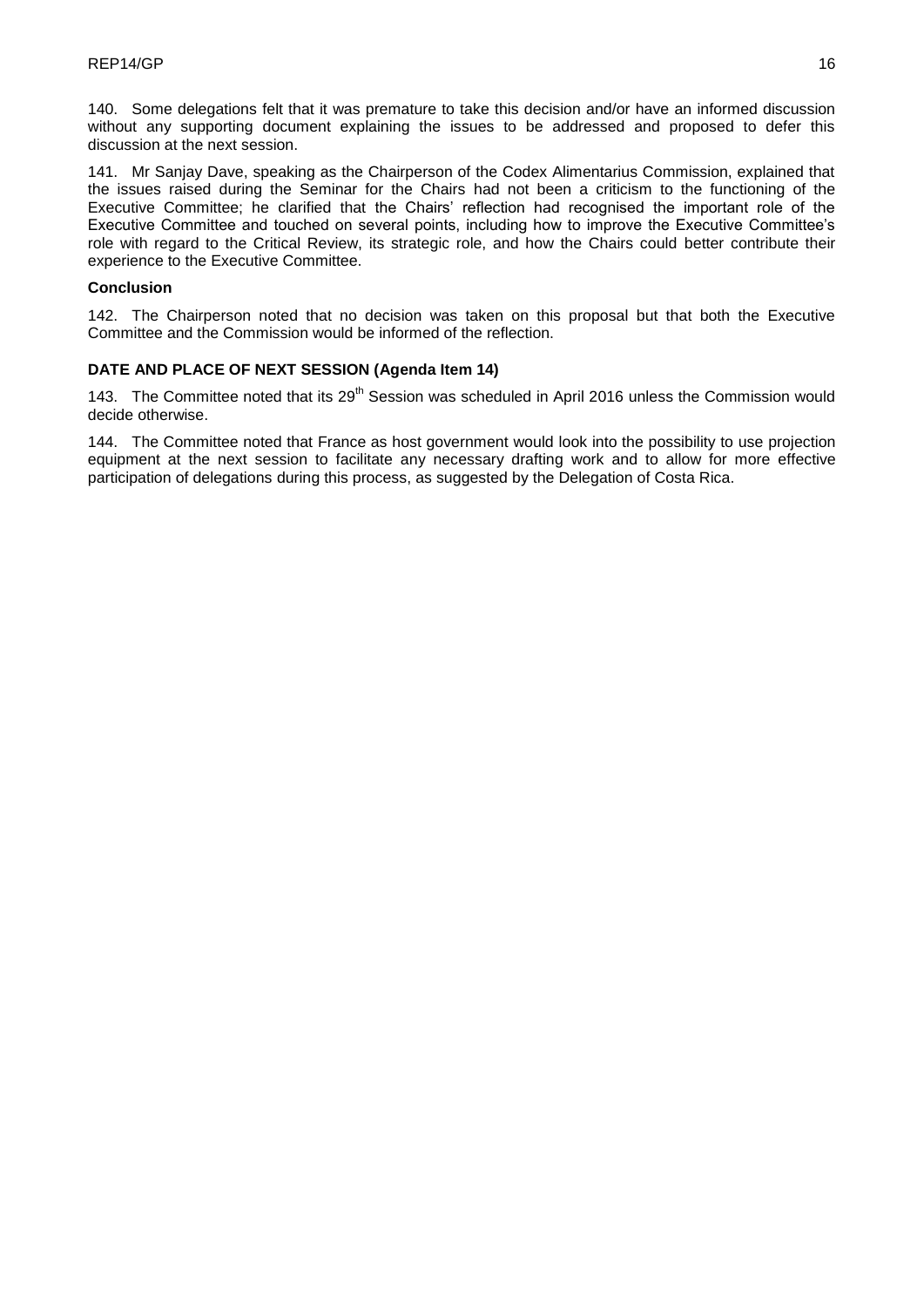# **SUMMARY STATUS OF WORK**

| <b>SUBJECT MATTER</b>                                                                                                                          | <b>ACTION BY</b>                  | <b>DOCUMENT</b><br><b>REFERENCE</b><br>(REP14/GP) |  |  |
|------------------------------------------------------------------------------------------------------------------------------------------------|-----------------------------------|---------------------------------------------------|--|--|
| <b>Amendments to the Procedural Manual</b>                                                                                                     |                                   |                                                   |  |  |
| Definitions of Risk Analysis Terms related to Food Safety:<br>hazard characterization and risk estimate                                        | Governments,<br>CAC <sub>37</sub> | Para. 13 and<br>App. II                           |  |  |
| Terms of Reference of the Committee on General Principles                                                                                      | Governments,<br>CAC37             | Para, 43 and<br>App. III                          |  |  |
| Procedures for the Elaboration of Codex Standards and Related<br>Texts                                                                         | Governments,<br>CAC37             | Para, 98 and<br>App. IV                           |  |  |
| <b>Other topics</b>                                                                                                                            |                                   |                                                   |  |  |
| Consistency of the risk analysis texts across the relevant<br>committees at its next session                                                   | CCGP29                            | Para, 18                                          |  |  |
| Codex/OIE cooperation                                                                                                                          | CAC37                             | Paras 72-73                                       |  |  |
| Reference to information documents                                                                                                             | CAC37,<br>All committees          | Para, 86                                          |  |  |
| Process to review the work management systems and practices of<br>Codex according to strategic goal 4 of the Codex Strategic Plan<br>2014-2019 | CCEXEC69                          | Para, 122                                         |  |  |
| Functioning of the Executive Committee                                                                                                         | CCEXEC69                          | Paras 138-142                                     |  |  |
| Representation of Officers of the CAC in Codex sessions other<br>than sessions of the CCEXEC and CAC                                           |                                   | Para, 6                                           |  |  |
| Standards held at step 8                                                                                                                       | ---                               | Para, 25                                          |  |  |
| Mechanism and template for examining economic impact<br>statements                                                                             |                                   | Paras 34-35                                       |  |  |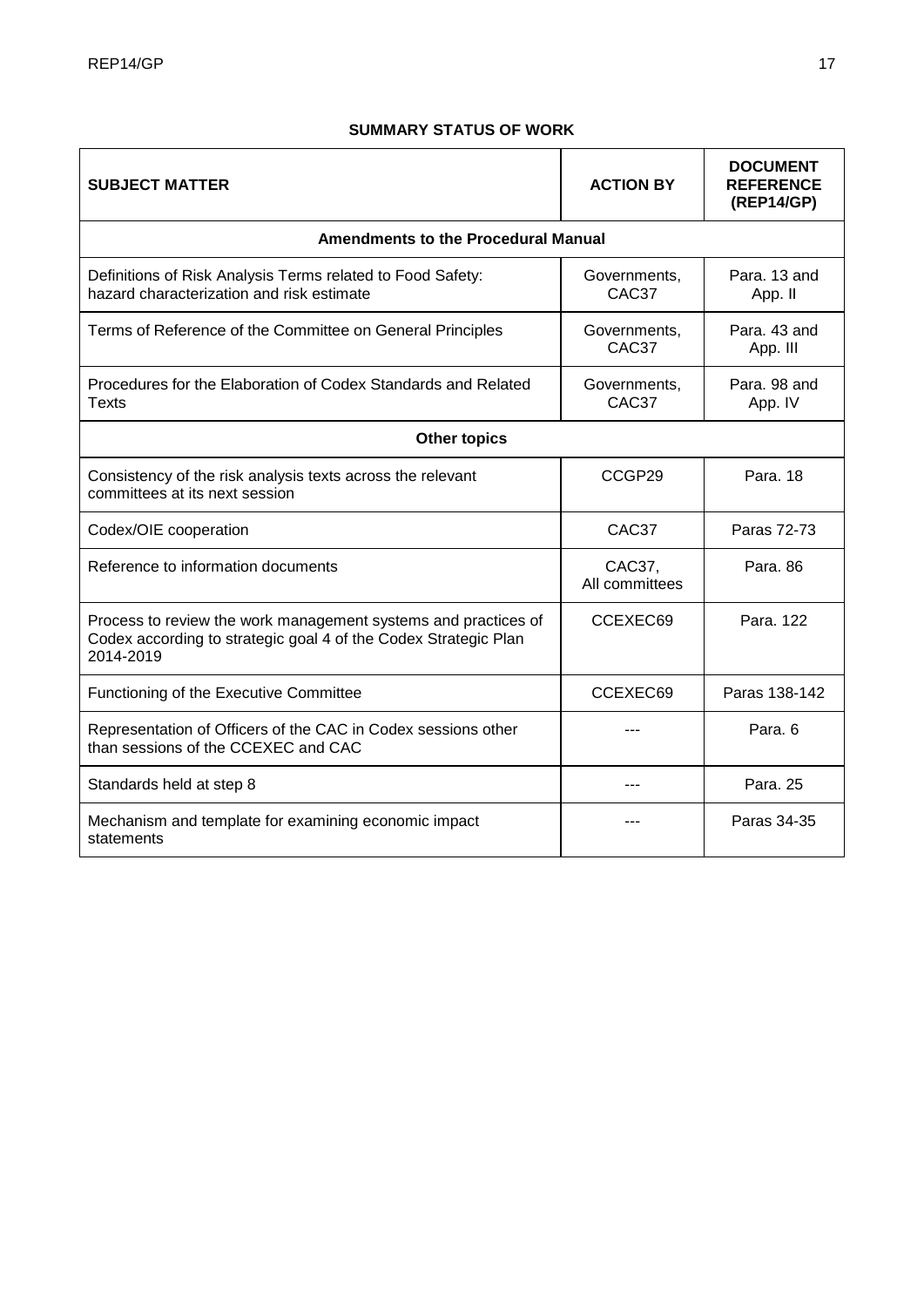### **Appendix I**

#### **LIST OF PARTICIPANTS LISTE DES PARTICIPANTS LISTA DE PARTICIPANTES**

#### **Chairperson/Président/President**

#### **Professeur Michel THIBIER**

Secrétariat Général des Affaires Européennes (SGAE) Secteur AGRAP 68, rue de Bellechasse 75700 Paris Tél : + 33 1 44 87 16 03 Fax: + 33 1 53 18 99 18 Email: [sgae-codex-fr@sgae.gouv.fr](mailto:sgae-codex-fr@sgae.gouv.fr)

#### **ANGOLA**

### **Dr Lidia GARCIA JUNIOR MORAIS**

1ª Secretária Executiva Adjunta do Codex Codex-Angola/Ministério da Defesa Nacional Serviços de Saúde do EMG-FAA Largo António Jacinto-Ministério da Agricultura 527 Luanda Tel: +244 923 31 66 78 Fax: +244 222 32 37 24 Email[: lidiamorais@hotmail.com](mailto:lidiamorais@hotmail.com)

## **Dr Maria Antónia SANAZENGE**

2ª Vice-Presidente do Codex Codex-Angola/Ministério da Saúde Instituto Nacional de Saúde Pública Largo António Jacinto-Ministério da Agricultura 527 Luanda Tel: +244 923 65 36 95 Fax: +244 222 32 37 24 Email[: sanazenge@hotmail.com](mailto:sanazenge@hotmail.com)

### **ARGENTINA - ARGENTINE**

**Mrs Gabriela CATALANI** (Head of Delegation) Ingeniera Agronoma Direccion Nacional de Relaciones Agroalimentarias Internacionales Ministerio de Agricultura, Ganaderia y Pesca Azopardo C1063ACD Buenos Aires Tel: + 54 11 4363-6290 Fax: + 54 11 4363-6329 Email[: gcatal@minagri.gob.ar](mailto:gcatal@minagri.gob.ar)

## **Dr Francisco D'ALESSIO**

Dr en Veterinaria Coordinacion de Relaciones Internacionales – SENASA **Gubernamental** Av. Paseo Colon 367, piso 5° contrafrente C1063ACD Buenos Aires Tel: + 54 11 4121-5353 Fax: + 54 11 4121 5360 Email[: fdalessio@senasa.gob.ar](mailto:fdalessio@senasa.gob.ar)

### **Mr Marcelo Pablo DI PACE**

Consejero de Embajada Ministerio de Relaciones Exteriores y Culto Gubernamental Esmeralda 1212 piso 9, oficina 907 Buenos Aires Tel: + 54 11 4819-7598 Fax: + 54 11 4819 7597 Email[: mdp@mrecic.gob.ar](mailto:mdp@mrecic.gob.ar)

### **AUSTRALIA - AUSTRALIE**

#### **Mr Greg READ**

(Head of Delegation) First Assistant Secretary Food Division Department of Agriculture GPO Box 858 ACT 2601 Canberra Tel: +61 2 6272 3594 Email[: greg.read@daff.gov.au](mailto:greg.read@daff.gov.au)

#### **Mrs Ann BACKHOUSE**

Director, Codex International Standards Food Division Department of Agriculture GPO Box 858 ACT 2601 Canberra Tel: +61 2 6242 5692 Email[: ann.backhouse@daff.gov.au](mailto:ann.backhouse@daff.gov.au)

#### **AUSTRIA - AUTRICHE**

**Mrs Birgit HELL** (Head of Delegation) Attachée Agriculture et Environment Austrian Embassy in Paris 6, rue Fabert 75007 Paris Tel: + 33 1 40 63 30 40 Email[: birgit.hell@bmeia.gv.at](mailto:birgit.hell@bmeia.gv.at)

### **BELGIUM - BELGIQUE - BÉLGICA**

**Mr Carl BERTHOT** (Head of Delegation) General Advisor FPS public health, food chain safety and Environment Food, Feed and other consumption produtcs Eurostation - Place Victor Horta, 40 boîte 10 1060 Brussels Tel: +3225247369 Fax: +3225247399 Email[: codex.be@health.belgium.be](mailto:codex.be@health.belgium.be)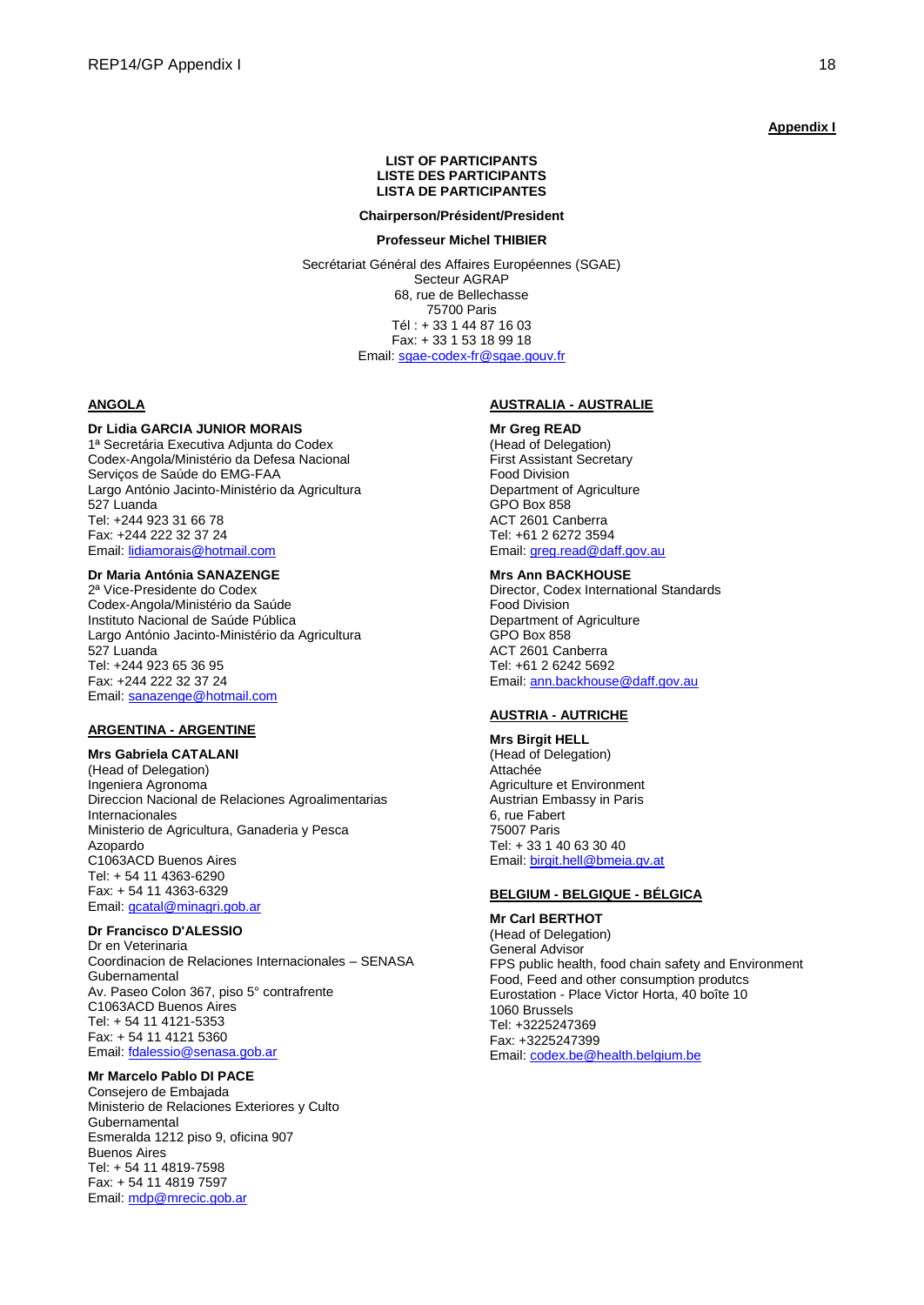### **BRAZIL - BRÉSIL - BRASIL**

#### **Dr Guilherme COSTA**

Agricultural Attaché at the Brazilian Mission to the WTO in Geneva Ministry of Agriculture, Livestock and Supply Avenue Eugène Pittard, 7 Geneva (Switzerland) Fax: + 41 79 9278375 Email[: adido.delbrasomc@itamaraty.gov.br](mailto:adido.delbrasomc@itamaraty.gov.br)

#### **Mr Roberto DORING**

**Conseiller** Ambassade du Brésil en France 34, Cours Albert 1<sup>e</sup> 75008 Paris (France) Tel: +33 1 45 61 63 07 Email: [roberto.doring@bresil.org](mailto:roberto.doring@bresil.org)

## **Mr Rogério PEREIRA DA SILVA**

Coordinator for Codex Alimentarius Matters Ministry of Agriculture, Livestock and Food Supply Ministry of Agriculture, Livestock and Food Supply Postal Address: Esplanada dos Ministérios, Bloco "D", Edifício Sede, 3º andar, sala 349, 70.043-900 BRASILIA Tel: +55 61 3218-2416 Fax: +55 61 3225-4738 Email[: rogerio.silva@agricultura.gov.br](mailto:rogerio.silva@agricultura.gov.br)

### **Ms Denise RESENDE**

General Manager of Food Brazilian Health Surveillance Agency- Anvisa General Manager of Food SIA Trecho 5, Área Especial 57, Bl. D, 2º andar, 71205 050 Brazilian Tel: +5561 3462 4194 Fax: +5561 3462 5315 Email[: denise.resende@anvisa.gov.br](mailto:denise.resende@anvisa.gov.br)

## **Dr André SANTOS**

Deputy Coordinator of the Brazilian Codex Committee National Institute of Metrology, Quality and Technology Rua da Estrela, 67 – 4º andar – Rio Comprido 20251-900 Rio de Janeiro Tel: + 55 21 32161008 Email[: alsantos@inmetro.gov.br](mailto:alsantos@inmetro.gov.br)

#### **Mrs Bianca ZIMON**

Health Regulation Expert Brazilian Health Surveillance Agency – Anvisa DF SIA Trecho 5, Área Especial 57, Bl. D, 2º andar BRASILIA Tel: +55 (61) 3462 6894 Fax: +55 (61) 3462 5414 Email[: bianca.tito@anvisa.gov.br](mailto:bianca.tito@anvisa.gov.br)

#### **BULGARIA - BULGARIE**

#### **Dr Iva IANTCHEVA**

Chief expert Ministry of Agriculture and Food Animal health and food safety Bulgaria, Sofia 1040 blvd. "Hristo Botev" 55 1040 Sofia Email[: IYancheva@mzh.government.bg](mailto:IYancheva@mzh.government.bg)

## **BURUNDI**

**Mr Zacharie MIVUBA** Chef de division certication Bureau Burundais de Normalisation BP 3535 Tel: + 257 76253264 Email: [zachariemivuba2000@yahoo.fr](mailto:zachariemivuba2000@yahoo.fr)

#### **CAMEROON - CAMEROUN - CAMERÚN**

**Mr Charles BOOTO A NGON** (Head of Delegation) Coordonnateur du CCAFRICA, Directeur Général de l'ANOR **CCAFRICA** Coordination du CCAFRICA B.P: 14966 Yaoundé Fax: +23722206368 Email[: bootoangon@yahoo.fr](mailto:bootoangon@yahoo.fr)

### **Mr Idriss Joel SEYI BOUL**

Cadre d'appui à la Direction de l'Administration et des Finances Agence des Normes et de la Qualité Direction de l'Administration et des Finances B.P: 14966 Yaoundé Tel: +23796848738 Fax: +23722206368 Email[: seyibo99@yahoo.fr](mailto:seyibo99@yahoo.fr)

### **Mr Jean Martin ETOUNDI**

Secrétaire technique CCAFRICA **CCAFRICA** Coordination du CCAFRICA B.P: 14966 Yaoundé Tel: +23777742241 Fax: +23722206368 Email[: etoundijme@yahoo.fr](mailto:etoundijme@yahoo.fr)

#### **Mr Medi MOUNGUI**

Coordonnateur Adjoint du CCAFRICA **CCAFRICA** Coordination du CCAFRICA Rome, ITALY Email[: medimoungui@yahoo.fr](mailto:medimoungui@yahoo.fr)

#### **Mr Pouedogo POUEDOGO**

Chef du Groupe Technique du CCAFRICA **CCAFRICA** Groupe Technique du CCAFRICA B.P: 14966, Bastos, Yaoundé Yaoudé Tel: +23799897733 Fax: +23722206368 Email[: pouedo@yahoo.fr](mailto:pouedo@yahoo.fr)

#### **Mr Solomon TATAH ENOMA**

Sous Directeur Chargé des institutions spécialisés de l'ONU Ministère des Relations Extérieures Direction Chargé des institutions spécialisés Ministère des Relations Extérieures, Yaoundé, Cameroun Yaoundé Tel: +23775520459 Fax: +23722206368 Email[: tatah-enoma@live.com](mailto:tatah-enoma@live.com)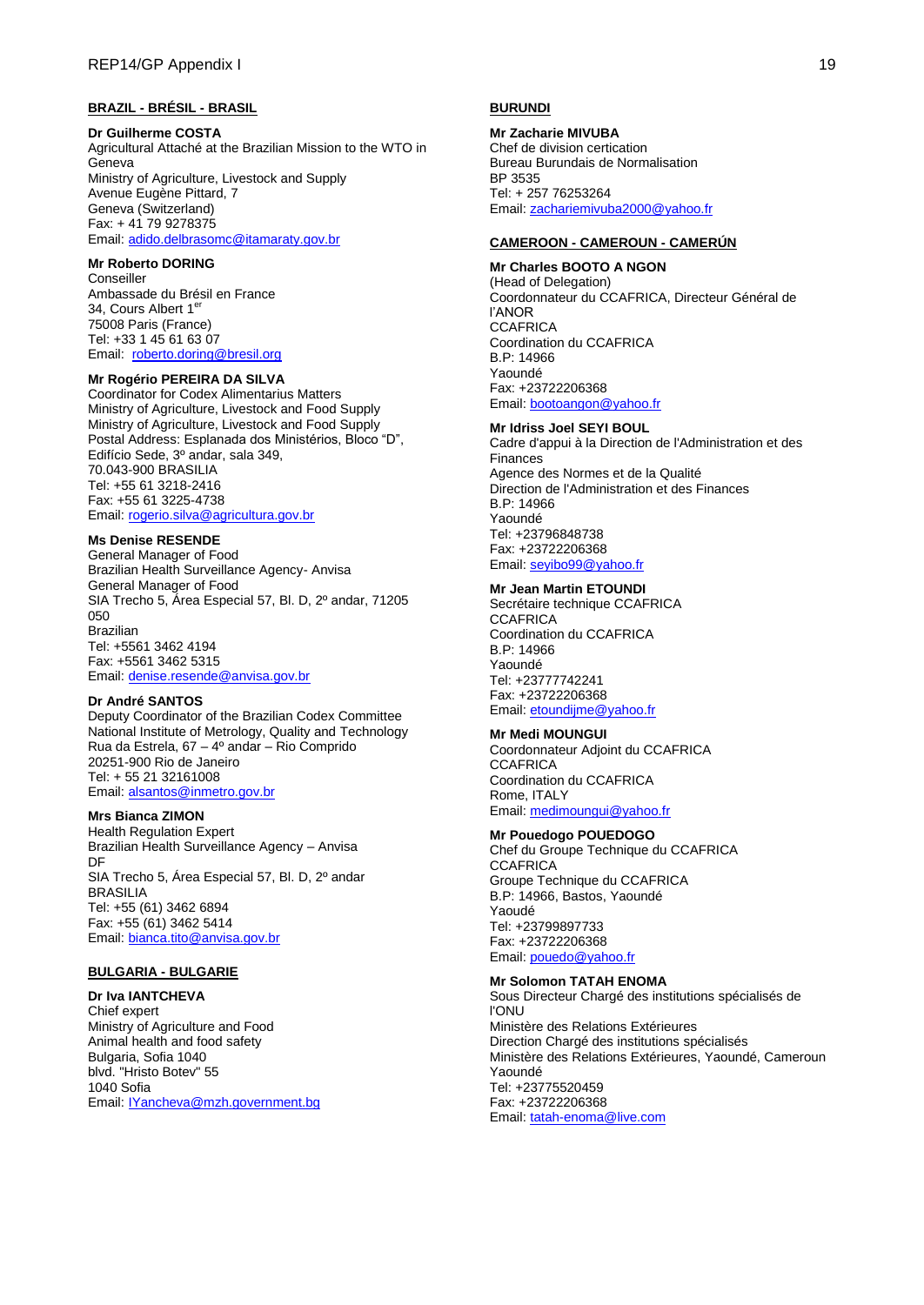### **CANADA - CANADÁ**

**Dr Samuel GODEFROY** Director General Health Canada Health Products and Food Branch 251 Sir Frederick Banting Driveway K1A0K9 Ottawa Tel: 613-957-1821 Fax: 613-957-1784 Email[: samuel.godefroy@hc-sc.gc.ca](mailto:samuel.godefroy@hc-sc.gc.ca)

# **Mr Anatole PAPADOPOULOS**

(Head of Delegation) Director, Bureau of Policy, Intergovernmental and International Affairs Health Canada Food Directorate 251 Sir Frederick Banting Driveway K1A 0K9 Ottawa Tel: 613-957-8417 Fax: 613-941-3537 Email[: anatole.papadopoulos@hc-sc.gc.ca](mailto:anatole.papadopoulos@hc-sc.gc.ca)

#### **Mr Bertrand GAGNON**

Manager, International Standard Setting Program Canadian Food Inspection Agency Canadian Food Inspection Agency 1400 Merivale Road, Room T1-5-339 K1A 0Y9 Ottawa Tel: 613-773-6092 Email[: Bertrand.Gagnon@inspection.gc.ca](mailto:Bertrand.Gagnon@inspection.gc.ca)

### **Ms Nancy ING**

Senior Advisor Health Canada Government of Canada 251 Sir Frederick Banting Driveway, Tunney's Pasture Ottawa, Ontario Canada K1A 0K9 Ottawa Tel: 613-941-5163 Fax: 613-941-3537 Email[: nancy.ing@hc-sc.gc.ca](mailto:nancy.ing@hc-sc.gc.ca)

### **Mr Paul MAYERS**

Vice-President, Policy and Programs Canadian Food Inspection Agency 1400 Merivale Road, Tower 1, 4th Floor, Room 104 K1A0Y9 Ottawa Tel: 613-773-5747 Fax: 613-77305969 Email[: Paul.Mayers@inspection.gc.ca](mailto:Paul.Mayers@inspection.gc.ca)

### **CENTRAL AFRICAN REPUBLIC - RÉPUBLIQUE CENTRAFRICAINE - REPÚBLICA CENTROAFRICANA**

**Mr Romain Serge SANA** (Head of Delegation) Point de Contact Codex Comite National du Codex Ministere du commerce et de l'industrie BP 1988 Bangui Tel: +236 75 05 84 98 Email[: sromainserge@yahoo.fr](mailto:sromainserge@yahoo.fr)

### **CHILE - CHILI**

**Ms Ana Cristina CANALES** (Head of Delegation) Asesor DIRECON Departamento Regulatorio Email[: acanales@direcon.gob.cl](mailto:acanales@direcon.gob.cl)

### **CHINA - CHINE**

#### **Mrs Wanqiu CHENG**

Deputy Director National Center for Health Inspection and Supervision,MOH,China No.32 jiaodaokoubeisantiao, Dongcheng District, Beijing Tel: +86-10-84088589 Fax: +86-10-84088594 Email[: chengwanqiu2003@126.com](mailto:chengwanqiu2003@126.com)

#### **Ms Hao DING**

Research Assistant China National Center for Food Safety Risk Assessment Building 2, No. 37 Guangqu Road, Chaoyang District, Beijing Tel: +86-10-52165407 Fax: +86-10-52165408 Email[: dinghao@cfsa.net.cn](mailto:dinghao@cfsa.net.cn)

### **Ms Linlin LIU**

Engineer Guangdong Entry-Exit Inspection and Quarantine Bureau A1111,No.66, Huacheng avenue, Zhujiang new town, **Guangzhou** 510627 Guangzhou Tel: 86+13922118600 Fax: 86+20-38290412 Email[: dreamlilacgirl@hotmail.com](mailto:dreamlilacgirl@hotmail.com)

#### **Prof. Xiongwu QIAO**

Deputy Director General CCPR Chairperson Shanxi Academy of Agricultural Sciences 2 Changfeng Street Taiyuan Shanxi Province Tel: + 86 351 7581865 Fax: + 86 351 7040092 Email[: ccpr\\_qiao@agri.gov.cn](mailto:ccpr_qiao@agri.gov.cn)

## **Mr Nailyu WANG**

Deputy Director Standardization Administration of China Standardization Administration of China No.9 MadianDonglu,Haidian District Beijing 100088 Beijing Tel: 86+13161646608 Fax: 86+10-82260687 Email[: wangnl@sac.gov.cn](mailto:wangnl@sac.gov.cn)

#### **Mr Hongjun ZHANG**

Senior Agronomist / Director CCPR Secretary Office Institute for the Control of Agrochemicals Ministry of Agriculture N° 18 Maizidian Street Chaoyang District Beijing Tel: + 86 1059194257 Fax: + 86 1059194552 Email[: zhanghongjun@agri.gov.cn](mailto:zhanghongjun@agri.gov.cn)

#### **Mrs Feng ZHANG**

Deputy Director National Health and Family Planning Commission National Health and Family Planning Commission No. 1 South Xizhimen Road, Xicheng District **Beijing** Tel: +86-10-68792616 Fax: +86-10-68791577 Email[: zhangfeng6879@126.com](mailto:zhangfeng6879@126.com)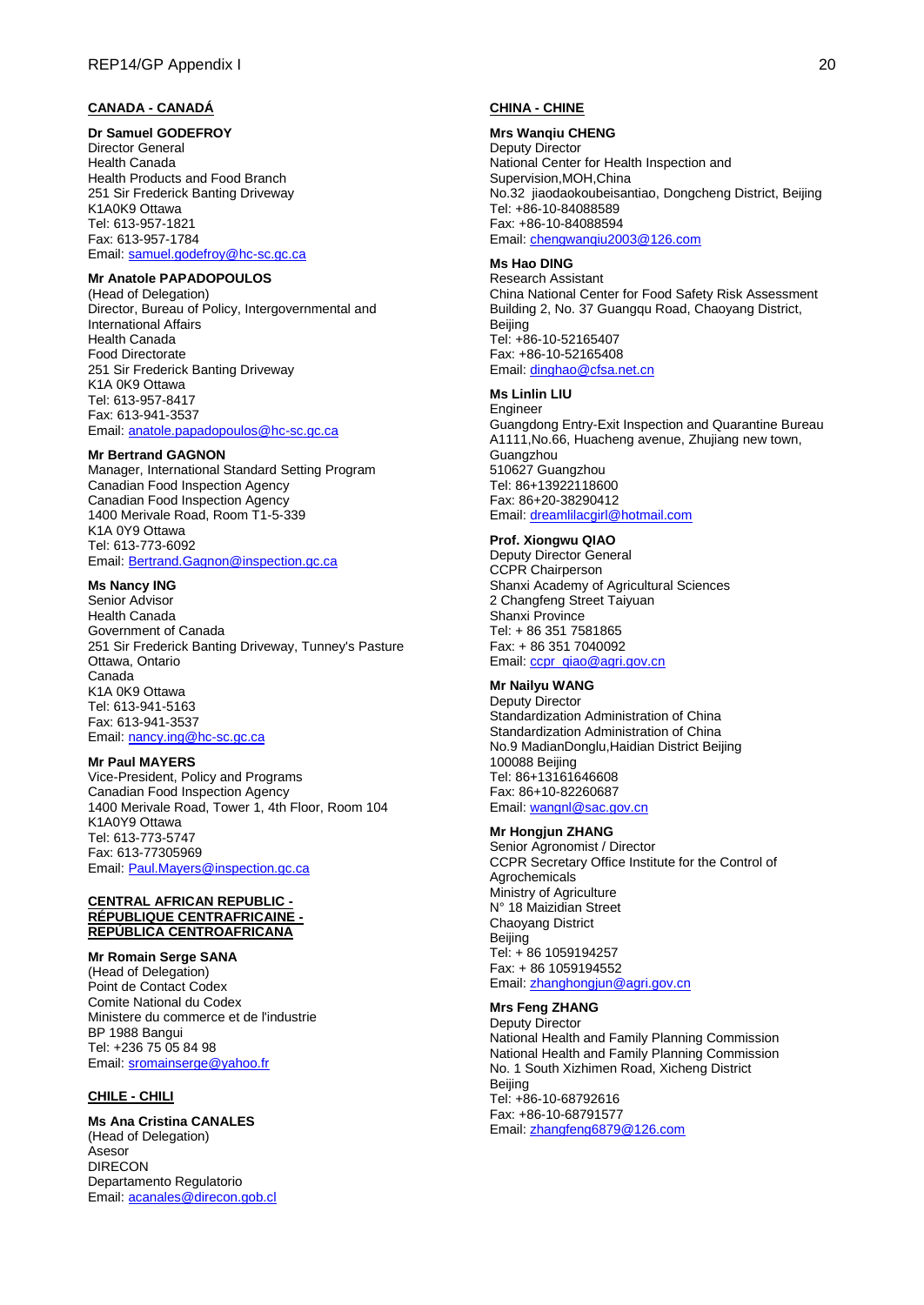## **Mr Bin ZHANG**

Division Chief Chongqing Entry-Exit Inspection and Quarantine Bureau No.8 Honghuang Road,Jiangbei District Chongqing of China 400000 Chongqing Tel: 86+13983692925 Email[: 13983692925@139.com](mailto:13983692925@139.com)

## **COMOROS - COMORES - COMORAS**

## **Mr Mansouri AHAMED**

(Head of Delegation) Chef du Département Agroalimentaire,Point Focal du Codex Alimentarius Minstère de la Production, de l'Environnement, de l'Energie, de l'Industrie et Direction Nationale des Strategies Agricoles Ministère de la Production, de l'Environnement, de l'Energie , de l'Industrie et de l'Artisant BP 41 Moroni Graénde Comore UNION DES COMORES Grande Comores Tel: +269 333 61 40 Email[: mansouri1953.ah@hotmail.fr](mailto:mansouri1953.ah@hotmail.fr)

#### **COSTA RICA**

#### **Mrs Giannina LAVAGNI BOLANOS**

Tecnóloga de Alimentos, Asesor Codex Ministerio de Economía, Industria y Comercio Departamento Codex 10216-1000 San José Tel: (506) 2549-1494 Email[: glavagni@meic.go.cr](mailto:glavagni@meic.go.cr)

## **Mr Manuel MORALES**

Ministre Conseiller Ambassade du Costa Rica en France 4 square Rapp 75007 Paris Tel: 145789696 Email[: mmorales@rree.go.cr](mailto:mmorales@rree.go.cr)

## **Ms Marjorie SOLERA PALMA**

Ciencias de la Información, Administradora Centro de Obstáculos Técnicos al Comercio Ministerio de Economía, Industria y Comercio Dirección de Mejora Regulatoria Y Reglamentación **Técnica** 10216-1000 San José Tel: (506) 2549-1479 Fax: (506) 2291-2015 Email[: msolera@meic.go.cr](mailto:msolera@meic.go.cr)

## **CÔTE D'IVOIRE**

#### **Mr Comoe Marius Rodriguese BROU** (Head of Delegation) Président Fédération des Associations de Consommateurs Actifs de Côte d'Ivoire FACACI – Abidjan Immeuble Cerison-Abidjan (Plateau) 3ème étage 225 Abidjan Tel: +225 05 38 09 37 Fax: +225 20 21 41 07 Email[: micopci@yahoo.fr](mailto:micopci@yahoo.fr)

#### **DEMOCRATIC REPUBLIC OF CONGO - RÉPUBLIQUE DÉMOCRATIQUE DU CONGO - REPÚBLICA DEMOCRÁTICA DEL CONGO**

#### **Dr Hubert ALI RAMAZANI**

(Head of Delegation) Secrétaire Général à l'Agriculture, Pêche et Elevage Président du Comité National du Codex Ministère de l'Agriculture et du Développement Rural Bld 30 Juin / Av. Batetela KINSHASA-GOMBE 8722 KINSHASA Tel: +243 99 99 06 017 Email[: hubert\\_ali@yahoo.fr](mailto:hubert_ali@yahoo.fr)

# **Mr Emile KAZADI UMBA**

Expert CN CODEX Office Congolais de Contrôle 204 Avenue Kikwit Commune de Lingwala 8806 KINSHASA I KINSHASA Tel: +243 81 99 95 756 Email[: kazadi.emile@yahoo.fr](mailto:kazadi.emile@yahoo.fr)

#### **Mr Domitien MUKUBWA MUNYAMPARA**

Chef d'Agence Point Focal CODEX Office Congolais de Contrôle 5 Avenue Wamba Q. Kingabwa Commune de Limete 8806 KINSHASA I KINSHASA Tel: +243 81 81 17 673 Email[: domitienm@gmail.com](mailto:domitienm@gmail.com)

#### **DENMARK - DANEMARK - DINAMARCA**

### **Mrs Jytte KJAERGAARD**

Head of Section Danish Veterinary and Food Administration Min. of Food, Agriculture and Fisheries Stationsparken 31 2600 Glostrup Tel: +45 72276706 Email[: jk@fvst.dk](mailto:jk@fvst.dk)

## **Mr Knud OESTERGAARD**

Head of Division Danish Veterinary and Food Administration Min. of Food, Agriculture and Fisheries Stationsparken 31 2600 Glostrup Tel: +45 7227 6705 Email[: koe@fvst.dk](mailto:koe@fvst.dk)

### **DOMINICAN REPUBLIC - REPUBLIQUE DOMINICAINE REPÚBLICA DOMINICANA**

#### **Mrs Odile BASTITA**

Ministre Conseiller Affaires économiques Ambassade de la République Dominicaine en France 45, rue de Courcelles 75008 Paris (France) Tél : + 33 1 53 53 95 95 Email: [obatista@embajadadominicana.fr](mailto:obatista@embajadadominicana.fr)

#### **Mrs Delbis MEDINA**

**Conseiller** Affaires économiques Ambassade de la République Dominicaine en France 45, rue de Courcelles 75008 Paris (France) Tél : + 33 1 53 53 95 95 Email: [dmedina@embajadadominicana.fr](mailto:dmedina@embajadadominicana.fr)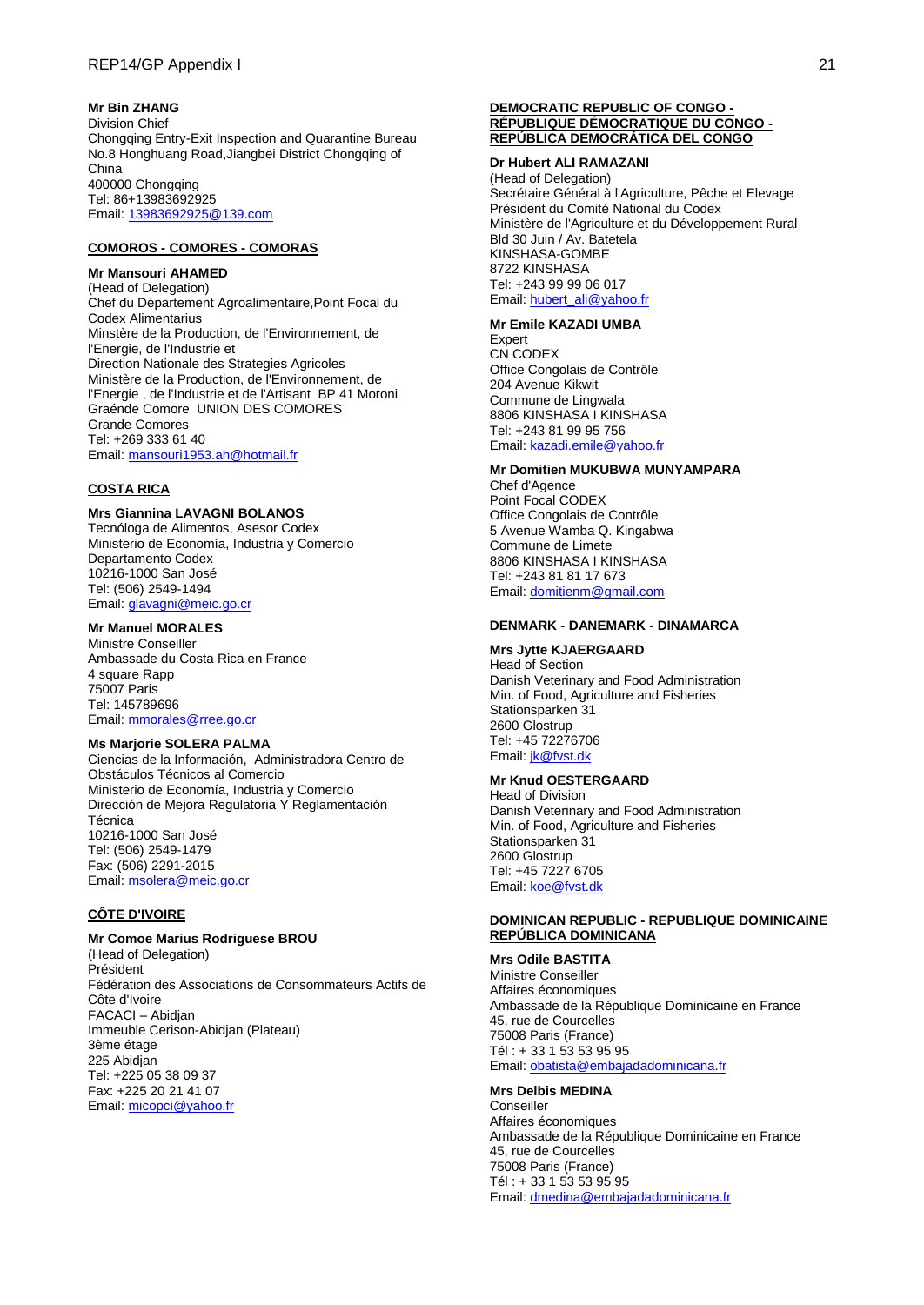## **ECUADOR - ÉQUATEUR - ECUADOR**

### **Dr Luz Maria MARTINEZ ALTARMIRANO**

(Head of Delegation) Subsecretaria Nacional de Vigilancia de la Salud Publica Subrogante Ministerio de Salud Publica Subsecretaria Nacional de Vigilancia de la Salud Publica Av. Republica de El Salvador 36-64 y Suecia 170102 Quito Tel: + 593 2 3814400 Fax: + 593 2 3814400 Email[: luz.martinez@msp.gob.ec](mailto:luz.martinez@msp.gob.ec)

# **Ing. Diana RODRIGUEZ**

Directora Ejecutiva Agencia Nacional de Regulacion, Control y Vigilancia Sanitaria, ARCSA Direccion Ejecutiva Av. 6 de Diciembre N25-96 y Pasaje Leonidas Batallas 170576 Quito Tel: + 593 2 2237 708 Email[: diana.rodriguez@controlsanitario.gob.ec](mailto:diana.rodriguez@controlsanitario.gob.ec)

### **EGYPT - ÉGYPTE - EGIPTO**

#### **Mrs Reda ISMAEL**

Food Standards Specialist Egyptian Organization for Standardization and Quality Food standards Cairo Tel: 20222845531 Fax: 20222845504 Email[: reda\\_nn\\_mm@yahoo.com](mailto:reda_nn_mm@yahoo.com)

### **ESTONIA - ESTONIE**

## **Mrs Katrin LOHMUS**

(Head of Delegation) Chief specialist Ministry of Agriculture Food Safety Department Lai St 39/41 Tallinn Estonia 15056 Tallinn Tel: +3726256509 Fax: +3726256210 Email[: katrin.lohmus@agri.ee](mailto:katrin.lohmus@agri.ee)

#### **EUROPEAN UNION - UNION EUROPÉENNE – UNIÓN EUROPEA**

### **Ms Ella STRICKLAND**

(Head of Delegation) Head of Unit European Commission Health and Consumers Directorate-General Rue Froissart 101 - Office 02/060 B-1049 Brussels, EUROPEAN UNION Tel: +32 2 299 30 30 Email[: ella.strickland@ec.europa.eu](mailto:ella.strickland@ec.europa.eu)

## **Mr Risto HOLMA**

Administrator European Commission DG Sanco Rue Froissart 101 1049 Brussels, Belgium Tel: +32 229-98683 Email[: risto.holma@ec.europa.eu](mailto:risto.holma@ec.europa.eu)

#### **Ms Barbara MORETTI**

Administrator European Commission Health and Consumers Directorate-General Rue Froissart 101 - Office 02/052 B-1049 Brussels, Belgium Tel: + 32 2 299 23 62 Email[: barbara.moretti@ec.europa.eu](mailto:barbara.moretti@ec.europa.eu)

#### **Ms Eva Maria ZAMORA ESCRIBANO**

Deputy Head of Unit European Commission Health and Consumers Directorate-General Rue Froissart 101 - Office 02/068 B-1049 Brussels, Belgium Tel: +32 2 299 86 82 Email[: eva-maria.zamora-escribano@ec.europa.eu](mailto:eva-maria.zamora-escribano@ec.europa.eu)

### **FINLAND - FINLANDE - FINLANDIA**

#### **Ms Anne HAIKONEN**

(Head of Delegation) Legislative Counsellor Ministry of Agriculture and Forestry Department of Food P.O.Box 30 00023 Government Helsinki Tel: +358-50-3697618 Email[: anne.haikonen@mmm.fi](mailto:anne.haikonen@mmm.fi)

# **FRANCE - FRANCIA**

#### **Mr Nicolas PONCON** (Head of Delegation) Bureau des négociations européennes et multilatérales Direction générale de l'alimentation Ministère de l'agriculture, de l'agroalimentaire et de la forêt 251 rue de Vaugirard 75732 Paris cedex 15 Tel: +33 1 49 55 47 78 Fax: +33 1 49 55 55 91 Email[: nicolas.poncon@agriculture.gouv.fr](mailto:nicolas.poncon@agriculture.gouv.fr)

## **Mr Claude DUCHEMIN**

Chef du Bureau 4B Ministère de l'Economie et des Finances Direction Générale de la Concurrence, de la Consommation et de la Répression des Fraudes 59 boulevard Vincent Auriol Télédoc 223 75703 PARIS CEDEX 13 Tel: +33 1 44 97 33 08 Fax: +33 1 44 97 30 37 Email[: claude.duchemin@dgccrf.finances.gouv.fr](mailto:claude.duchemin@dgccrf.finances.gouv.fr)

#### **Mrs Annie LOCH**

EU Public affairs Director DANONE Affaires Publiques Européennes 17 boulevard Haussmann 75009 Paris Tel: +33 1 44 35 24 32 Fax: +33 1 47 70 79 17 Email[: annie.loch@danone.com](mailto:annie.loch@danone.com)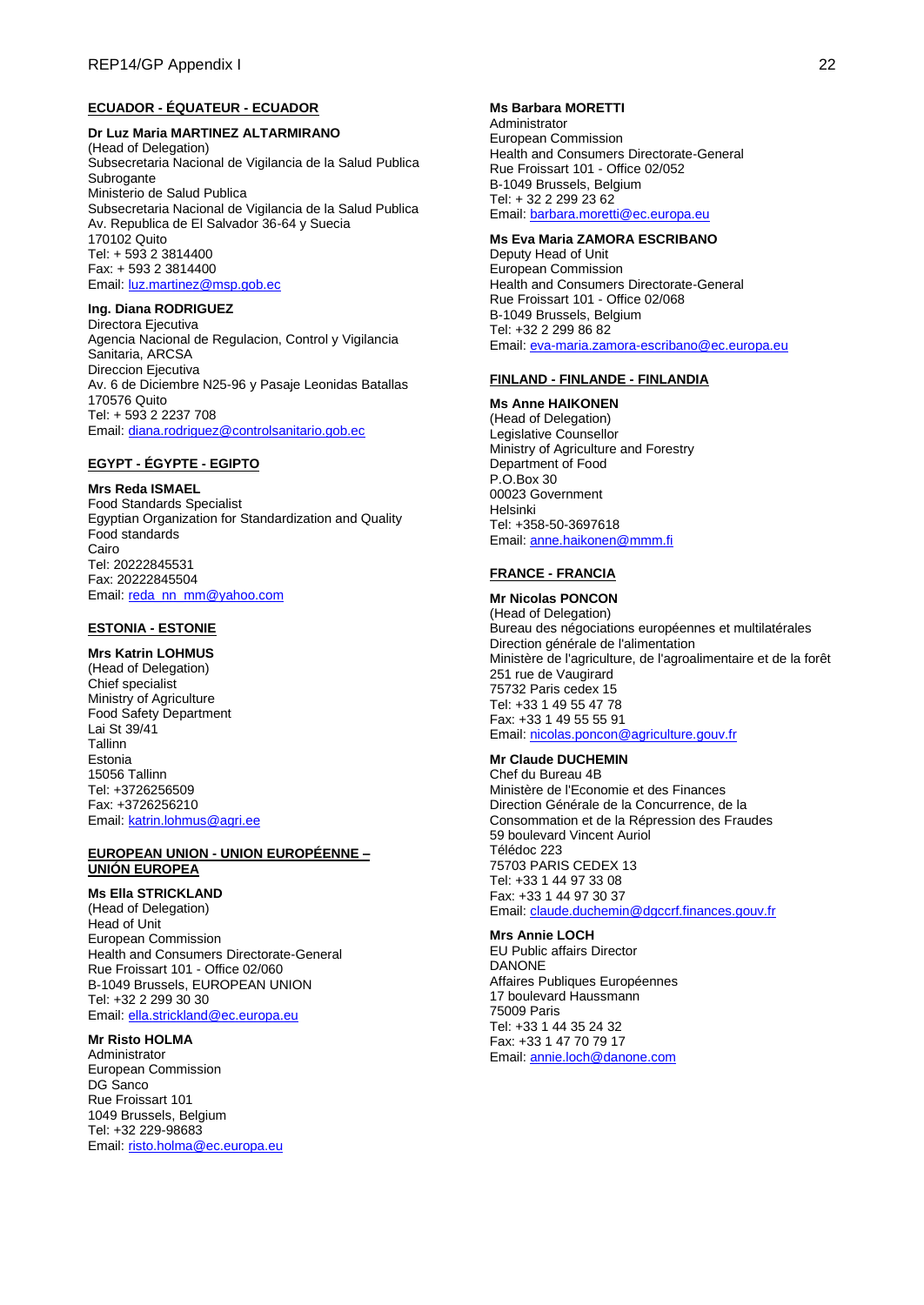### **Mrs Claire SERVOZ**

Adjointe au Chef de Bureau 4B Ministère de l'Economie et des Finances Direction Générale de la Concurrence, de la Consommation et de la Répression des Fraudes 59 boulevard Vincent Auriol Télédoc 223 75703 PARIS CEDEX 12 Tel: +33 1 44 97 28 76 Fax: +33 1 44 97 30 37 Email[: claire.servoz@dgccrf.finances.gouv.fr](mailto:claire.servoz@dgccrf.finances.gouv.fr)

### **GERMANY - ALLEMAGNE - ALEMANIA**

**Mr Niklas SCHULZE ICKING** (Head of Delegation) Deputy Head of Division Federal Ministry of Food and Agriculture German Codex Contact Point Wilhelmstr. 54 10117 Berlin Tel: +4930185293515 Email[: niklas.schulze-icking@bmel.bund.de](mailto:niklas.schulze-icking@bmel.bund.de)

### **Dr Pia NOBLE**

Chair of CCNFSDU Federal Ministry of Food and Agriculture Head of Division 313 Rochusstr. 1 53123 Bonn Tel: +49 228 99529 4665 Email[: pia.noble@bmel.bund.de](mailto:pia.noble@bmel.bund.de)

### **GHANA**

### **Mrs Nana Pokuaa ASARE-TWEREFOUR**

Senior Standards Officer Ghana Standards Authority Food and Materials Standard Codex Contact Point Manager P. O. BOX MB 245 +233 ACCRA Tel: +233 202 469376 Fax: +233 302 500231 Email[: npokuaasare-twerefour@gsa.gov.gh](mailto:npokuaasare-twerefour@gsa.gov.gh)

### **GREECE - GRÈCE - GRECIA**

**Dr Eirini TSIGARIDA** (Head of Delegation) Director Hellenic Food Authority Directorate of Nutrition Policy and Research 124, Kifisias Ave & 2, Iatridou str,

11526 Athens Tel: 3.0210697169e+011 Fax: 3.0210697155e+011 Email[: etsigarida@efet.gr](mailto:etsigarida@efet.gr)

## **Mr Stéphane BRION**

Administrator Council of the European Union Council of the European Union (Greek delegation) Rue de la Loi 175 B-1048 Brussels Tel: +32 2 281 21 42 Fax: +32 2 281 61 98 Email[: stephane.brion@consilium.europa.eu](mailto:stephane.brion@consilium.europa.eu)

#### **Dr Danai PAPANASTASIOU**

**Scientist** Hellenic Food Authority Nutrition Policy and Research Directorate 124, Kifisias Ave & 2, Iatridou str 11526 Athens Tel: 3.0210697165e+011 Fax: 3.0210697155e+011 Email[: dpapanastasiou@efet.gr](mailto:dpapanastasiou@efet.gr)

#### **GUINEA - GUINÉE**

**Mrs Cisse MINTE** (Head of Delegation) Directrice generale Institut guineen de normalisation et de metrologie Ministere industrie-pme et promotion secteur prive Quartier Almamya Rue Ka 003 Bat N°819/ C-Kaloum **Conakry** Tel: 00 224 622 57 23 08 Email[: hmciss@gmail.com](mailto:hmciss@gmail.com)

### **GUINEA-BISSAU - GUINÉE-BISSAU**

**Ing. Kaousou DIOMBERA** Conseilleur du Ministre des Affaires Forestières Ministère de l'Agriculture 71 Bissau Tel: 00(245)5804851 Email[: kadiombera@yahoo.fr](mailto:kadiombera@yahoo.fr)

**Dr Maria Henriqueta Rosalia VIEIRA** Directrice de Service Laboratoire National de Vétérinaire Ministère de l'Agriculture Direction Général des Elevages Direction de Service Laboratoire National de Veterinaire 71 Bissau Tel: 008(245)6054676 Email[: mariahenriquetarosaliaveira@hotmail.com](mailto:mariahenriquetarosaliaveira@hotmail.com)

#### **HUNGARY - HONGRIE - HUNGRÍA**

**Ms Andrea ZENTAI** (Head of Delegation) Food Safety Coordinator National Food Chain Safety Office Directorate for Food Safety Risk Assessment Tábornok u 2. 1143 Budapest Tel: +3613688815 Email[: zentaia@nebih.gov.hu](mailto:zentaia@nebih.gov.hu)

## **INDIA - INDE**

**Dr Himanshu GUPTA** Corporate Regulatory Advocacy Manager Federation of Indian Chambers of Commerce & Industry Corporate Affairs Tansen Marg, Todermal Road Area, Mandi House, New Delhi, DL 110001 110001 NEW DELHI Tel: +919717040376 Email[: Himanshu.Gupta1@IN.nestle.com](mailto:Himanshu.Gupta1@IN.nestle.com)

### **Ms Vinod KOTWAL**

Director (Codex) Food Safety and Standards Authority of India Ministry Of Health And Family Welfare FDA Bhawan, Kotla Road, New Delhi -110002 INDIA 110002 NEW DELHI Tel: +91-11-23237439 Email[: vinod.kotwal@nic.in](mailto:vinod.kotwal@nic.in)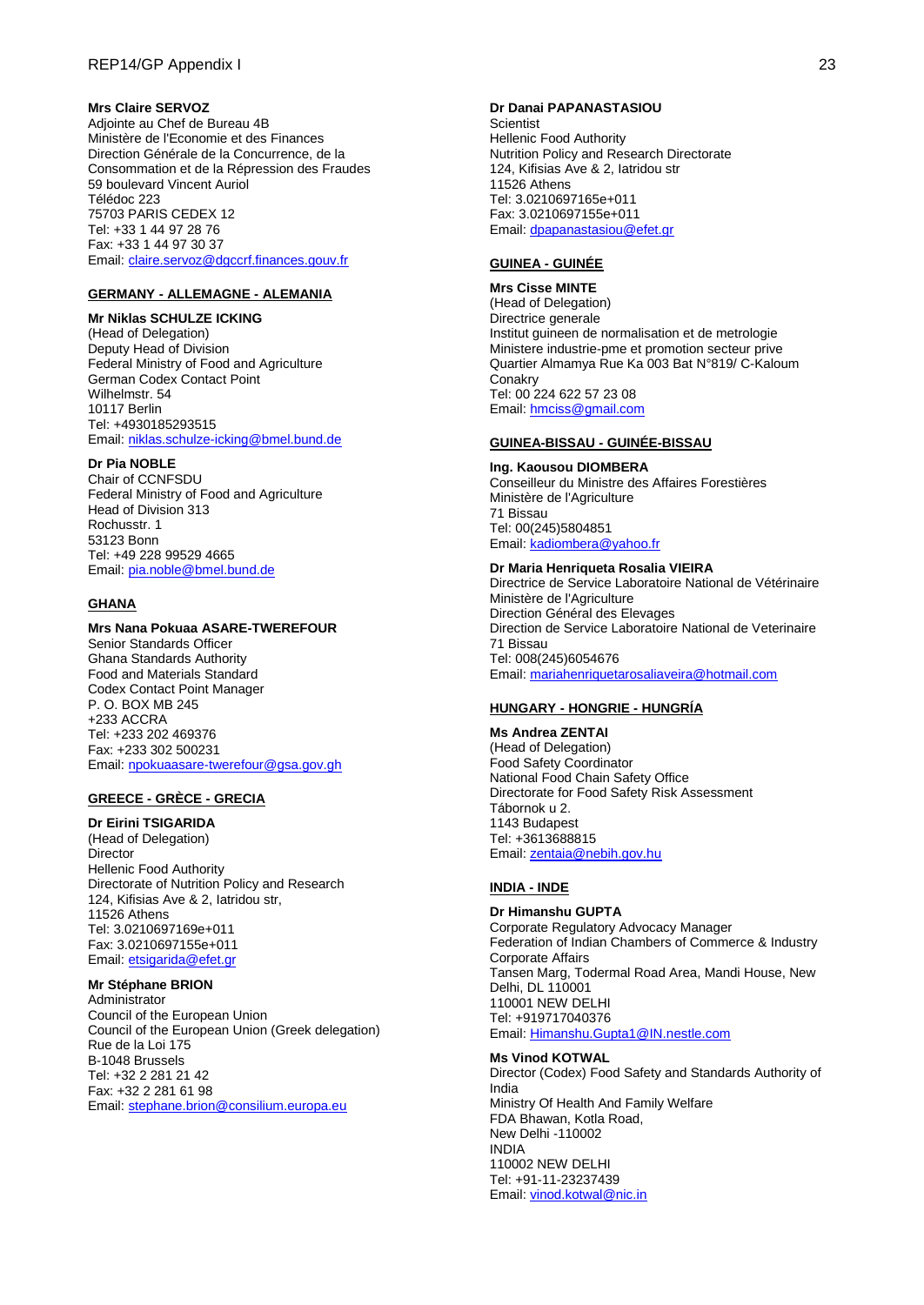## **Mr DK SAMANTARAY**

Chief Executive Officer Food Safety and Standards Authority of India Ministry of Health and Family Welfare FDA Bhawan, Kotla Road, New Delhi -110002 INDIA 110002 NEW DELHI Tel: 011-23220995 Email[: ceo@fssai.gov.in](mailto:ceo@fssai.gov.in)

## **Dr MR SUDHARSHAN**

Director (Research) Spices Board of India Ministry of Commerce And Industry 'Sugandha Bhavan" N.H.By Pass, Palarivattom.P.O Cochin – 682025 Kerala, India 682025 COCHIN Tel: 011-2333610–236 Email[: mrs44545@hotmail.com](mailto:mrs44545@hotmail.com)

### **INDONESIA - INDONÉSIE**

## **Mr Syaiful SYAIFUL**

(Head of Delegation) Head of sub Division for Implementation of Mandatory Standards and Complaints Handling National Standardization Agency of Indonesia Center for Standard Application System Manggala Wanabakti Building, Block IV floors 4 Jl. Gatot Subroto, Senayan 10270 Jakarta Tel: +62215747043 Fax: +622145747045 Email[: syaiful@bsn.go.id](mailto:syaiful@bsn.go.id)

### **Ms Andriani ANDRIANI**

Heaf of Section Ministry of Industry Directorate of Food, Marine and Fisheries Based Industry Jl. Jenderal Gatot Subroto, Kav 52-53, 17th Floor 12950 Jakarta Tel: +62215252709 Fax: +62215252709 Email[: ria\\_eriandi@yahoo.co.id](mailto:ria_eriandi@yahoo.co.id)

### **Mr Iwan NURSASONGKO**

Head of sub Directorat Ministry of Industry Directorate of Food, Marine and Fisheries Based Industry Jl. Jenderal. Gatot SUbroto Kav. 52-53 17th Floor 12950 Jakarta Tel: +62215252709 Fax: +625252709 Email[: iwannursasongko@yahoo.com](mailto:iwannursasongko@yahoo.com)

### **Ms Eny TULAK**

Head of Division Ministry of Trade Directorat Standardization Jl. M. Ridwan Rais No 5 10110 Jakarta Tel: +62213863928 Fax: +62213863928 Email[: enytulak1@yahoo.co.id](mailto:enytulak1@yahoo.co.id)

#### **IRELAND - IRLANDE - IRLANDA**

#### **Ms Ciara DALY**

(Head of Delegation) Assistant Agricultural Inspector Department of Agriculture, Food and the Marine Research & Codex Division 6W Agriculture House Kildare Street 2 Dublin Tel: +353 (1) 6072367 Email[: ciara.daly@agriculture.gov.ie](mailto:ciara.daly@agriculture.gov.ie)

#### **ITALY - ITALIE - ITALIA**

# **Mr Ciro IMPAGNATIELLO**

(Head of Delegation) Codex Contact Point PIUE II Ministry of Agricultural Food and Forestry Policies Via XX Settembre, 20 187 Rome Tel: + 39 06 46654058 Email[: c.impagnatiello@mpaaf.gov.it](mailto:c.impagnatiello@mpaaf.gov.it)

## **JAPAN - JAPON - JAPÓN**

**Dr Manabu SUMI** (Head of Delegation) Director Ministry of Health, Labour and Welfare Department of Food Safety 1-2-2, Kasumigaseki, Chiyoda-ku 100-8916 Tokyo Tel: 81 3 3595 2326 Fax: 81 3 3503 7965 Email[: codexj@mhlw.go.jp](mailto:codexj@mhlw.go.jp)

### **Ms Makiko MATSUO**

Project Researcher The University of Tokyo Graduate Schools of Public Policy 7-3-1 Hongo, Bunkyo-ku, 113-0033 Tokyo Tel: 81-3-5841-0936 Fax: 81-3-5841-0938 Email[: matsuoma@j.u-tokyo.ac.jp](mailto:matsuoma@j.u-tokyo.ac.jp)

## **Ms Keiko SAITO**

Technical Official Ministry of Health, Labour and Welfare Department of Food Safety 1-2-2, Kasumigaseki, Chiyoda-ku 100-8916 Tokyo Tel: 81 3 3595 2326 Fax: 81 3 3503 7965 Email[: codexj@mhlw.go.jp](mailto:codexj@mhlw.go.jp)

## **Mr Makoto SAKASHITA**

Associate Director Ministry of Agriculture, Forestry and Fisheries "Food Safety and Consumer Policy Division Food Safety and Consumer Affairs Bureau 1-2-1 Kasumigaseki, Chiyoda-ku 100-8950 Tokyo Tel: +81-3-3502-8732 Fax: +81-3-3507-4232 Email[: makoto\\_sakashita@nm.maff.go.jp](mailto:makoto_sakashita@nm.maff.go.jp)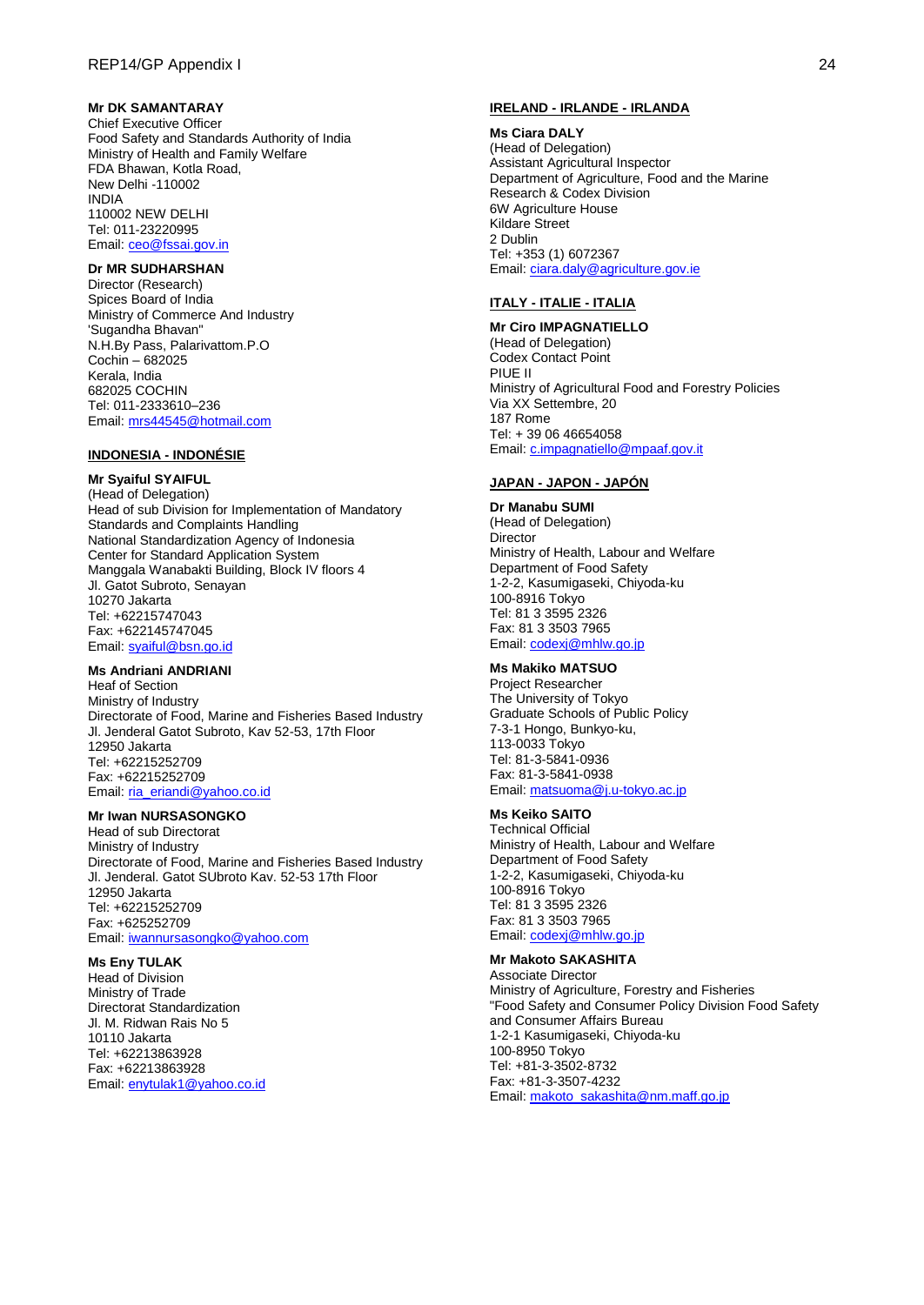## **Dr Yayoi TSUJIYAMA**

Director for International Affairs Ministry of Agriculture, Forestry and Fisheries Food Safety and Consumer Policy Division Food Safety and Consumer Affairs Bureau 1-2-1 Kasumigaseki, Chiyoda-ku 100-8950 Tokyo Tel: +81-3-3502-8732 Fax: +81-3-3507-4232 Email[: yayoi\\_tsujiyama@nm.maff.go.jp](mailto:yayoi_tsujiyama@nm.maff.go.jp)

# **Dr Hiroshi YOSHIKURA**

Adviser Ministry of Health, Labour and Welfare Department of Food Safety 1-2-2, Kasumigaseki, Chiyoda-ku 100-8916 Tokyo Tel: 81 3 3595 2326 Fax: 81 3 3503 7965 Email[: codexj@mhlw.go.jp](mailto:codexj@mhlw.go.jp)

## **KENYA**

### **Mr Nicholas Otieno AYORE**

Senior Assistant Director of Veterinary Services Veterinary Department Ministry of Livestock and Fisheries Tel: + 254 721 390 966 Email[: nicholasayore@gmail.com](mailto:nicholasayore@gmail.com)

### **KYRGYZSTAN - KIRGHIZISTAN - KIRGUISTÁN**

### **Mr Sultan AKHMATOV**

(Head of Delegation) Director Center for Standardization and Metrogogy Ministry of Economy 197, Panfilov street, Bishkek 720040 Bishkek Tel: +996 (312) 62-37-90 Fax: +996 (312) 66-13-67 Email[: nism@nism.gov.kg](mailto:nism@nism.gov.kg)

### **LATVIA - LETTONIE - LETONIA**

### **Mrs Olga ORLOVA**

Permanent representative Ministry of Agriculture Permanent Representation on Latvia to EU Avenue des Arts 23 B1000 Brussels Tel: +32473198127 Email[: olga.orlova@mfa.gov.lv](mailto:olga.orlova@mfa.gov.lv)

### **Mrs Dace UGARE**

Deputy Director Ministry of Agriculture Veterinary and Food department Latvia; Riga Republikas square 2 LV-1981 Riga Tel: +371 67027215 Fax: +371 67027205 Email[: dace.ugare@zm.gov.lv](mailto:dace.ugare@zm.gov.lv)

### **LEBANON - LIBAN - LÍBANO**

#### **Ing. Mariam EID**

(Head of Delegation) Head of Agro-Industries Department Ministry of Agriculture Agro-Industries Department Mariam Eid, Agro-Industries Department, Ministry of Agriculture, Safarat Street, Bir Hassan, Jneh, Beirut Tel: 9613567542 Fax: 9611824100 Email[: meid@agriculture.gov.lb](mailto:meid@agriculture.gov.lb)

## **LUXEMBOURG - LUXEMBURGO**

**Mrs Nathalie WELSCHBILLIG** (Head of Delegation) Vétérinaire officiel de l'Etat luxembourgeois OSQCA (Organisme pour la Sécurité et la Qualité de la Chaine Alimentaire) agriculture - consumer protection6 rue du Palais de la **Justice** L-1841 Luxembourg Tel: +352 2478 3543 Fax: +352 2487 3158 Email[: nathalie.welschbillig@osqca.etat.lu](mailto:nathalie.welschbillig@osqca.etat.lu)

### **MALAYSIA - MALAISIE - MALASIA**

**Ms Noraini MOHD. OTHMAN** Senior Director for Food Safety and Quality Ministry of Health Malaysia Food Safety and Quality Division Food Safety and Quality Division, Ministry of Health Malaysia Level 3, Block E7, Parcel E, Federal Government Administrative Center 62590, Putrajaya, Malaysia. Tel: +603-88833501 Fax: +60388893815/3341 Email[: noraini\\_othman@moh.gov.my](mailto:noraini_othman@moh.gov.my)

### **Ms Zailina ABDUL MAJID**

Principal Assistant Director Ministry of Health Malaysia Food Safety and Quality Division Ministry of Health Malaysia Level 3, Block E7, Parcel E Federal Government Administrative Centre 62590, Putrajaya, Malaysia 62590 Putrajaya Tel: +60388850786 Fax: +60388893815/3341 Email[: zailina.am@moh.gov.my](mailto:zailina.am@moh.gov.my)

### **MALI - MALÍ**

**Mr Mahamadou SAKO** (Head of Delegation) Directeur Général Adjoint Agence Nationale de la Sécurité Sanitaire des Aliments Ministère de la Santé Quartier du Fleuve - Centre Commercial - Rue 305 BP E2362 Bamako Tel: +223 20 22 07 54 Fax: +223 20 22 07 47 Email[: mahamadousako@yahoo.fr](mailto:mahamadousako@yahoo.fr)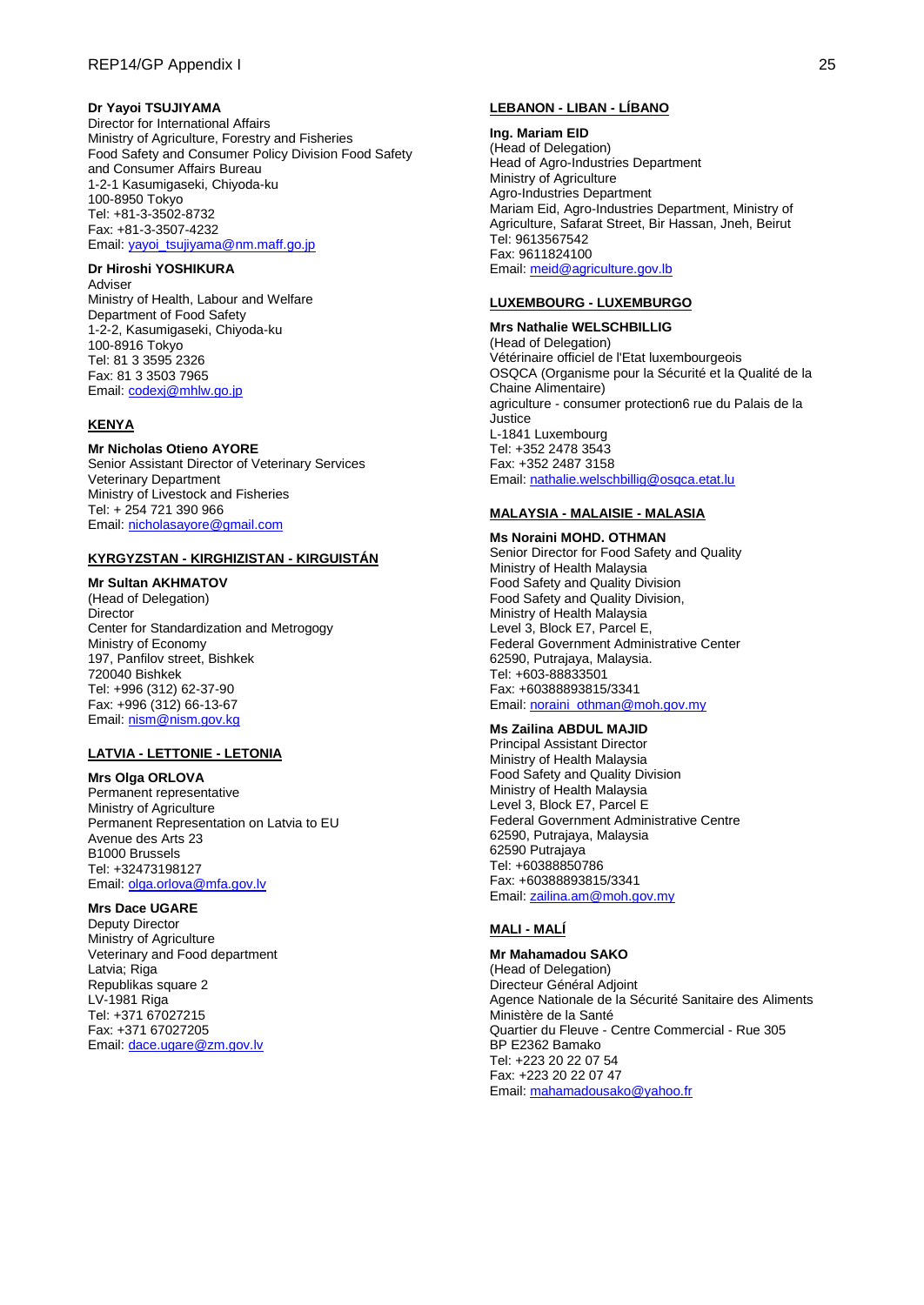## **MEXICO - MEXIQUE - MÉXICO**

**Mr Jesus LUCATERO DIAZ** (Head of Delegation) Director Normalizacion Internacional Secretaria de Economia Email[: codexmex@economia.gob.mx](mailto:codexmex@economia.gob.mx)

### **Mr Pedro MACIAS CANALES**

Director Bioseguridad para Organismos Genéticamente Modificados, Secretaria de Agricultura, Ganaderia, Desarrollo Rural, Email[: codexmex@economia.gob.mx](mailto:codexmex@economia.gob.mx)

### **MOROCCO - MAROC - MARRUECOS**

#### **Mrs Ihssane BEQQALI**

(Head of Delegation) Chef du Service de Normalisation Office National de Sécurité Sanitaire des Produits Alimentaires Département de l'Agriculture Avenue Hadj Ahmed Cherkaoui, Agdal Rabat Rabat Tel: +212 537 676513 Fax: +212 537 682049 Email[: ihssanebeqqali@gmail.com](mailto:ihssanebeqqali@gmail.com)

## **Mr Abdelkrim BERRADA**

Chef de Division Direction des Industries de la Pêche Département de la Pêche Maritime BP 476, Agdal Rabat Rabat Tel: +212 537 688 295 Fax: +212 537 688 294 Email[: berrada@mpm.gov.ma](mailto:berrada@mpm.gov.ma)

### **Mr Brahim EL MEKROUM**

Chef de Département Société les Eaux Minérale d'Oulme Département Recherche et Développement Les Eaux Minérales d'Oulmes S.A 20180 BOUSKOURA Casablanca Tel: +212 661326698 Fax: +212 522334742 Email[: elmekroum@oulmes.ma](mailto:elmekroum@oulmes.ma)

#### **Mr Mohamed HICHAM**

Chef du Service Agricole et Industriel Laboratoire Officiel d'Analyses et de Recherches **Chimiques** Ministère de l'Agriculture 25, rue Nichakra Rahal (ex rue de Tours) Casablanca Tel: +212 522 302198 Fax: +212 522 301972 Email[: hicham\\_simohamed@yahoo.fr](mailto:hicham_simohamed@yahoo.fr)

#### **Mr Mohammed SMAINI**

Délégué Principal EACCE/EUROPE Etablissement Autonome de Contrôle et de Coordination des Exportations Département de l'Agriculture 5, rue de la Corderie, Centra 302-MIN de Rungis 94586 Chevilly (France) Tel: +33 141 733001 Fax: +33 141 733683 Email[: smaini-eacce@wanadoo.fr](mailto:smaini-eacce@wanadoo.fr)

**Ms Sabah LAZRAQ Directrice** Direction des Industries de la Pêche Département de la Pêche Maritime BP 476, Agdal Rabat Rabat Tel: +212 537 688 297 Fax: +212 537 688 294 Email[: lazraq@mpm.gov.ma](mailto:lazraq@mpm.gov.ma)

### **NETHERLANDS - PAYS-BAS - PAÍSES BAJOS**

### **Mr Hieronymus FRIEDERICY**

(Head of Delegation) Senior Policy Officer Ministry of Economic Affairs Plant Agri Chains and Food Quality Department P.O. Box 20401 2500 EK The Hague Tel: +31 70 3784924 Email[: info@codexalimentarius.nl](mailto:info@codexalimentarius.nl)

#### **Mr Martijn WEIJTENS**

Member of the Management Team Ministry of Economic Affairs Plant Agri Chains and Food Quality Department P.O. Box 20401 2500 EK The Hague Tel: +31 70 3798950 Email[: info@codexalimentarius.nl](mailto:info@codexalimentarius.nl)

### **NEW ZEALAND - NOUVELLE-ZÉLANDE - NUEVA ZELANDIA**

**Mr Raj RAJASEKAR** (Head of Delegation)

Senior Programme Manager Codex Coordinator and Contact Point for New Zealand Ministry for Primary Industries 25 The Terrace 6011 Wellington Tel: +64 4 8942576 Email[: raj.rajasekar@mpi.govt.nz](mailto:raj.rajasekar@mpi.govt.nz)

### **NIGERIA - NIGÉRIA**

## **Mrs Eva Obiageli EDWARDS**

Assistant Director National Agency for Food and Drug Administration and Control Nutrition, Labelling and Dietary Supplements 445, Herbert Macaulay Way, Yaba, Lagos Lagos Tel: + 234 80 23109251 Email[: edwards.eo@nafdac.gov.ng](mailto:edwards.eo@nafdac.gov.ng)

# **Dr Ademola Adetokumbo MAJASAN**

Deputy Director Federal Ministry of Agriculture and Rural Development Livestock FCDA Secretariat, Area 11, Garki Abuja Tel: + 234 8055178412 Email[: demmyjash@yahoo.com](mailto:demmyjash@yahoo.com)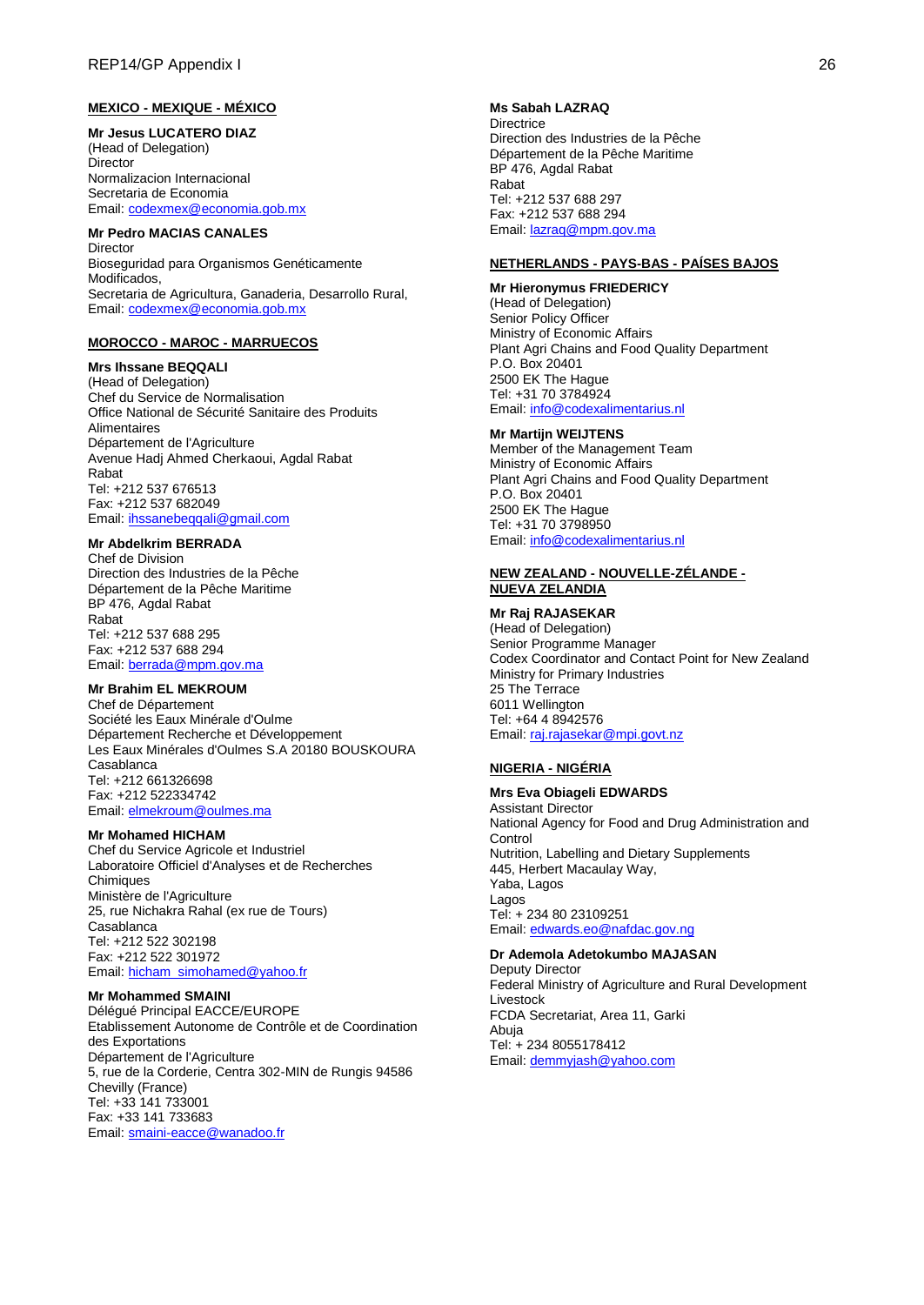### **Mrs Jane Ogonnaya OMOJOKUN**

Deputy Director National Agency for Food and Drug Administration and Control Food Safety/Codex 445, Herbert Macaulay Way, Yaba, Lagos Lagos Tel: + 234 80 33338184 Email[: omojokun.j@nafdac.gov.ng](mailto:omojokun.j@nafdac.gov.ng)

## **NORWAY - NORVÈGE - NORUEGA**

#### **Mrs Sissel LYBERG**

Deputy Director General Ministry of Health and Care Services Public Health Department P.O.Box 8011 Dep Oslo Tel: + 47 92060574 Email[: Sissel.Lyberg@hod.dep.no](mailto:Sissel.Lyberg@hod.dep.no)

### **Mrs Vigdis S. Veum MOELLERSEN**

Senior Adviser Norwegian Food Safety Authority Norwegian Food safety Authority Felles Postmottak, P.O Box 383 2381 Brumunddal Tel: + 47 23 21 66 69 Fax: + 47 23 21 68 01 Email[: visvm@mattilsynet.no](mailto:visvm@mattilsynet.no)

# **Ms Gisken Beate THOEN**

Head of Section Norwegian Food Safety Authority Norwegian Food Safety Authority P.O Box 383 N-2381 Brumunddal Tel: + 47 480 41 626 Fax: + 47 23 21 68 01 Email[: gibth@mattilsynet.no](mailto:gibth@mattilsynet.no)

## **PARAGUAY**

## **Ms Laura Stefanía CORREA MIÑO**

(Head of Delegation) Técnica comercial Ministerio de Relaciones Exteriores Dirección de Organismos Económicos Multilaterales Asunción Email: **lcorrea@mre.gov.py** 

#### **PHILIPPINES - FILIPINAS**

### **Ms Paz BENAVIDEZ**

(Head of Delegation) Assistant Secretary for Regulations Philippines Department of Agriculture Unit 2011 Pacific Place Condominium, Pearl Drive, Ortigas **Center** QUEZON CITY Tel: +632 294 2486 Fax: +632 294 2486 Email[: pjbcaps2@gmail.com](mailto:pjbcaps2@gmail.com)

## **Ms Ampil AMPARO**

OIC Management Development Officer IV **Philippines** Department of Agriculture 10 D. Reynado, Tierra Bella, Tandang Sora Quezon City Tel: 632-9267439 Fax: 632-9280590 Email[: acascolan@yahoo.com](mailto:acascolan@yahoo.com)

#### **Ms Mary Grace MANDIGMA**

OIC Chief Science Research Specialist **Philippines** Department of Agriculture BPI Compound, Visayas Avenue, Diliman 1101 Quezon City Tel: +632 456 6552 Fax: +632 456 6552 Email[: bafpsda@yahoo.com.ph](mailto:bafpsda@yahoo.com.ph)

#### **POLAND - POLOGNE - POLONIA**

# **Ms Magdalena KOWALSKA**

(Head of Delegation) Main Expert in the Department of International Cooperation Codex Contact Point for Poland Agricultural and Food Quality Inspection 30, Wspolna St. 00-930 Warsaw Tel: +48 22 623 29 04 Fax: +48 22 623 29 97 Email[: kodeks@ijhars.gov.pl](mailto:kodeks@ijhars.gov.pl)

## **Ms Monika SOBCZAK**

Expert Food of Animal Origin Safety Office General Veterinary Inspectorate 30, Wspolna St. 00-930 Warsaw Tel: +48 22 623 29 04 Fax: +48 22 623 29 97 Email[: kodeks@ijhars.gov.pl](mailto:kodeks@ijhars.gov.pl)

### **REPUBLIC OF KOREA - RÉPUBLIQUE DE CORÉE - REPÚBLICA DE COREA**

### **Ms Mi Sun PARK**

(Head of Delegation) Scientific officer Ministry of Food and Drug Safety Food Standard Division Osong Health Technology Administration Complex, 187, Osongsaengmyeong 2-ro, Osong-eup, Chongwon-gun, Chungcheongbuk-do 363-700 Tel: 82-43-719-2417 Fax: 82-43-719-2400 Email[: mspark@korea.kr](mailto:mspark@korea.kr)

## **Mr Woo Seok JEON**

Assistant Manager Korea Agency of Education, Promotion & Information Service in Food, Agriculture, Forestry & Fisheries 20-3 Heungan-daero 439 beon-gil Dongan-gu, Anyang-si 431-804 Gyeonggi-do Tel: + 82 31 460 8943 Fax: + 82 31 460 8934 Email[: jeonwoos@epis.or.kr](mailto:jeonwoos@epis.or.kr)

### **Ms Saet Byeol JUNG**

Codex Researcher Ministry of Food and Drug Safety Food Policy Coordination Division Osong Health Technology Administration Complex, 187, Osongsaengmyeong 2-ro, Osong-eup, Cheongwon-gun, Chungcheongbuk-do, 363-700 Tel: 82-43-719-2041 Fax: 82-43-719-2000 Email[: bjung@korea.kr](mailto:bjung@korea.kr)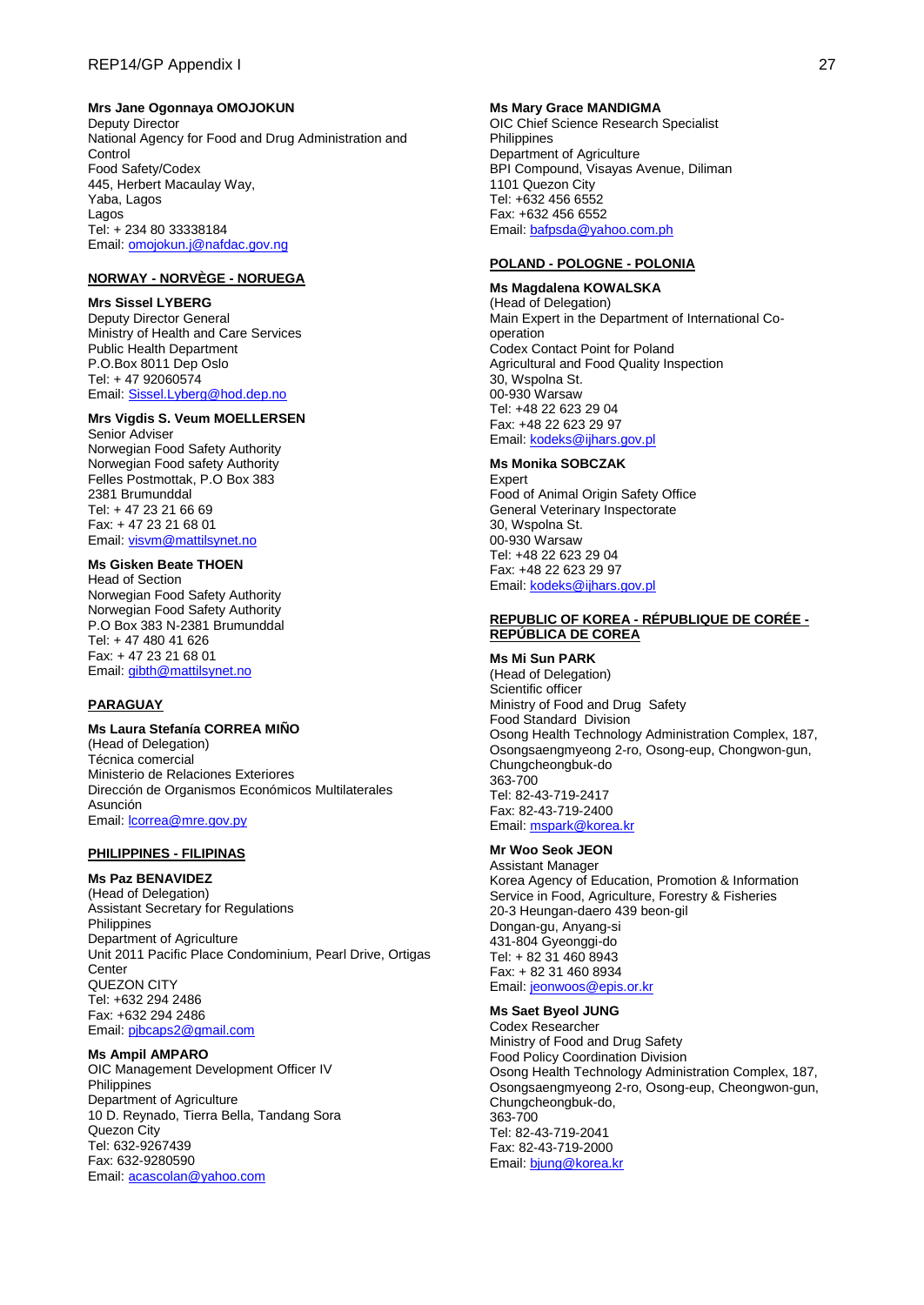### **Ms Hyun Jung PARK**

Veterinary official Ministry of Food and Drug Safety Agro-Livestock and Fishery products Policy Division Osong Health Technology Administration Complex, 187, Osongsaengmyeong 2-ro, Osong-eup, Cheongwon-gun, Chungcheongbuk-do Republic of Korea 363-700 Tel: 82-43-719-3211 Fax: 82-43-719-3200 Email[: parkhj0901@korea.kr](mailto:parkhj0901@korea.kr)

### **Mr Soon Hong PARK**

Assistant Director Ministry of Agriculture, Food and Rural Affairs 94 Dasom 2-ro 339-012 Sejong-si Tel: + 82 44 201 2021 Fax: + 82 44 868 0431 Email[: mpjshh@korea.kr](mailto:mpjshh@korea.kr)

#### **REPUBLIC OF MOLDOVA - RÉPUBLIQUE DE MOLDOVA - REPÚBLICA DE MOLDOVA**

### **Dr Elena JARDAN**

(Head of Delegation) Head of department, National Codex Contact Point National Center of Public Health Chemical Safety and Toxicology, National Codex Alimentarius Committee 67a Gheorghe Asachi street MD-2028 Chisinau Tel: +373 022 574 642 Email[: ejardan@cnsp.md](mailto:ejardan@cnsp.md)

### **RUSSIAN FEDERATION - FÉDÉRATION DE RUSSIE - FEDERACIÓN DE RUSIA**

### **Mr Alexey SLEPCHENKO**

(Head of Delegation) Deputy Chief of Department Federal Service for Surveillance on Consumer Rights Protection and Human Well-be Management of the Organisation of Service, State Registration and Licensing 18/20, Vadkovskiy pereulok Moscow Tel: +7 499 9733012 Email[: Balan\\_NG@gsen.ru](mailto:Balan_NG@gsen.ru)

## **Mr Nikolay BALAN**

Chief Expert Federal Service for Surveillance on Consumer Rights Protection and Human Well-be International Cooperation Division 18/20, Vadkovskiy pereulok Moscow Tel: +7 499 973 3012 Email[: balan\\_ng@gsen.ru](mailto:balan_ng@gsen.ru)

# **Mrs Olga BARANNIKOVA**

General Director Nonprofit Partnership Consumer Market Participants Union 15 Donskaya Str, Office 204 119049 Moscow Tel: +7 (499) 272-77-70 Email[: olga.barannikova@np-supr.ru](mailto:olga.barannikova@np-supr.ru)

### **Mr Andrey BASHILOV**

Troisème Secrétaire Affaires Economiques Ambassade de la Fédération de Russie en France 40-50, boulevard Lannes 75116 Paris (France) Tel: + 33 1 45 04 05 50 Fax: + 33 1 45 04 17 65 Email: [ambrus@wanadoo.fr](mailto:ambrus@wanadoo.fr)

#### **Dr Sergei KHOTIMCHENKO**

Head of laboratory Institute of Nutrition RAMS Laboratory of food toxicology and nanosafety Ustinsky proezd 2/14 109240 Moscow Email[: hotimchenko@ion.ru](mailto:hotimchenko@ion.ru)

#### **Mr Viacheslav NIKULIN**

**Conseiller** Affaires Agricoles Ambassade de la Fédération de Russie en France 40-50, boulevard Lannes 75116 Paris (France) Tel: + 33 1 45 04 05 50 Fax: + 33 1 45 04 17 65 Email: [ambrus@wanadoo.fr](mailto:ambrus@wanadoo.fr)

### **SAUDI ARABIA - ARABIE SAOUDITE – ARABIA SAUDITA**

#### **Mr Mohammed M. AL JOHANI** (Head of Delegation)

Senior Chemical Engineering Specialist Executive dept.of technical regulations and standards 3292 North Ring Road Al Nafel Area Unit (1) N/A Riyadh Tel: + 966 1 12038222 Fax: + 966 1 2751282 Email[: codex.cp@sfda.gov.sa](mailto:codex.cp@sfda.gov.sa)

## **SENEGAL - SÉNÉGAL**

**Mr Abdoulaye NDIAYE** Chef de la Division Législation phytosanitaire et Quarantaine des pantes Direction de la Protection des Végétaux Ministère de l'Agriculture et de l'Equipement rural Km 15, Route de Rufisque, en face foirail – Thiaroye BP 20054 Dakar Tel: + 221 77 611 11 75 Fax: + 221 834 28 54 Email[: layedpv@yahoo.fr](mailto:layedpv@yahoo.fr)

### **SLOVAKIA - SLOVAQUIE - ESLOVAQUIA**

**Dr Zuzana BÍROŠOVÁ** (Head of Delegation) **Director** Ministry of Agriculture and Rural Development of the Slovak Republic Food Safety and Nutrition Dept. Dobrovičova 12 812 66 Bratislava Tel: ++ 421 2 592 66 571 Fax: ++ 421 2 592 66 704 Email[: zuzana.birosova@land.gov.sk](mailto:zuzana.birosova@land.gov.sk)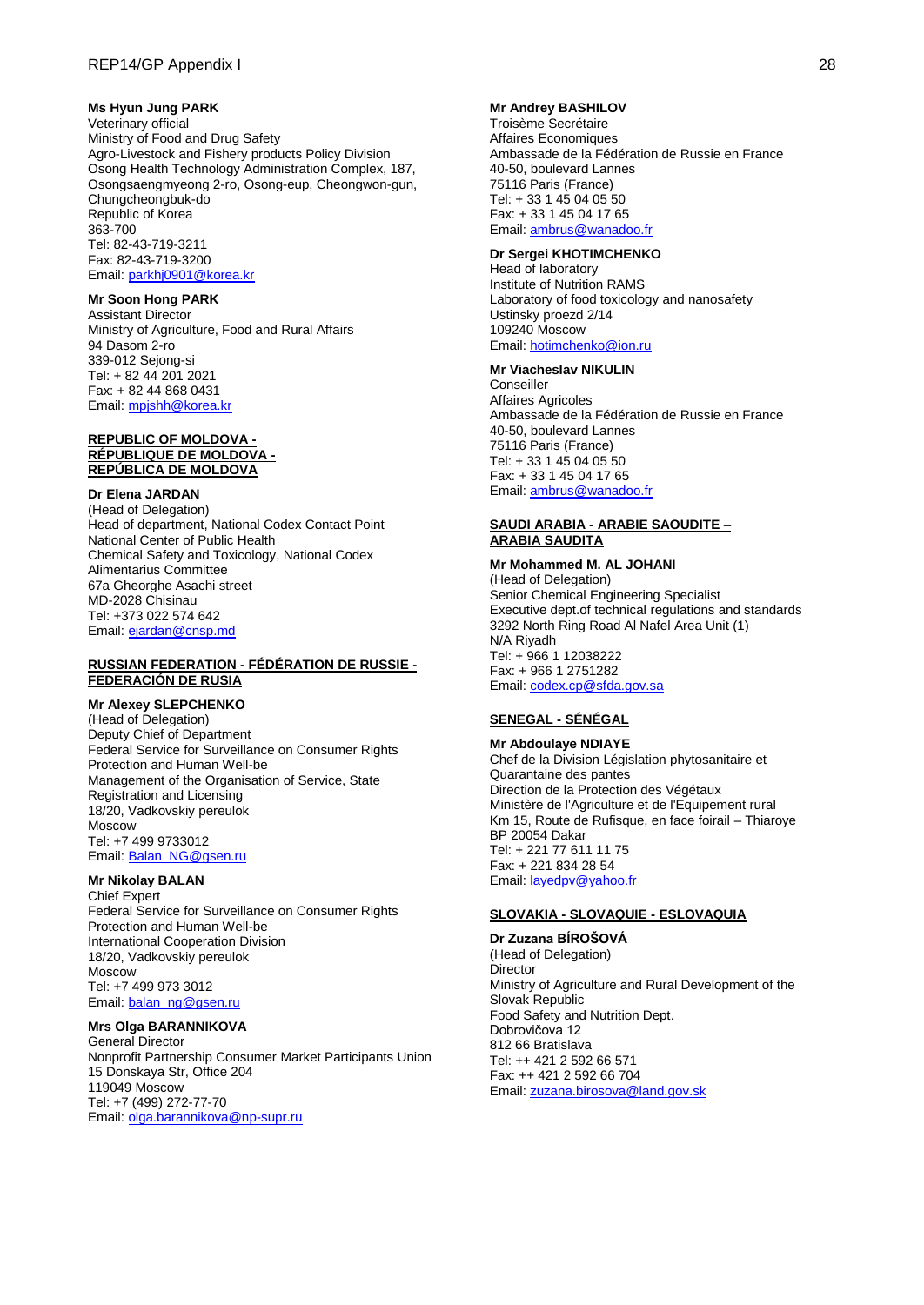### **SLOVENIA - SLOVÉNIE - ESLOVENIA**

#### **Dr Blaža NAHTIGAL**

(Head of Delegation) Codex Contact Point Ministry of Agriculture and the Environment EU coordination and international affairs service Ministry of Agriculture and the Environment Dunajska cesta 22 SI - 1000 Ljubljana 1000 Ljubljana Email[: blaza.nahtigal@gov.si](mailto:blaza.nahtigal@gov.si)

## **SOUTH AFRICA - AFRIQUE DU SUD - SUDÁFRICA**

## **Dr Boitshoko NTSHABELE**

(Head of Delegation) Director: Food Safety and Quality Assurance Department of Agriculture, Forestry and Fisheries PRIVATE BAG X 343 1 Pretoria Tel: +27 12 319 7304 Fax: +27 12 319 6764 Email[: DFSQA@daff.gov.za](mailto:DFSQA@daff.gov.za)

#### **Mr Malose Daniel MATLALA**

Deputy Director: Inter-Agency Liaison and Regulatory Nutrition (Condex Contact Point:SA) Department of Health Private Bag X828 1 PRETORIA Tel: +27 12 395 87 89 Fax: +27 86 632 6440 Email[: CACPSA@health.gov.za](mailto:CACPSA@health.gov.za)

### **SPAIN - ESPAGNE - ESPAÑA**

#### **Mr Jose Ignacio VITON ASENJO**

(Head of Delegation) Head of Technical Section, Codex Contact Point. Spanish Consumer, Food Safety and Nutrition Agency Subdirectorate General For Food Safety Promotion C Alcala, 56 280071 Madrid Tel: +0913380692 Fax: +3491 33 80169 Email[: jviton@msssi.es](mailto:jviton@msssi.es)

### **SUDAN - SOUDAN**

#### **Mrs Batoul ABDO**

Quality control inspector Ministry of Agriculture & Irrigation Quality control & Export Development Aljamaa Street Ministry of Agriculture & Irrigation Khartoum – Sudan Tel: +249911473454 Fax: +24983782027 Email[: batatis77@hotmail.com](mailto:batatis77@hotmail.com)

## **Prof. Mohamed HARBI**

(Head of Delegation) Chairman of National Committee of Alhalal and Deputy Chairman of the Board of Alhalal Sudanese Standards and Metrology International Realations Dep. Aljamaa Street Sudanese Standards and Metrology Khartoum- Sudan +11111 Khartoum Tel: +249912314006 Fax: +249183774852 Email[: pr.harbi.so4hw@hotmail.com](mailto:pr.harbi.so4hw@hotmail.com)

## **SWEDEN - SUÈDE - SUECIA**

## **Dr Anders WANNBERG**

(Head of Delegation) Senior Administrative Officer Swedish Government Ministry for Rural Affairs Fredsgatan 8 SE-103 33 Stockholm Tel: + 46 705190263 Email[: anders.wannberg@regeringskansliet.se](mailto:anders.wannberg@regeringskansliet.se)

## **Mr Per EKEGREN**

Legal Advisor National Food Agency Food Standards Department Box 622 SE-751 26 Uppsala Tel: + 46 18 175500 Email[: per.ekegren@slv.se](mailto:per.ekegren@slv.se)

### **Ms Carmina IONESCU**

Principal Regulatory Officer - Codex Coordinator National Food Agency Food Standards Department Box 622 SE-751 26 Uppsala Tel: + 46 18 175500 Email[: carmina.ionescu@slv.se](mailto:carmina.ionescu@slv.se)

## **SWITZERLAND - SUISSE - SUIZA**

#### **Mrs Awilo OCHIENG PERNET**

Vice-Chairperson, Codex Alimentarius Commission International Affairs Federal Food Safety and Veterinary Office FSVO CH-3003 Bern Tel: + 41 31 322 00 41 Email[: awilo.ochieng@blv.admin.ch](mailto:awilo.ochieng@blv.admin.ch)

#### **Dr Thomas JEMMI**

(Head of Delegation) Ambassador ; Deputy Director General Federal Food Safety and Veterinary Office FSVO Head International Affairs 3003 Bern Tel.: +41 31 323 85 31 Email[: Thomas.Jemmi@blv.admin.ch](mailto:Thomas.Jemmi@blv.admin.ch)

#### **Mr Maxim BOBKOV**

Regulatory & Scientific Expert Nestec Ltd Regulatory Affairs Avenue Nestlé 55 Post Box 1800 Vevey Tel: + 41 21 924 36 95 Email[: maxim.bobkov@nestle.com](mailto:maxim.bobkov@nestle.com)

#### **Mrs Eva-Maria CARON**

Responsable environnement, transport, agriculture Ambassade de Suisse Affaires économiques, financières et scientifiques 75007 Paris Email[: Eva-Maria.Caron@eda.admin.ch](mailto:Eva-Maria.Caron@eda.admin.ch)

#### **Mr Martin MUELLER**

Swiss Codex Contact Point, Scientific Advisor Federal Food Safety and Veterinary Office FSVO International Affairs 3003 Bern Tel: +41 31 324 93 16 Email[: martin.mueller@blv.admin.ch](mailto:martin.mueller@blv.admin.ch)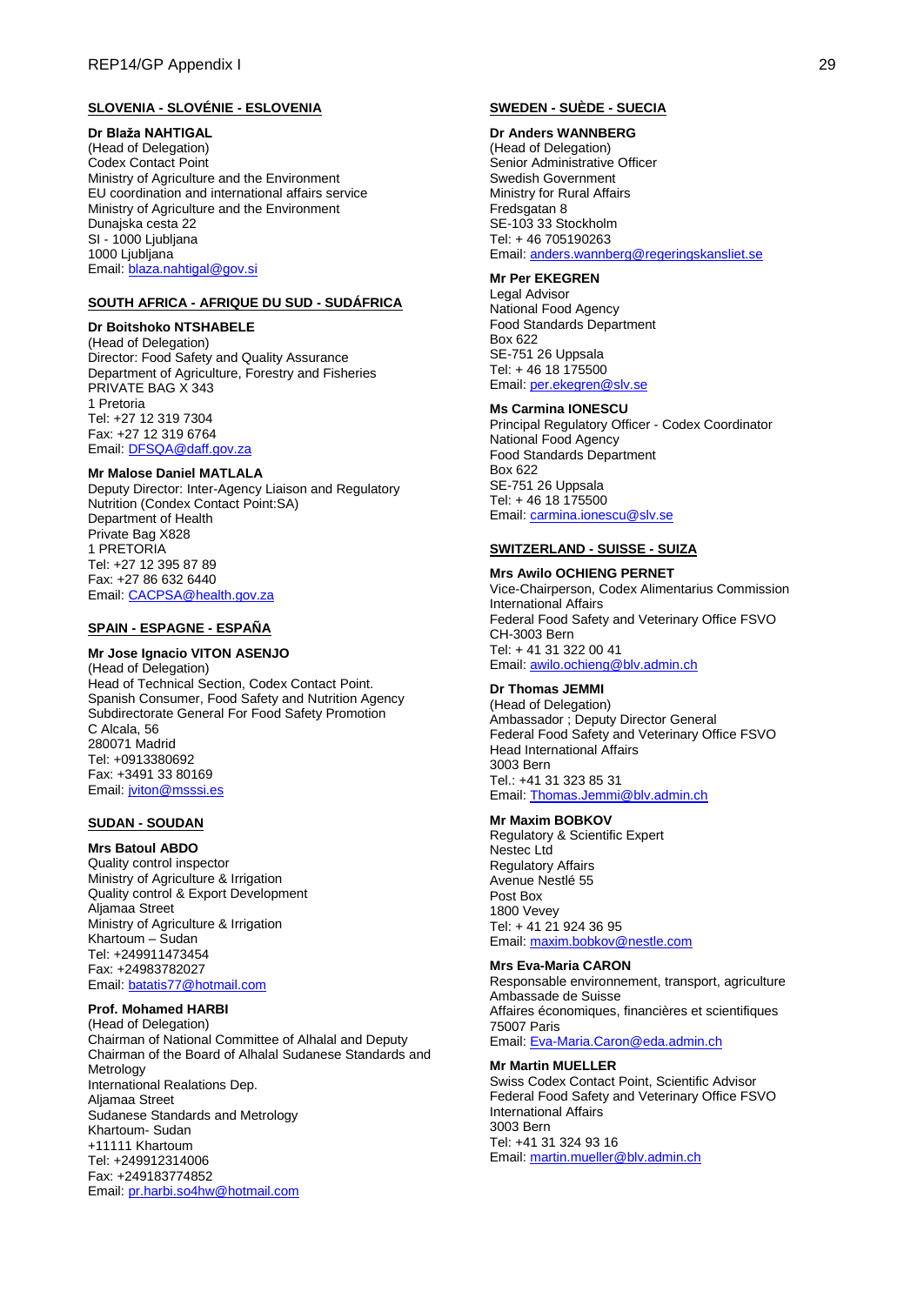### **Mr Eros ROBBIANI**

Deputy Head of Section Presence in International Organisations Federal Department of Foreign Affairs CH-3003 Bern Email[: eros.robbiani@eda.admin.ch](mailto:eros.robbiani@eda.admin.ch)

### **Mrs Ursula TRÜEB**

Representative Swiss Consumer Organizations Swiss Consumer Organizations Bölzli 1 4312 Magden Tel: +41 61 841 12 56 Email[: ursula.trueb@vtxmail.ch](mailto:ursula.trueb@vtxmail.ch)

#### **Dr Jean VIGNAL**

**Consultant** Nestec SA Regulatory & Scientific Affairs Avenue Nestlé 55 Post Box 1800 Vevey Tel: +41 21 924 35 01 Email[: jean.vignal@nestle.com](mailto:jean.vignal@nestle.com)

# **Mr Paul ZWIKER**

Representative Swiss Consumer Organizations Swiss Consumer Organizations Post Box 45 9220 Bischofszell Tel: + 41 71 420 06 44 Email[: zwiker@bluewin.ch](mailto:zwiker@bluewin.ch)

## **THAILAND - THAÏLANDE - TAILANDIA**

### **Mrs Usa BAMRUNGBHUET**

(Head of Delegation) Director, Office of Standard Development National Bureau of Agricultural Commodity and Food **Standards** Ministry of Agriculture and Cooperatives National Bureau of Agricultural Commodity and Food **Standards** 50 Phahonyothin Rd., Ladyao **Chathuchak** 10900 Bangkok Tel: +66 2 561 2277 Fax: +66 2 561 3357 Email[: codex@acfs.go.th](mailto:codex@acfs.go.th)

### **Ms Namaporn ATTAVIROJ**

Standards Officer, Office of Standard Development National Bureau of Agricultural Commodity and Food Standards (ACFS) Ministry of Agriculture and Cooperatives National Bureau of Agricultural Commodity and Food **Standards** 50 Phahonyothin Rd., Ladyao, Chathuchak 10900 Bangkok Tel: +66 2 561 2277 ext. 1422 Fax: +66 2 561 3373 Email[: jzanamaporn@gmail.com](mailto:jzanamaporn@gmail.com)

### **TUNISIA - TUNISIE - TÚNEZ**

#### **Ms Mélika HERMASSI BELGACEM**

(Head of Delegation) **Directrice** Centre technique de l'agro-alimentaire Qualité, sécurité sanitaire et environnement 12, rue de l'usine - Charguia 2 2035 Tunis Tel: +21697412865 Fax: +21671941080 Email[: codextunisie@topnet.tn](mailto:codextunisie@topnet.tn)

### **TURKEY - TURQUIE - TURQUÍA**

**Mr İlhami SAHIN** (Head of Delegation) Coordinator The Ministry of Food, Agriculture and Livestock The General Directorate of Food and Control Gıda, Tarim ve Hayvancilik Bakanligi Eskisehir Yolu 9. km Lodumlu 6530 Ankara Tel: 9.0312258776e+011 Fax: 9.0312258776e+011 Email[: ilhami.sahin@tarim.gov.tr](mailto:ilhami.sahin@tarim.gov.tr)

#### **UNITED KINGDOM - ROYAUME-UNI - REINO UNIDO**

**Mr Brian BIBBY** Policy Team Leader Department for Environment, Food and Rural Affairs Area 3A Nobel House 17 Smith Square SW1P 3JR London Tel: +44 (0)20 7238 6569 Email[: brian.bibby@defra.gsi.gov.uk](mailto:brian.bibby@defra.gsi.gov.uk)

### **Mr Mike O'NEILL**

Head of EU and International Strategy UK Food Standards Agency Aviation House 125 Kingsway WC2B 6NH London Tel: +44 (0)20 7276 8664 Email[: Mike.Oneill@foodstandards.gsi.gov.uk](mailto:Mike.Oneill@foodstandards.gsi.gov.uk)

#### **UNITED STATES OF AMERICA - ÉTATS-UNIS D'AMÉRIQUE - ESTADOS UNIDOS DE AMÉRICA**

#### **Mr Richard BOYD**

Chief, Contract Services Branch Agricultural Marketing (AMS) U.S. Department of Agriculture 1400 Independence Ave., SW Room 0714-South Bldg. 20250 Washington, DC Tel: (202) 690-1201 Fax: (202) 690-1527 Email[: richard.boyd@aMsusda.gov](mailto:richard.boyd@ams.usda.gov)

#### **Ms Camille BREWER**

Director, International Affairs Staff U.S. Food and Drug Administration International Affairs Staff, HFS-550 5100 Paint Branch Parkway 20740 College Park Tel: 240-402-1723 Fax: 301-436-2618 Email[: Camille.brewer@fda.hhs.gov](mailto:Camille.brewer@fda.hhs.gov)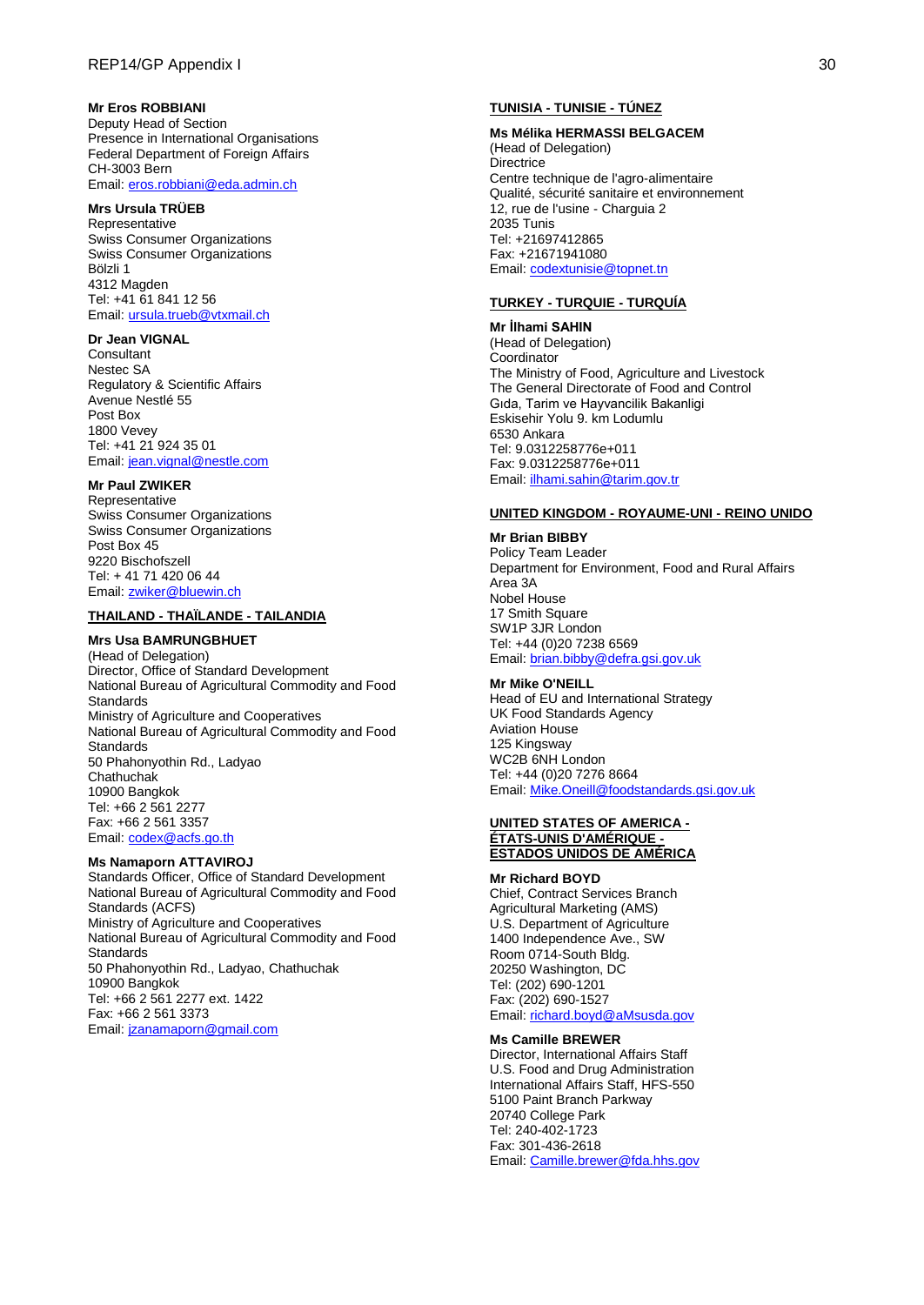### **Dr Julie CALLAHAN**

International Policy Manager U. S. Food and Drug Administration International Affairs Staff 5100 Paint Branch Parkway 20740 College Park, MD Tel: +1-240-402-2054 Fax: +1-301-436-2618 Email[: Julie.callahan@fda.hhs.gov](mailto:Julie.callahan@fda.hhs.gov)

#### **Mrs Marsha ECHOLS**

Attorney, Washington Councel Specialty Food Association 3286 M street, NW 20007 Washington, DC Tel: 202-965-7707 Email[: echols@marshaechols.com](mailto:echols@marshaechols.com)

#### **Dr Jose Emilio ESTEBAN**

Executive Associate for Laboratory Services USDA – FSIS Office of Public Health Science 950 College Park Rd. 30605 Athens Tel: (706) 546-3420 Fax: (706) 546-3428 Email[: Emilio.esteban@fsis.usda.gov](mailto:Emilio.esteban@fsis.usda.gov)

### **Ms Mary Frances LOWE**

Manager, U.S. Codex U.S. Codex Office U.S. Department of Agriculture Room 4861 - South Building 1400 Independence Avenue 20250 Washington, D.C. Tel: 202 720 2057 Fax: 202 720 3157 Email[: MaryFrances.Lowe@fsis.usda.gov](mailto:MaryFrances.Lowe@fsis.usda.gov)

### **Ms Barbara MCNIFF**

Senior International Issues Analyst U.S. Codex Office U.S. Department of Agriculture 1400 Independence Ave., SW 20250 Washington, DC Tel: 202-690-4719 Fax: 202-720-3157 Email[: Barbara.McNiff@fsis.usda.gov](mailto:Barbara.McNiff@fsis.usda.gov)

### **Ms Karen STUCK**

**Principal** KDS Associates 148 North Carolina Ave. 20003 Washington, DC Tel: 202-544-0305 Email[: karenstuck@comcast.net](mailto:karenstuck@comcast.net)

#### **Dr Steven VAUGHN**

Director, Office of New Animal Drug Evaluation, CVM/FDA U.S. Food and Drug Administration Health and Human Services 7500 Standish Place 20855 Rockville, MD Tel: 240-402-0571 Fax: 240-276-9638 Email[: steven.vaughn@fda.hhs.gov](mailto:steven.vaughn@fda.hhs.gov)

#### **URUGUAY - URUGUAY - URUGUAY**

**Mrs Brigida SCAFFO** (Head of Delegation) Director Ministerio de Relaciones Exteriores Organismos Economicos Internacionales COLONIA 1206 11100 MONTEVIDEO Tel: +59829021010 Fax: +59829017413 Email[: brigida.scaffo@mrree.gub.uy](mailto:brigida.scaffo@mrree.gub.uy)

#### **Mrs Eleonora BALSERINI**

Asesor Ministerio de Ganadería, Agricultura y Pesca Unidad de Asuntos Internacionales Constituyente 1476 11200 Montevideo Tel: +59824126358 Fax: +598924126331 Email[: ebalserini@mgap.gub.uy](mailto:ebalserini@mgap.gub.uy)

## **Ing. José Luis HEIJO**

Director de Division Ministerio de Industria, Energía y Minería Dirección Nacional de Industrias Sarandí 690 2do Piso 11100 Montevideo Tel: +59829163551 Fax: +59829163651 Email[: jose.heijo@dni.miem.gub.uy](mailto:jose.heijo@dni.miem.gub.uy)

#### **CHAIRMAN OF THE CODEX ALIMENTARIUS COMMISSION - PRESIDENT DE LA COMMISSION DU CODEX ALIMENTARIUS -**

## **PRESIDENTE DE LA COMISIÓN DEL CODEX ALIMENTARIUS**

## **Mr Sanjay DAVE**

Advisor Food Safety and Standards Authority of India Ministry of Health and Family Welfare Government of India FDA Bhawan, 3rd Floor, Kotla Road 110 002 New Delhi, INDIA Tel: + 91 11 26513162 Fax: + 91 11 26519259 Email[: dave.codex@fssai.gov.in](mailto:dave.codex@fssai.gov.in)

#### **INTERNATIONAL GOVERNMENTAL ORGANIZATIONS ORGANISATIONS GOUVERNEMENTALES INTERNATIONALES ORGANIZACIONES GUBERNAMENTALES INTERNACIONALES**

#### **OIE (World Organisation for Animal Health - Organisation Mondiale de la Santé Animale)**

**Dr Mylrea GILLIAN** Deputy Head, International Trade Department OIE World Organisation for Animal Health 12, rue de Prony 75017 Paris, OIE Tel: +33 1 44 15 18 88 Fax: +33 1 42 67 09 87 Email[: g.mylrea@oie.int](mailto:g.mylrea@oie.int)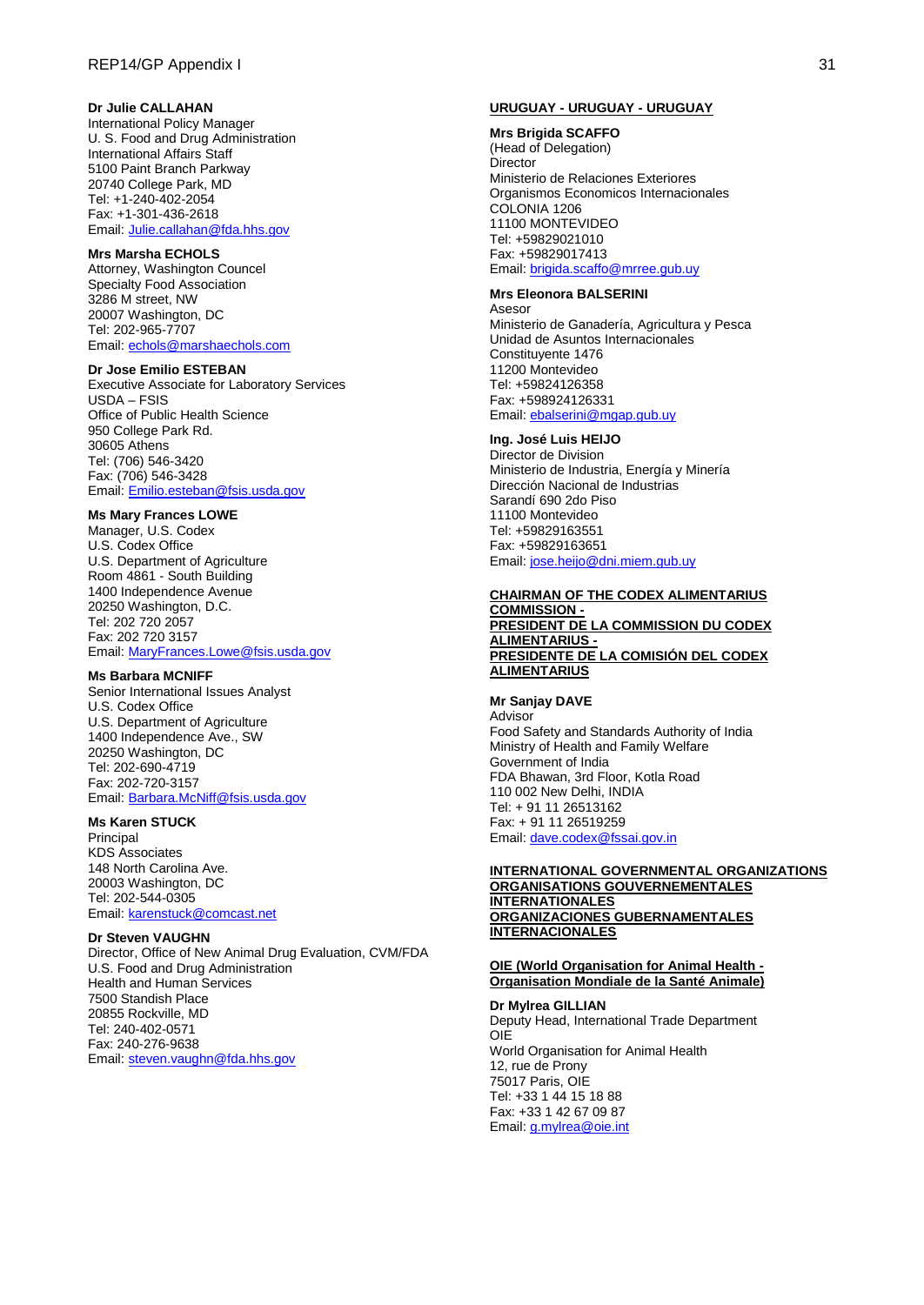#### **WTO/OMC (Word Trade Organisation – Organisation Mondiale du Commerce)**

**Ms Gretchen STANTON**

(Head of Delegation) Senior Counsellor **WTO** Agriculture and Commodities Division 154 Rue de Lausanne 1211 Geneva, WTO Tel: +41 22 739 5086 Fax: +41 22 739 5760 Email[: gretchen.stanton@wto.org](mailto:gretchen.stanton@wto.org)

#### **INTERNATIONAL NON-GOVERNMENTAL ORGANIZATIONS**

**ORGANISATIONS NON-GOUVERNEMENTALES INTERNATIONALES ORGANIZATIONS INTERNACIONALES NO GUBERNAMENTALES**

## **AEDA- EFLA (Association Européenne pour le Droit de l'Alimentation)**

**Ms Rolla ARAB**

Member AEDA/EFLA AEDA/EFLA Rue de l'Association 50 1000 Brussels, AEDA/EFLA Tel: 3222091142 Fax: 3222197342 Email[: secretariat@efla-aeda.org](mailto:secretariat@efla-aeda.org)

#### **ALA (Asociación Latinoamericana de Avicultura)**

#### **Dr Isidro MOLFESE**

**Observateur** ALA Alberti 453 - 12BL Mar del Plata, ALA Tel: + 54 332 457-1332 Email[: molfese@ciudad.com.ar](mailto:molfese@ciudad.com.ar)

#### **AU (African Union)**

**Dr Raphael COLY** PANSPSO Project Coordinator African Union AU-IBAR Kenindia Business Park, Westlands Road 100 Nairobi (Kenya) Tel: +254739622183 Fax: +254203674341 Email[: raphael.coly@au-ibar.org](mailto:raphael.coly@au-ibar.org)

#### **CI (Consumers International)**

### **Dr Michael HANSEN**

(Head of Delegation) Senior Scientific Adviser Consumers International Food Safety and Nutrition 24 Highbury Crescent N5 1RX London (United Kingdom) Tel: 4.4207354708e+011 Fax: 4.4207354708e+011 Email[: aglayzer@consint.org](mailto:aglayzer@consint.org)

#### **ICA (International Cooperative Alliance)**

#### **Mr Kazuo ONITAKE**

Head of Unit, Safety Policy Service International Co-operative Alliance Japanese Consumer's Co-operative Union Co-op Plaza 3-29-8, Shibuya 150-8913 Shibuya-Ku (Japan) Tel: +81 3 5778 8109 Fax: +81 3 5778 8141 Email[: kazuo.onitake@jccu.coop](mailto:kazuo.onitake@jccu.coop)

#### **ICGMA (International Council of Grocery Manufacturers Associations)**

## **Mr Richard WHITE**

(Head of Delegation) Director, Codex and International Standards Policy Grocery Manufacturers Association ICGMA 1350 I Street, NW Suite 300 20005 Washington, DC (USA) Tel: 202 639 5922 Email[: RWhite@gmaonline.org](mailto:RWhite@gmaonline.org)

### **IDF/FIL (International Dairy Federation)**

**Mr Joerg SEIFERT** (Head of Delegation) Technical Director IDF/FIL International Dairy Federation Silver Building Boulevard Auguste Reyers 70/B B-1030 Brussels (Belgium) Tel: +32 2 325 67 43 Fax: +32 2 325 67 41 Email[: jseifert@fil-idf.org](mailto:jseifert@fil-idf.org)

### **Mr Thierry GESLAIN**

National Secretary IDF/FIL FIL-IDF FRANCE/CNIEL 42 rue de Châteaudun 75314 PARIS CEDEX 9 (France) Tel: +33 1 49 70 71 15 Fax: +33 1 42 80 63 45 Email[: tgeslain@cniel.com](mailto:tgeslain@cniel.com)

### **IFAH (International Federation for Animal Health)**

#### **Mr Carel DU MARCHIE SARVAAS**

Executive Director IFAH Rue Defacqz, 1 1000 Brussels **Belgium** 1000 Brussels (Belgium) Tel: +3225410111 Fax: +3225410119 Email[: ifah@ifahsec.org](mailto:ifah@ifahsec.org)

#### **Dr Olivier ESPEISSE**

Directeur Général - Vétérinaire Responsable IFAH ELANCO SANTE ANIMALE Lilly France 13, rue Pagès Mobile : + 33 6 89 97 25 85 92158 Suresnes Cedex Tel: +33 1 55 49 35 35 Fax: + 33 1 55 49 36 70 Email[: espeisse\\_olivier@lilly.com](mailto:espeisse_olivier@lilly.com)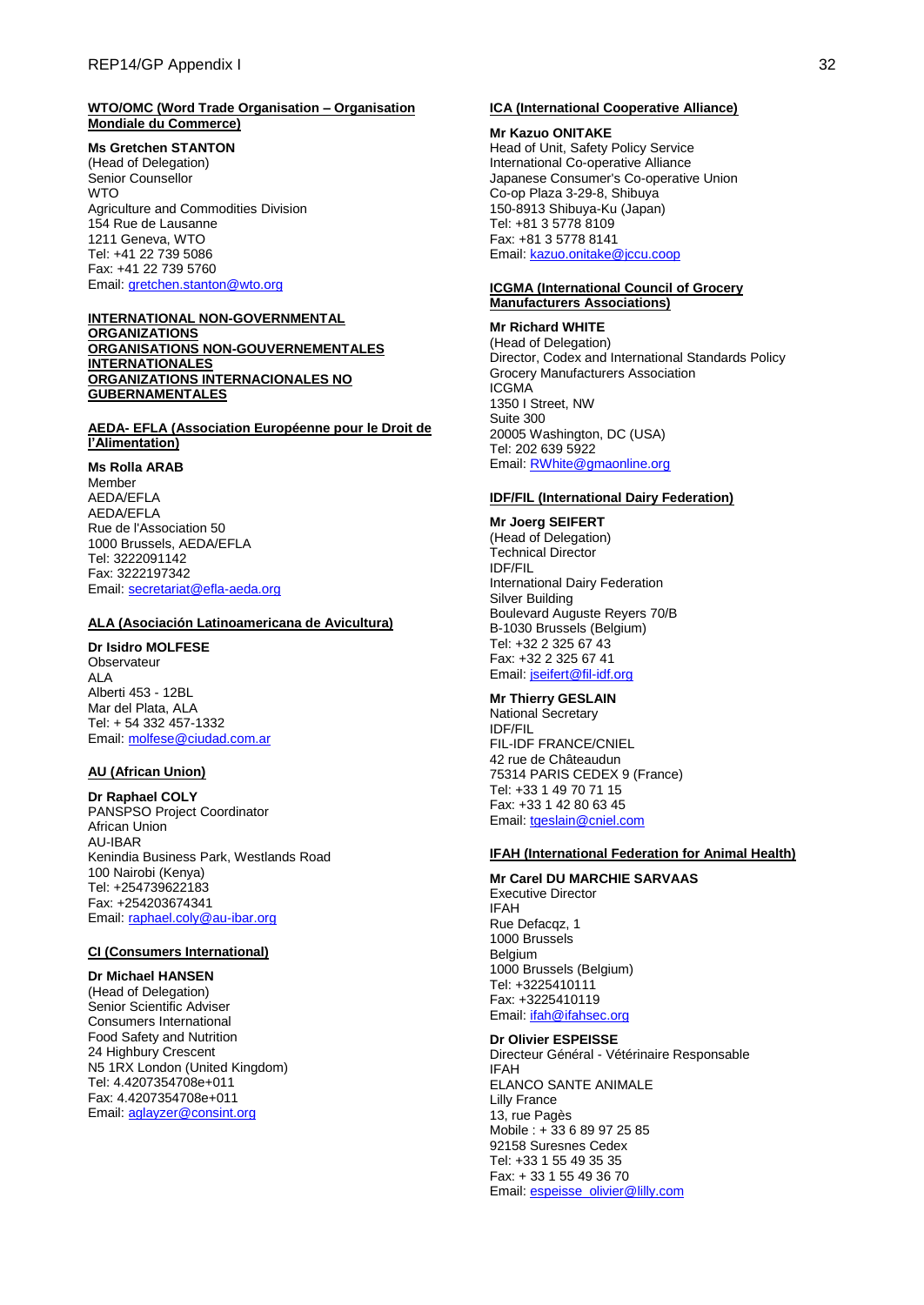### **IFU (International Federation of Fruit Juice Producers)**

### **Mrs Elisabetta ROMEO VAREILLE**

Secretary-General International Federation of Fruit Juice Producers (IFU) IFU Secretariat 14, rue de Turbigo 75001 Paris (France) Tel: +33147422928 Fax: +33147422928 Email[: ifu@ifu-fruitjuice.com](mailto:ifu@ifu-fruitjuice.com)

### **IFPRI (International Food Policy Research Institute)**

### **Dr Howarth BOUIS**

(Head of Delegation) Director, HarvestPlus IFPRI **HarvestPlus** 2033 K Street NW 20006 Washington (USA) Tel: 2028625600 Email[: s.wohlers@cgiar.org](mailto:s.wohlers@cgiar.org)

### **Dr Anne MACKENZIE**

Head, Standards and Regulatory **IFPRI HarvestPlus** 6442 Aston Rd. K4M 1B3 Ottawa (Canada) Tel: 613 6920211 Email: [a.mackenzie@cgiar.org](mailto:a.mackenzie@cgiar.org)

#### **ISO (International Organization for Standardization - Organisation internationale de la Normalisation)**

#### **Mrs Sandrine ESPEILLAC**

ISO/TC34 « Food products » secretariat ISO DASA AFNOR - 11 rue Francis de Pressence 93571 LA PLAINE SAINT DENIS, ISO Tel: +33 1 41 62 86 02 Email[: sandrine.espeillac@afnor.org](mailto:sandrine.espeillac@afnor.org)

#### **Mr François FALCONNET**

ISO/TC34 « Food products » chair ISO 2F Conseil Lieu Dit Les Amand 58230 ST AGNAN, ISO Tel: +33 6 07 33 97 60 Email[: f.falconnet@2fconseil.fr](mailto:f.falconnet@2fconseil.fr)

### **NHF (National Health Federation)**

**Mr Scott TIPS** President NHF National Health Federation PO Box 688 Monrovia 91017 California, NHF Tel: +1 626 357-2181 Fax: +1 626 303-0642 Email[: scott@monaco.mc](mailto:scott@monaco.mc)

#### **FOOD AND AGRICULTURE ORGANIZATION OF UNITED NATIONS ORGANISATION DES NATIONS UNIES POUR L'ALIMENTATION ET L'AGRICULTURE ORGANIZACIÓN DE LAS NACIONES UNIDAS PARA LA ALIMENTACION Y LA AGRICULTURA**

### **Dr Renata CLARKE** Senior Officer Food Safety and Quality Unit Agriculture and Consumer Protection Department,

Viale delle Terme di Caracalla 00153 Rome, Italy Tel: +39 06 5705 2010 Fax: +39 06 5705 4593 Email: [Renata.Clarke@fao.org](mailto:Renata.Clarke@fao.org)

#### **WORLD HEALTH ORGANIZATION ORGANISATION MONDIALE DE LA SANTÉ ORGANIZACIÓN MUNDIAL DE LA SALUD**

#### **Dr Kazuaki MIYAGISHIMA**

Director World Health Organization Department of Food Safety and Zoonoses (FOS) 20, Avenue Appia, CH-1211 Geneva 27, WHO Tel: +41 22 791 2773 Fax: +41 22 791 4807 Email[: miyagishimak@who.int](mailto:miyagishimak@who.int)

## **Dr Angelika TRITSCHER**

**Coordinator** World Health Organization (WHO) Department of Food Safety and Zoonoses (FOS) 20 Avenue Appia CH-1211 Geneva 27, WHO Tel: +41 22 791 3569 Fax: +41 22 791 4807 Email[: tritschera@who.int](mailto:tritschera@who.int)

#### **LEGAL COUNSEL CONSEILLER JURIDIQUE ASESOR JURIDICO**

#### **WHO - OMS**

**Dr Egle GRANZIERA** Legal Officer World Health Organization (WHO) Office of the Legal Counsel (LEG) 20 Avenue Appia CH-1211 Geneva 27, WHO Tel: +41 22 7913680 Email[: granzierae@who.int](mailto:granzierae@who.int)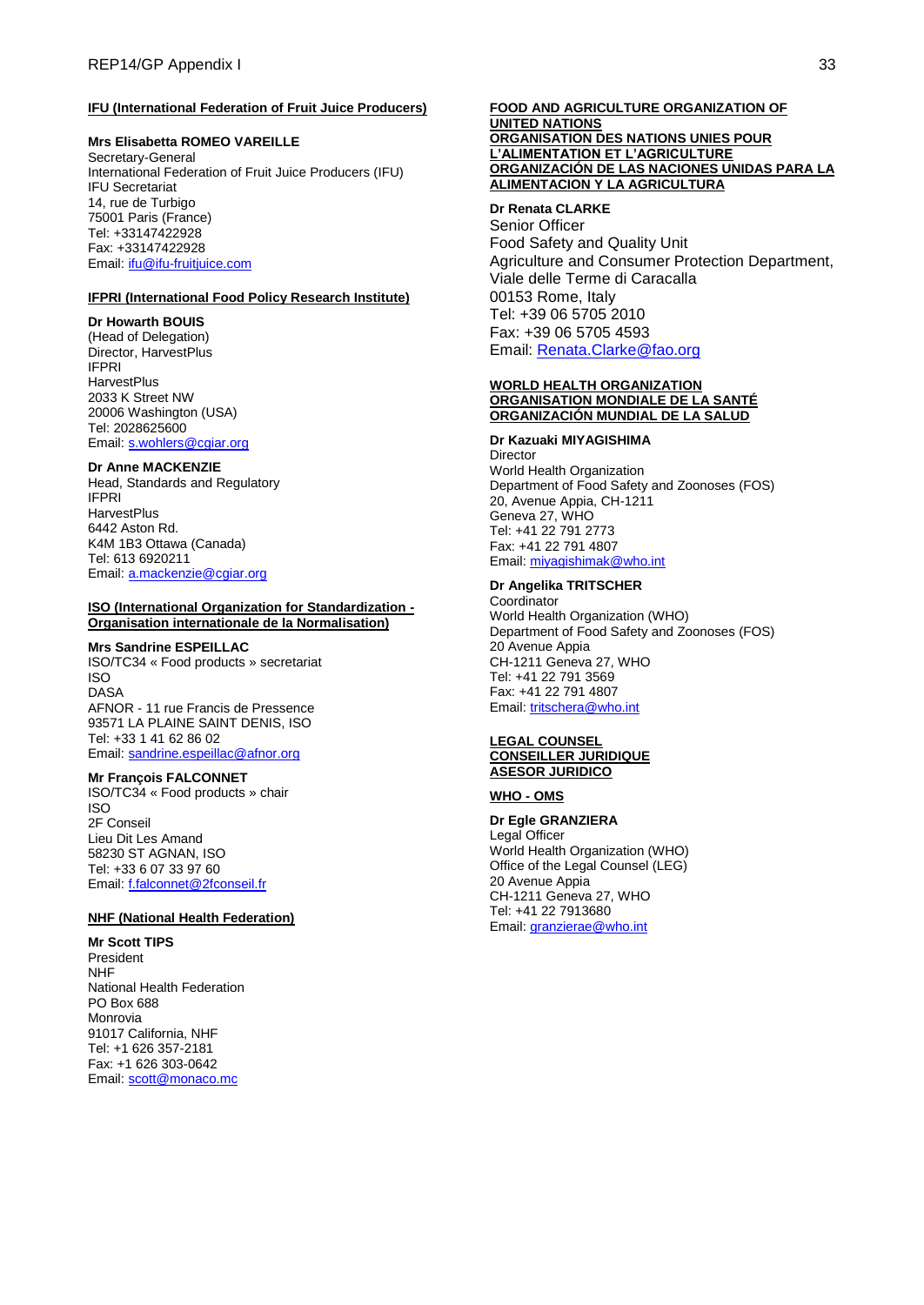#### **CODEX SECRETARIAT SECRETARIAT DU CODEX SECRETERIA DE CODEX**

### **Mr Tom HEILANDT**

Senior Food Standards Officer Food and Agriculture Organization Codex Alimentarius Secretariat Viale delle Terme di Caracalla 153 Rome, Tel: +39 06 570 54384 Email[: tom.heilandt@fao.org](mailto:tom.heilandt@fao.org)

# **Ms Annamaria BRUNO**

Senior Food Standards Officer Codex Alimentarius Secretariat Viale delle Terme di Caracalla 153 Rome, Tel: +39 06 570 56254 Email[: annamaria.bruno@fao.org](mailto:annamaria.bruno@fao.org)

#### **FRENCH SECRETARIAT SECRETARIAT FRANÇAIS SECRETERIA FRANCÉS**

#### **Ms Sophie CHARLOT**

Point de Contact Codex Français Premier Ministre - Secrétariat Général des Affaires Européennes (SGAE) Secteur AGRAP 68, rue de Bellechasse 75700 Paris, FRANCE Tel: + 33 1 44 87 16 03 Fax: + 33 1 53 18 99 18 Email: sgae-codex[-fr@sgae.gouv.fr](mailto:sgae-codex-fr@sgae.gouv.fr)

#### **Ms Anne -Charlotte DUROUX**

Stagiaire SGAE Point de Contact Codex Français Premier Ministre - Secrétariat Général des Affaires Européennes (SGAE) - Secteur AGRAP 68, rue de Bellechasse 75700 Paris, FRANCE Email: sgae-codex[-fr@sgae.gouv.fr](mailto:sgae-codex-fr@sgae.gouv.fr)

# **Mrs Geneviève RAOUX**

Organisatrice CCGP Ministère de l'Économie et des Finances Direction Générale de la Concurrence, de la Consommation et de la Répression des Fraudes 59, boulevard Vincent Auriol Télédoc 223 75703 Paris Cedex 13, FRANCE Email[: genevieve.raoux@dgccrf.finances.gouv.fr](mailto:genevieve.raoux@dgccrf.finances.gouv.fr)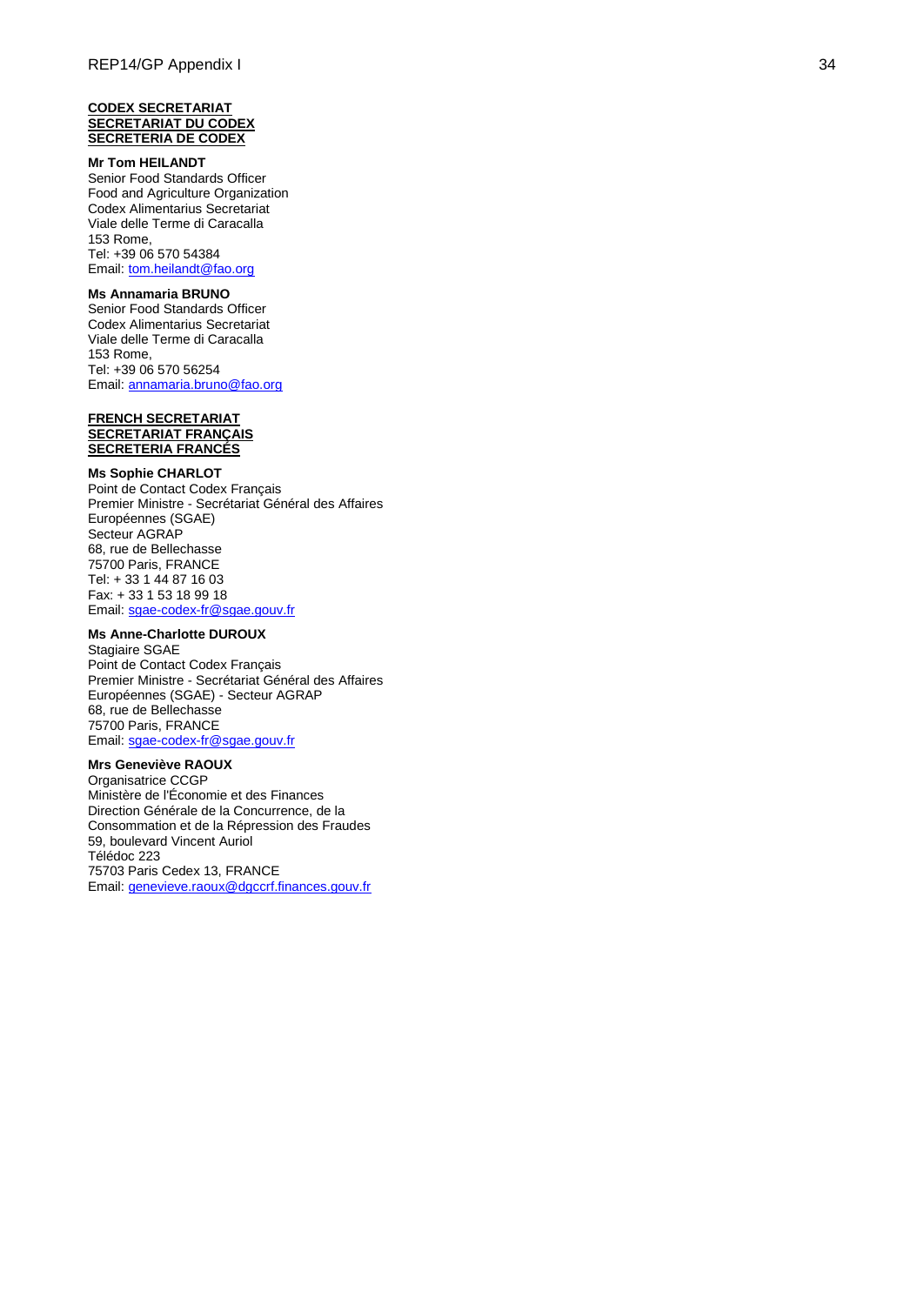# **Appendix II**

# **PROPOSED AMENDMENTS TO THE DEFINITIONS OF RISK ANALYSIS TERMS RELATED TO FOOD SAFETY**

# **(for adoption by the Commission)**

*Please Note*: New text is presented in underlined font; and deleted text in strikethrough font

**Hazard Characterization** – The qualitative and/or quantitative evaluation of the nature of the adverse health effects associated with biological, chemical and physical agents, which may be present in food. For chemical agents, a dose-response assessment should be performed. For biological or physical agents, a dose-response assessment should be performed if the data are obtainable.

**Risk Estimate** – The qualitative and/or quantitative estimation of risk resulting from risk characterization.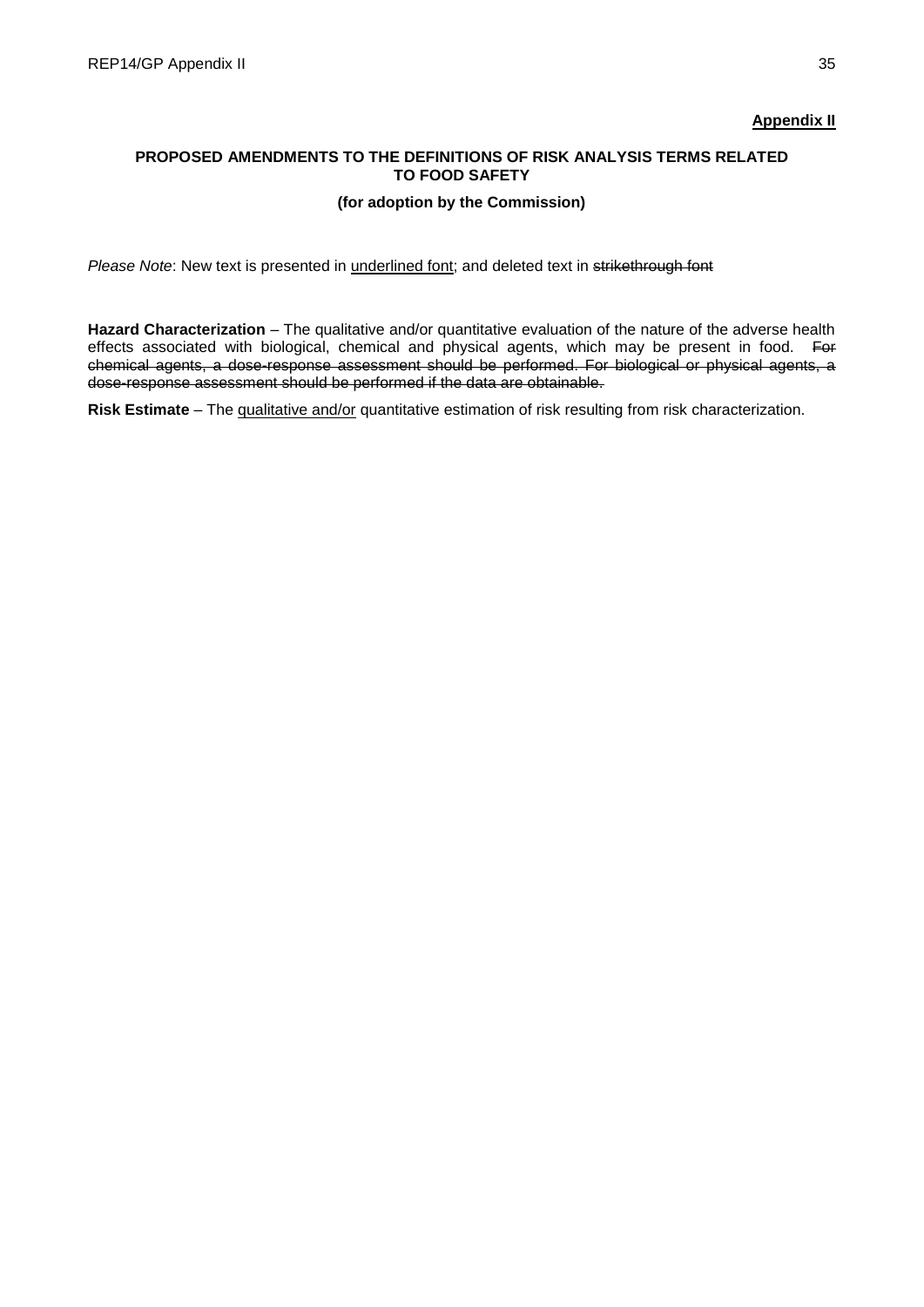# **Appendix III**

# **PROPOSED AMENDMENTS TO THE TERMS OF REFERENCE OF THE COMMITTEE ON GENERAL PRINCIPLES**

## **(for adoption by the Commission)**

*Please Note*: New text is presented in underlined font; and deleted text in strikethrough font

To deal with such procedural and general matters as are referred to it by the Codex Alimentarius Commission or one of its subsidiary bodies and the Executive Committee.

To review and endorse procedural provisions/ texts intended for inclusion in the Procedural Manual forwarded by subsidiary bodies.

To propose amendments to the Procedural Manual of the Codex Alimentarius Commission.

Such matters have included the establishment of the General Principles which define the purpose and scope of the Codex Alimentarius, the nature of Codex standards and the forms of acceptance by countries of Codex standards; the development of Guidelines for Codex Committees; the development of a mechanism for examining any economic impact statements submitted by governments concerning possible implications for their economies of some of the individual standards or some of the provisions thereof; the establishment of a Code of Ethics for the International Trade in Food."